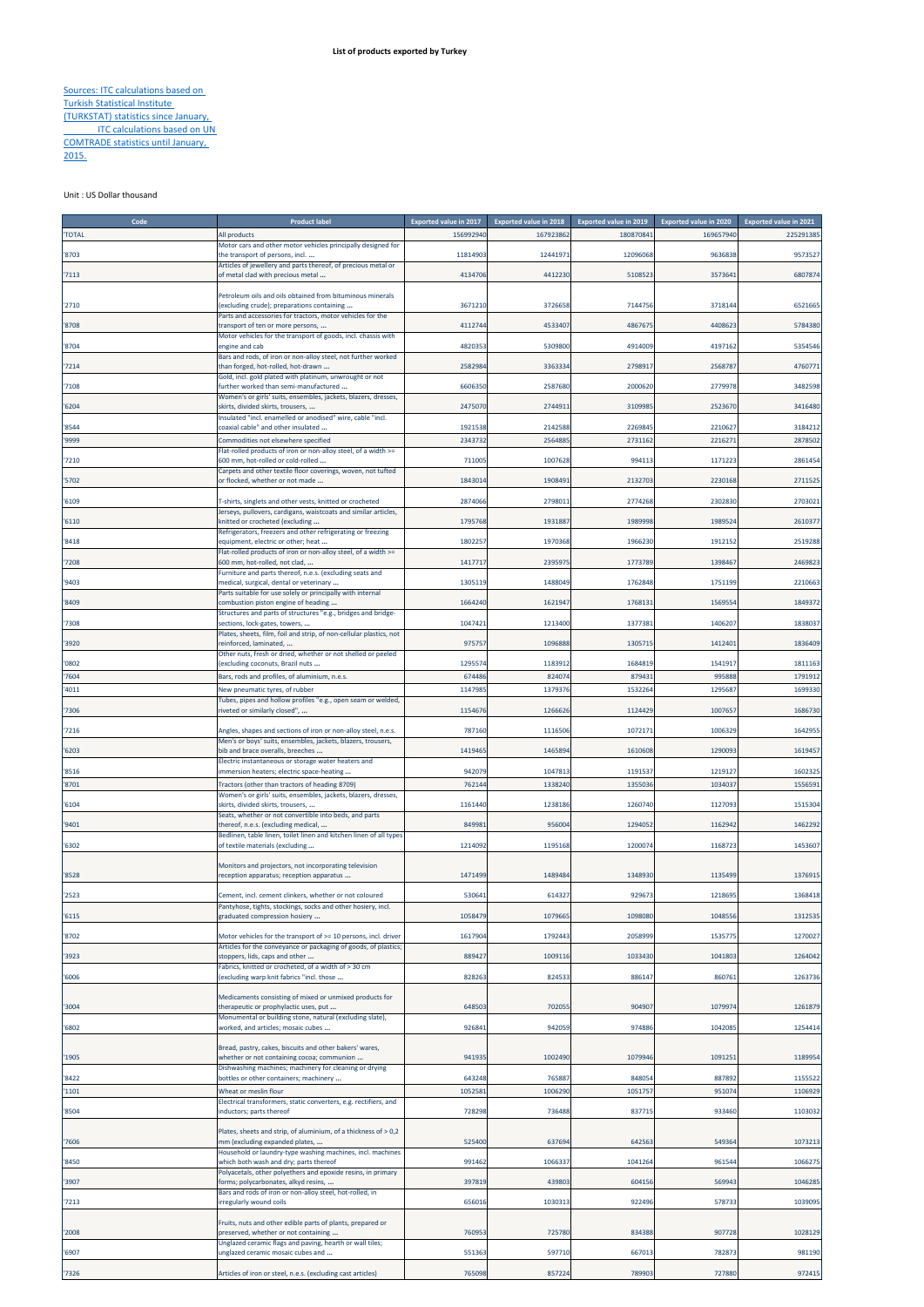|                | Sunflower-seed, safflower or cotton-seed oil and fractions                                                                                                       |                  |                  |                  |                 |                 |
|----------------|------------------------------------------------------------------------------------------------------------------------------------------------------------------|------------------|------------------|------------------|-----------------|-----------------|
| '1512          | thereof, whether or not refined,                                                                                                                                 | 550662           | 423047           | 50080            | 73689           | 937490          |
| '0805          | Citrus fruit, fresh or dried                                                                                                                                     | 852884           | 889970           | 75236            | 94097           | 933940          |
| '5402          | Synthetic filament yarn, incl. synthetic monofilaments of < 67<br>decitex (excluding sewing thread                                                               | 60516            | 673782           | 68053            | 58506           | 916117          |
|                | Carbonates; peroxocarbonates "percarbonates"; commercial                                                                                                         |                  |                  |                  |                 |                 |
| '2836          | ammonium carbonate containing ammonium<br>Pumps for liquids, whether or not fitted with a measuring                                                              | 42121            | 714976           | 89923            | 80915           | 871507          |
| '8413          | device (excluding ceramic pumps and                                                                                                                              | 44405            | 542885           | 65944            | 65188           | 85694           |
| '0207          | Meat and edible offal of fowls of the species Gallus<br>domesticus, ducks, geese, turkeys and                                                                    | 52654            | 568511           | 60715            | 54580           | 844510          |
| '5407          | Woven fabrics of synthetic filament yarn, incl. monofilament<br>of >= 67 decitex and with a cross                                                                | 816800           | 804245           | 712802           | 64719           | 825058          |
| '7408          | Copper wire (excluding surgical sutures, stranded wire,<br>cables, plaited bands and the like                                                                    | 476180           | 583402           | 478366           | 47445           | 814423          |
| '8802          | Powered aircraft "e.g. helicopters and aeroplanes";<br>spacecraft, incl. satellites, and suborbital                                                              | 879028           | 264140           | 292660           | 26193           | 81095           |
|                |                                                                                                                                                                  |                  |                  |                  |                 |                 |
| '4819          | Cartons, boxes, cases, bags and other packing containers, of<br>paperboard, cellulose wadding.                                                                   | 47077            | 523702           | 53495            | 56665           | 801572          |
| '8451          | Machinery (excluding of heading 8450) for washing, cleaning,<br>wringing, drying, ironing, pressing                                                              | 458469           | 576136           | 64305            | 63974           | 791591          |
| '2515          | Marble, travertine, ecaussine and other calcareous<br>monumental or building stone of an apparent                                                                | 1103160          | 944193           | 86467            | 66340           | 78733           |
| '8481          | Taps, cocks, valves and similar appliances for pipes, boiler<br>shells, tanks, vats or the like,                                                                 | 504040           | 585201           | 644294           | 60460           | 77945           |
| '1902          | Pasta, whether or not cooked or stuffed with meat or other<br>substances or otherwise prepared,                                                                  | 490647           | 552416           | 60850            | 76128           | 777348          |
|                | Cotton yarn other than sewing thread, containing >= 85%                                                                                                          |                  |                  |                  |                 |                 |
| '5205          | cotton by weight (excluding that put<br>Trailers and semi-trailers; other vehicles, not mechanically                                                             | 430882           | 502206           | 416436           | 37445           | 772639          |
| '8716          | propelled (excluding railway and<br>Tubes, pipes and hoses, and fittings therefor, e.g. joints,                                                                  | 441850           | 641921           | 63360            | 52734           | 76967           |
| '3917          | elbows, flanges, of plastics                                                                                                                                     | 522729           | 551232           | 60868            | 61364           | 76762           |
| '4016          | Articles of vulcanised rubber (excluding hard rubber), n.e.s.<br>Nonwovens, whether or not impregnated, coated, covered or                                       | 665280           | 649958           | 663164           | 62989           | 759428          |
| '5603          | laminated, n.e.s.                                                                                                                                                | 478776           | 592641           | 585987           | 69314           | 751227          |
| '8901          | Cruise ships, excursion boats, ferry-boats, cargo ships, barges<br>and similar vessels for the                                                                   | 680591           | 502345           | 664945           | 520020          | 74401           |
| '4411          | Fibreboard of wood or other ligneous materials, whether or<br>not agglomerated with resins or                                                                    | 346959           | 353122           | 377096           | 48899           | 738214          |
| '7209          | Flat-rolled products of iron or non-alloy steel, of a width of<br>= 600 mm, cold-rolled "cold-reduced",                                                          | 272446           | 331838           | 221968           | 21646           | 716783          |
| '9619          | Sanitary towels (pads) and tampons, napkins and napkin<br>iners for babies, and similar articles,                                                                | 694653           | 719236           | 72854            | 71695           | 710998          |
| '2707          | Oils and other products of the distillation of high<br>temperature coal tar; similar products                                                                    | 6549             | 87645            | 423333           | 41983           | 70666           |
|                | Electrical apparatus for switching or protecting electrical                                                                                                      | 46292            | 495419           | 56309            | 56938           | 70233           |
| '8536          | circuits, or for making connections<br>Dried leguminous vegetables, shelled, whether or not                                                                      |                  |                  |                  |                 |                 |
| '0713          | skinned or split                                                                                                                                                 | 298818           | 343791           | 463479           | 59159           | 690698          |
| '8483          | Transmission shafts, incl. camshafts and crankshafts, and<br>cranks; bearing housings and plain                                                                  | 366623           | 441468           | 551618           | 533038          | 690065          |
| '1806          | Chocolate and other food preparations containing cocoa                                                                                                           | 458501           | 504426           | 56572            | 55484           | 68842           |
| '0806          | Grapes, fresh or dried                                                                                                                                           | 603603           | 611294           | 724265           | 67191           | 683998          |
| '8431          | Parts suitable for use solely or principally with the machinery<br>of heading 8425 to 8430, n.e.s.                                                               | 422010           | 486499           | 49997            | 596180          | 68016           |
| '8302          | Base metal mountings, fittings and similar articles suitable for<br>furniture, doors, staircases,                                                                | 48311            | 523249           | 52983            | 54854           | 677268          |
|                | Air conditioning machines comprising a motor-driven fan and                                                                                                      |                  |                  |                  |                 |                 |
| '8415          | elements for changing the temperature<br>Centrifuges, incl. centrifugal dryers (excluding those for                                                              | 206417           | 317963           | 50000            | 52778           | 677053          |
| '8421          | isotope separation); filtering or<br>Radiators for central heating, non-electrically heated, and                                                                 | 37701            | 427660           | 460226           | 55503           | 664636          |
| '7322          | parts thereof, of iron or steel;                                                                                                                                 | 42634            | 457568           | 46230            | 43414           | 656950          |
| '6004          | Knitted or crocheted fabrics, of a width > 30 cm, containing<br>by weight >= 5% of elastomeric                                                                   | 486538           | 469223           | 45492            | 47988           | 655361          |
| '7318          | Screws, bolts, nuts, coach screws, screw hooks, rivets,<br>otters, cotter pins, washers, incl                                                                    | 365430           | 470141           | 487336           | 44647           | 64593           |
| '3921          | Plates, sheets, film, foil and strip, of plastics, reinforced,<br>laminated, supported or similarly                                                              | 415838           | 438415           | 44312            | 47998           | 64528           |
| '7413          | Stranded wire, cables, plaited bands and the like, of copper<br>(excluding electrically insulated                                                                | 397504           | 449841           | 378381           | 36191           | 639264          |
| '0302          | Fish, fresh or chilled (excluding fish fillets and other fish meat<br>of heading 0304)                                                                           | 438796           | 472225           | 510927           | 54058           | 636794          |
|                | Sugar confectionery not containing cocoa, incl. white                                                                                                            |                  |                  |                  |                 |                 |
| '1704          | chocolate<br>Women's or girls' blouses, shirts and shirt-blouses (excluding                                                                                      | 456602           | 446308           | 48152            | 487048          | 635902          |
| '6206          | knitted or crocheted and vests)<br>Men's or boys' suits, ensembles, jackets, blazers, trousers,                                                                  | 697827           | 702110           | 66722            | 51817           | 630804          |
| '6103          | bib and brace overalls, breeches<br>Central heating boilers, non-electric; parts thereof (excluding                                                              | 355822           | 384714           | 427903           | 376167          | 629241          |
| '8403          | vapour generating boilers and<br>Tableware, kitchenware, other household articles and toilet                                                                     | 458142           | 527769           | 496494           | 51724           | 625082          |
| '3924          | articles, of plastics (excluding                                                                                                                                 | 39869            | 437416           | 447848           | 47347           | 620209          |
| '8414          | Air or vacuum pumps (excluding gas compound elevators and<br>pneumatic elevators and conveyors);                                                                 | 37395            | 433560           | 46394            | 46945           | 610403          |
|                | Boards, panels, consoles, desks, cabinets and other bases,                                                                                                       |                  |                  |                  |                 | 604057          |
| '8537<br>'7207 |                                                                                                                                                                  |                  |                  |                  |                 |                 |
|                | equipped with two or more apparatus<br>Semi-finished products of iron or non-alloy steel                                                                         | 461625<br>349904 | 490508<br>469534 | 514298<br>640358 | 514292<br>27103 | 598927          |
|                | Parts of aircraft and spacecraft of heading 8801 or 8802,                                                                                                        |                  |                  |                  |                 |                 |
| '8803          | i.e.s.<br>Stoves, ranges, grates, cookers, incl. those with subsidiary                                                                                           | 655069           | 653369           | 903552           | 62430           | 591789          |
| '7321          | boilers for central heating, barbecues,<br>Machinery for sorting, screening, separating, washing,                                                                | 34593            | 352252           | 427109           | 43670           | 57904           |
| '8474          | crushing, grinding, mixing or kneading                                                                                                                           | 326093           | 409535           | 46097            | 44051           | 578146          |
| '8479          | Machines and mechanical appliances having individual<br>functions, not specified or included elsewhere                                                           | 34538            | 383181           | 44663            | 47869           | 577391          |
| '3926          | Articles of plastics and articles of other materials of heading<br>3901 to 3914, n.e.s.                                                                          | 41759            | 415237           | 417375           | 48113           | 568981          |
|                | Tubes, pipes and hoses, of vulcanised rubber other than hard                                                                                                     | 417466           | 506306           | 440558           | 397348          |                 |
| '4009<br>'8411 | rubber, with or without their<br>Turbojets, turbopropellers and other gas turbines                                                                               | 369776           | 469958           | 78876            | 50403           | 556538<br>54465 |
|                | Human blood; animal blood prepared for therapeutic,                                                                                                              |                  |                  |                  |                 |                 |
| '3002          | prophylactic or diagnostic uses; antisera<br>Electric accumulators, incl. separators therefor, whether or                                                        | 163702           | 393782           | 440325           | 652468          | 532395          |
| '8507          | not square or rectangular; parts                                                                                                                                 | 298561           | 386687           | 408485           | 35933           | 519007          |
| '9018          | Instruments and appliances used in medical, surgical, dental<br>or veterinary sciences, incl.<br>Fishing vessels; factory ships and other vessels for processing | 204390           | 227181           | 403435           | 47093           | 513460          |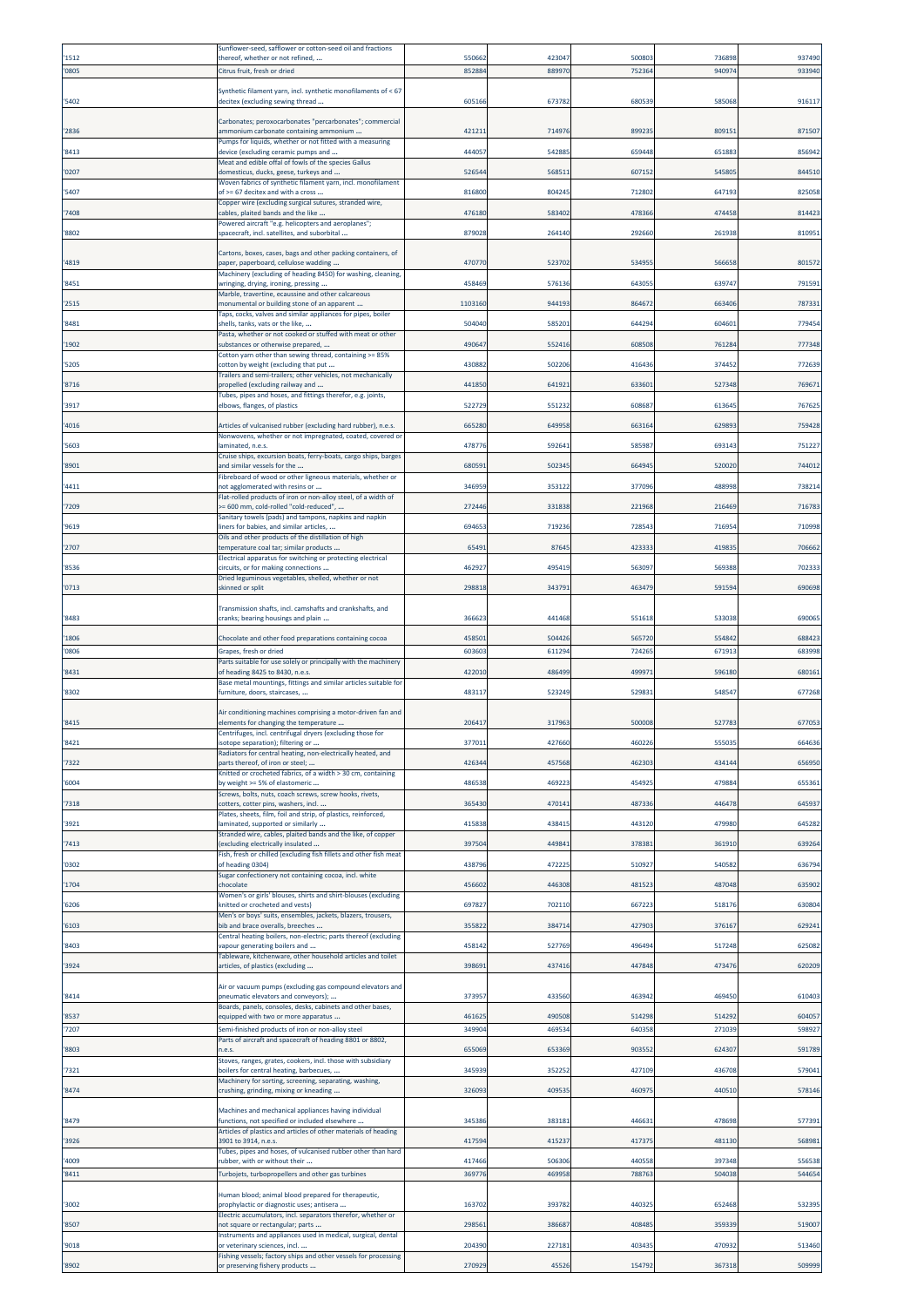|                | Flat-rolled products of stainless steel, of a width of >= 600                                                |                  |                  |                |                  |                  |
|----------------|--------------------------------------------------------------------------------------------------------------|------------------|------------------|----------------|------------------|------------------|
| '7219          | mm, hot-rolled or cold-rolled<br>Petroleum coke, petroleum bitumen and other residues of                     | 21808            | 252869           | 25557          | 21494            | 495185           |
| '2713          | petroleum oil or of oil obtained from                                                                        | 35167            | 4527             | 28374          | 177238           | 490539           |
| '6205          | Men's or boys' shirts (excluding knitted or crocheted,<br>nightshirts, singlets and other vests)             | 553709           | 566364           | 58030          | 40300            | 489966           |
|                |                                                                                                              |                  |                  |                |                  |                  |
| '3402          | Organic surface-active agents (excluding soap); surface-active<br>preparations, washing preparations,        | 35077            | 376402           | 41099          | 50771            | 479640           |
|                | Fruit juices, incl. grape must, and vegetable juices,                                                        |                  |                  |                |                  |                  |
| '2009          | unfermented, not containing added spirit,<br>Aluminium foil, "whether or not printed or backed with          | 215877           | 279382           | 31389          | 39328            | 474488           |
| '7607          | paper, paperboard, plastics or similar                                                                       | 317899           | 413501           | 391721         | 34516            | 474247           |
| '2608          | Zinc ores and concentrates                                                                                   | 388311           | 448785           | 350491         | 290106           | 469216           |
| '6403          | Footwear with outer soles of rubber, plastics, leather or<br>composition leather and uppers of               | 327065           | 405008           | 42061          | 356049           | 466951           |
|                | Mattress supports (excluding spring interiors for seats);                                                    |                  |                  |                |                  |                  |
| '9404          | articles of bedding and similar furnishing,<br>Made-up articles of textile materials, incl. dress patterns,  | 168405           | 198698           | 29618          | 39894            | 45975            |
| '6307          | n.e.s.                                                                                                       | 108558           | 125097           | 15791          | 56109            | 455874           |
| '9303          | Firearms and similar devices which operate by the firing of an<br>explosive charge, e.g. sporting            | 125229           | 135493           | 14914          | 291660           | 455026           |
| '2603          | Copper ores and concentrates                                                                                 | 234846           | 12277            | 17483          | 304948           | 454311           |
| '7601          | Unwrought aluminium                                                                                          | 91101            | 14432            | 15455          | 8533             | 452100           |
| 5209           | Woven fabrics of cotton, containing >= 85% cotton by weight<br>and weighing $> 200$ g/m <sup>2</sup>         | 488636           | 448978           | 42877          | 34570            | 451303           |
| '3906          | Acrylic polymers, in primary forms                                                                           | 207975           | 24096            | 25740          | 25171            | 45013            |
|                |                                                                                                              |                  |                  |                |                  |                  |
| '3916          | Monofilament of which any cross-sectional dimension > 1<br>mm, rods, sticks and profile shapes,              | 269246           | 295768           | 32873          | 340118           | 445931           |
| '2106          | Food preparations, n.e.s.                                                                                    | 348353           | 389426           | 399096         | 400436           | 444006           |
|                | Carpets and other textile floor coverings, tufted "needle                                                    |                  |                  |                |                  | 443597           |
| '5703          | punched", whether or not made up<br>Apricots, cherries, peaches incl. nectarines, plums and sloes,           | 260516           | 29958            | 35416          | 34302            |                  |
| '0809          | fresh                                                                                                        | 296914           | 311983           | 328758         | 46335            | 441780           |
| '7610          | Structures and parts of structures "e.g., bridges and bridge-<br>sections, towers, lattice masts,            | 217198           | 233923           | 345484         | 35914            | 435007           |
|                |                                                                                                              |                  |                  |                |                  |                  |
| '2601<br>'8502 | Iron ores and concentrates, incl. roasted iron pyrites                                                       | 43662<br>204454  | 45879<br>190897  | 10259<br>37007 | 19029<br>288639  | 431645<br>422291 |
|                | Electric generating sets and rotary converters<br>Soap; organic surface-active products and preparations for |                  |                  |                |                  |                  |
| '3401          | use as soap, in the form of bars,                                                                            | 357695           | 349972           | 36732          | 52584            | 422088           |
| '8424          | Mechanical appliances, whether or not hand-operated, for<br>projecting, dispersing or spraying               | 105416           | 129130           | 184562         | 26148            | 409737           |
| '5509          | Yarn of synthetic staple fibres (excluding sewing thread and<br>yarn put up for retail sale)                 | 32895            | 278522           | 27050          | 22131            | 408678           |
|                | Sacks and bags, of a kind used for the packing of goods, of all                                              |                  |                  |                |                  |                  |
| '6305          | types of textile materials                                                                                   | 338053           | 357838           | 31297          | 342840           | 404546           |
| '6106          | Women's or girls' blouses, shirts and shirt-blouses, knitted or<br>crocheted (excluding T-shirts             | 464602           | 466495           | 43905          | 33904            | 398873           |
|                | Machine tools, incl. presses, for working metal by forging,                                                  |                  |                  |                |                  |                  |
| '8462          | hammering or die-stamping; machine<br>Parts suitable for use solely or principally with electric motors      | 282624           | 327052           | 32506          | 28871            | 397328           |
| '8503          | and generators, electric                                                                                     | 9867             | 172064           | 283288         | 322062           | 396525           |
| '3925          | Builders' ware of plastics, n.e.s.                                                                           | 21865            | 24222            | 25979          | 27736            | 392170           |
| '0813          | Dried apricots, prunes, apples, peaches, pears, papaws<br>'papayas", tamarinds and other edible              | 291669           | 280929           | 291200         | 300048           | 389244           |
|                | Self-propelled bulldozers, angledozers, graders, levellers,                                                  |                  |                  |                |                  |                  |
| '8429          | scrapers, mechanical shovels, excavators,                                                                    | 132671           | 265516           | 44800          | 28251            | 382086           |
|                | Table, kitchen or other household articles, and parts thereof,                                               |                  |                  |                |                  |                  |
| '7323<br>'0407 | of iron or steel; iron or steel<br>Birds' eggs, in shell, fresh, preserved or cooked                         | 233932<br>376146 | 252313<br>430249 | 28694<br>29684 | 277667<br>25635  | 381390<br>375143 |
|                | Dates, figs, pineapples, avocados, guavas, mangoes and                                                       |                  |                  |                |                  |                  |
| '0804          | mangosteens, fresh or dried                                                                                  | 306816           | 300637           | 30455          | 32201            | 374330           |
| '0702          | Tomatoes, fresh or chilled<br>Women's or girls' slips, petticoats, briefs, panties,                          | 290138           | 289827           | 303057         | 31203:           | 360538           |
| '6108          | nightdresses, pyjamas, négligés, bathrobes,                                                                  | 241563           | 252522           | 266200         | 28009            | 357804           |
| '8428          | Lifting, handling, loading or unloading machinery, e.g. lifts,<br>escalators, conveyors, teleferics          | 176462           | 222991           | 288481         | 306107           | 354560           |
| '7616          | Articles of aluminium, n.e.s                                                                                 | 282391           | 276955           | 248560         | 249760           | 352613           |
| '3903          | Polymers of styrene, in primary forms                                                                        | 43080            | 80538            | 132944         | 131488           | 351892           |
| '7106          | Silver, incl. silver plated with gold or platinum, unwrought or<br>in semi-manufactured forms,               | 45994            | 22386            | 31072          | 110276           | 348653           |
| '7202          | Ferro-alloys                                                                                                 | 248294           | 219221           | 18191          | 16111            | 345257           |
|                | Yachts and other vessels for pleasure or sports; rowing boats                                                |                  |                  |                |                  |                  |
| '8903          | and canoes<br>Cigars, cheroots, cigarillos and cigarettes of tobacco or of                                   | 132633           | 158977           | 238159         | 185426           | 344238           |
| '2402          | tobacco substitutes                                                                                          | 479870           | 468843           | 471774         | 431135           | 342236           |
| '6910          | Ceramic sinks, washbasins, washbasin pedestals, baths,<br>bidets, water closet pans, flushing                | 230814           | 258522           | 27275          | 271040           | 342067           |
|                | Soya-bean oil and its fractions, whether or not refined                                                      |                  |                  |                |                  |                  |
| '1507          | excluding chemically modified)<br>Machinery, plant or laboratory equipment whether or not                    | 40389            | 5955             | 7858           | 146948           | 341969           |
| '8419          | electrically heated (excluding furnaces,                                                                     | 218469           | 251039           | 27052          | 27101            | 341904           |
| '7007          | Safety glass, toughened "tempered", laminated safety glass<br>(excluding multiple-walled insulating          | 196939           | 216235           | 218115         | 223378           | 341594           |
|                | Glassware of a kind used for table, kitchen, toilet, office,                                                 |                  |                  |                |                  |                  |
| '7013          | indoor decoration or similar purposes                                                                        | 338825           | 325640           | 30745          | 25948            | 338119           |
| '5201          | Cotton, neither carded nor combed                                                                            | 11565            | 17858            | 229206         | 15981            | 332513           |
| '7325          | Articles of iron or steel, cast, n.e.s.<br>Oilcake and other solid residues, whether or not ground or in     | 197390           | 253520           | 28212          | 264638           | 328716           |
| '2304          | the form of pellets, resulting                                                                               | 18273            | 22211            | 204280         | 19795            | 326168           |
| '2001          | Vegetables, fruit, nuts and other edible parts of plants,<br>prepared or preserved by vinegar                | 232560           | 235967           | 24058          | 293828           | 323985           |
|                | Glaziers' putty, grafting putty, resin cements, caulking                                                     |                  |                  |                |                  |                  |
| '3214          | compounds and other mastics; painters'<br>Fish fillets and other fish meat, whether or not minced, fresh,    | 160441           | 207067           | 22861          | 238963           | 323881           |
| '0304          | chilled or frozen                                                                                            | 202901           | 205792           | 21811          | 23178            | 323560           |
| '4803          | Toilet or facial tissue stock, towel or napkin stock and similar<br>paper for household or sanitary          | 314139           | 362646           | 31777          | 26589            | 318382           |
|                | Footwear with outer soles and uppers of rubber or plastics                                                   |                  |                  |                |                  |                  |
| '6402          | (excluding waterproof footwear of<br>Ferrous waste and scrap; remelting scrap ingots of iron or              | 189665           | 196902           | 27064          | 251145           | 310707           |
| 7204           | steel (excluding slag, scale and                                                                             | 189148           | 218848           | 163808         | 180432           | 309215           |
| '2007          | Jams, fruit jellies, marmalades, fruit or nut purée and fruit or<br>nut pastes, obtained by cooking,         | 257431           | 227045           | 220730         | 272170           | 300363           |
|                |                                                                                                              |                  |                  |                |                  |                  |
| '0709          | Other vegetables, fresh or chilled (excluding potatoes,<br>comatoes, alliaceous vegetables, edible           | 151018           | 187666           | 196427         | 231894           | 298124           |
|                | Lamps and lighting fittings, incl. searchlights and spotlights,                                              |                  |                  |                |                  |                  |
| '9405          | and parts thereof, n.e.s; illuminated                                                                        | 232099           | 232016<br>157945 | 248366         | 231702<br>182901 | 296520           |
| '2309          | Preparations of a kind used in animal feeding                                                                | 135767           |                  | 162084         |                  | 294739           |
| '2529          | Feldspar; leucite, nepheline and nepheline syenite; fluorspar                                                | 179883           | 206892           | 217266         | 203247           | 292758           |
| '7217          | Wire of iron or non-alloy steel, in coils (excluding bars and<br>rods)                                       | 170567           | 297604           | 254991         | 185648           | 292327           |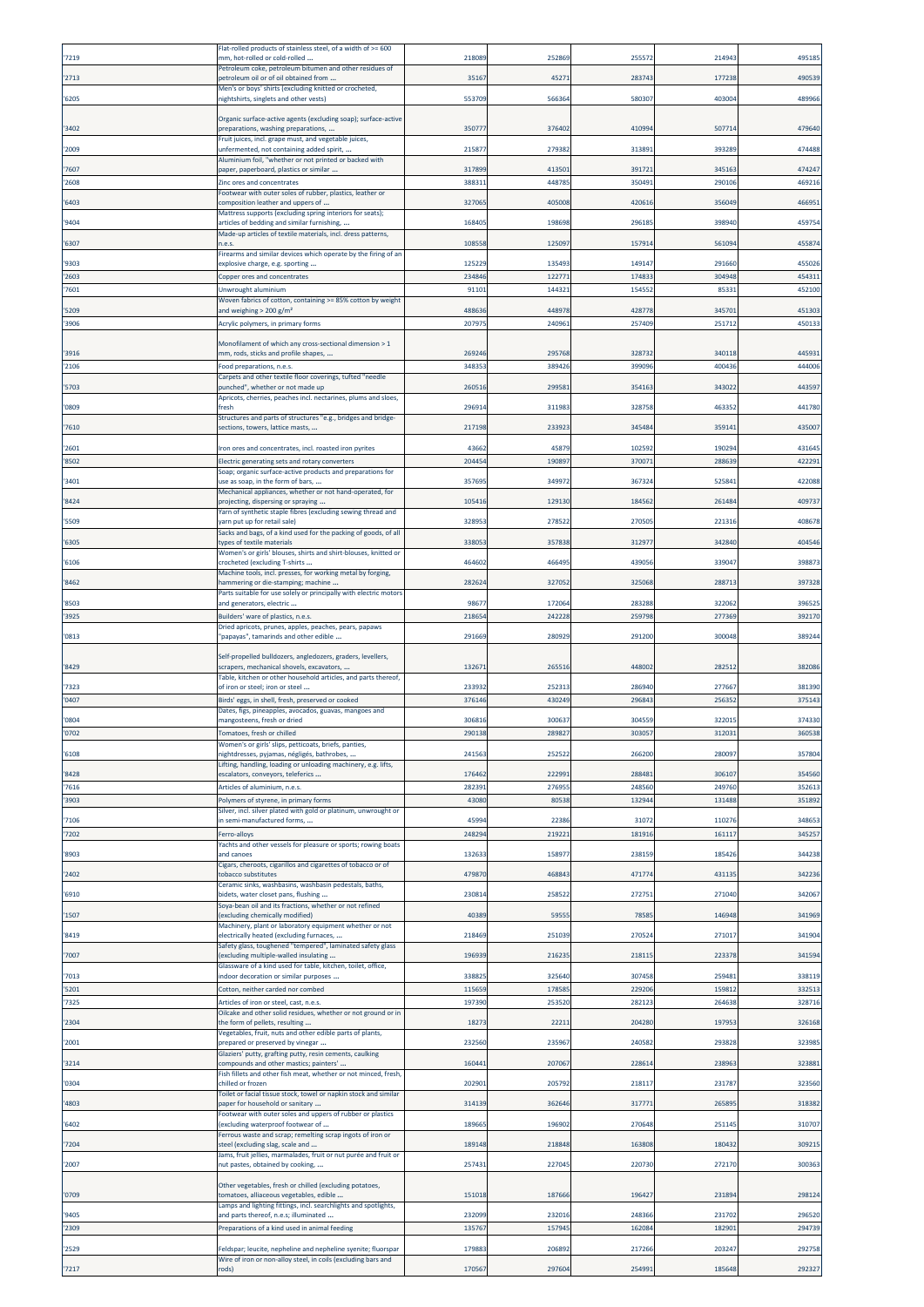| '8501          | Electric motors and generators (excluding generating sets)                                                                                               | 14641            | 160649           | 19842           | 22224           | 28651           |
|----------------|----------------------------------------------------------------------------------------------------------------------------------------------------------|------------------|------------------|-----------------|-----------------|-----------------|
| '7228          | Other bars and rods of alloy steel other than stainless,<br>angles, shapes and sections of alloy                                                         | 165177           | 234024           | 17308           | 16471           | 286113          |
| '6111          | Babies' garments and clothing accessories, knitted or<br>crocheted (excluding hats)                                                                      | 181069           | 180473           | 204381          | 21582           | 284266          |
| '5208          | Woven fabrics of cotton, containing >= 85% cotton by weight<br>and weighing <= 200 g/m <sup>2</sup>                                                      | 248952           | 249149           | 230463          | 22370           | 281780          |
| '7225          | Flat-rolled products of alloy steel other than stainless, of a<br>width of >= 600 mm, hot-rolled                                                         | 64039            | 125884           | 9555            | 95149           | 280252          |
| '2202          | Waters, incl. mineral waters and aerated waters, containing<br>added sugar or other sweetening                                                           | 162772           | 192413           | 184822          | 19115           | 279688          |
| '8412          | Ingines and motors (excluding steam turbines, internal<br>combustion piston engine, hydraulic                                                            | 83340            | 110882           | 34302           | 17517           | 27868           |
|                | Spark-ignition reciprocating or rotary internal combustion                                                                                               |                  |                  |                 |                 |                 |
| '8407          | piston engine<br>Wire of alloy steel other than stainless, in coils (excluding                                                                           | 299703           | 299825           | 28273           | 274360          | 278230          |
| '7229          | bars and rods)<br>Mineral or chemical fertilisers containing two or three of the                                                                         | 69758            | 42151            | 7236            | 13362           | 277819          |
| '3105          | rertilising elements nitrogen,                                                                                                                           | 92138            | 126415           | 159771          | 222252          | 274363          |
| '3307          | Shaving preparations, incl. pre-shave and aftershave<br>products, personal deodorants, bath and                                                          | 206461           | 210961           | 218740          | 214149          | 272869          |
| '7403          | Copper, refined, and copper alloys, unwrought (excluding<br>copper alloys of heading 7405)                                                               | 75875            | 126106           | 12507           | 19841           | 272017          |
| '8437          | Machines for cleaning, sorting or grading seed, grain or dried<br>eguminous vegetables; machinery                                                        | 264903           | 265001           | 24109           | 234110          | 271125          |
|                |                                                                                                                                                          |                  |                  |                 |                 |                 |
| '3824          | Prepared binders for foundry moulds or cores; chemical<br>oroducts and preparations for the chemical                                                     | 175769           | 222321           | 236188          | 22982           | 271122          |
|                | Electrical lighting or signalling equipment (excluding lamps of                                                                                          |                  |                  |                 |                 |                 |
| '8512          | heading 8539), windscreen wipers,<br>Moulding boxes for metal foundry; mould bases; moulding                                                             | 256549           | 280988           | 271928          | 24782           | 270785          |
| '8480          | patterns; moulds for metal (other than<br>Table, kitchen or other household articles, sanitary ware, and                                                 | 258146           | 261667           | 245649          | 23397           | 269111          |
| '7615          | parts thereof, of aluminium,<br>Plates, sheets and strip, of copper, of a thickness of > 0,15                                                            | 144492           | 170971           | 17903           | 19601           | 267962          |
| '7409          | nm (excluding expanded sheet                                                                                                                             | 128248           | 169592           | 115495          | 13065           | 266794          |
| '2610          | Chromium ores and concentrates<br>Other vegetables prepared or preserved otherwise than by                                                               | 344753           | 306471           | 225703          | 130418          | 266255          |
| '2005          | vinegar or acetic acid, not frozen<br>Prefabricated buildings, whether or not complete or already                                                        | 182179           | 204758           | 222960          | 248039          | 266134          |
| '9406<br>'2401 | issembled<br>Unmanufactured tobacco; tobacco refuse                                                                                                      | 167839<br>349636 | 211843<br>382934 | 20467<br>26247  | 23876<br>26754  | 26537<br>26093  |
| '8511          | Electrical ignition or starting equipment of a kind used for<br>spark-ignition or compression-ignition                                                   | 133083           | 137126           | 272113          | 224980          | 25895           |
|                | Tomatoes, prepared or preserved otherwise than by vinegar                                                                                                |                  |                  |                 |                 |                 |
| '2002          | or acetic acid<br>Paper, paperboard, cellulose wadding and webs of cellulose                                                                             | 181626           | 192745           | 20033           | 20643           | 253699          |
| '4811          | fibres, coated, impregnated, covered,<br>Amino-resins, phenolic resins and polyurethanes, in primary                                                     | 207968           | 203386           | 25079           | 24765           | 24976           |
| '3909<br>'2716 | forms<br><b>Electrical energy</b>                                                                                                                        | 120322<br>81877  | 137896<br>9962:  | 15494<br>10442  | 16326<br>8180   | 249480<br>24835 |
| '0808          | Apples, pears and quinces, fresh                                                                                                                         | 93307            | 129750           | 12649           | 16859           | 24799           |
| '5511          | Yarn of man-made staple fibres, put up for retail sale<br>excluding sewing thread)                                                                       | 193703           | 183433           | 15507           | 18825           | 24721           |
| '4202          | Frunks, suitcases, vanity cases, executive-cases, briefcases,<br>school satchels, spectacle cases,                                                       | 143522           | 170690           | 19385           | 15422           | 24645           |
|                | Garments made up of felt or nonwovens, whether or not                                                                                                    |                  |                  |                 |                 |                 |
| '6210          | mpregnated, coated, covered or laminated;                                                                                                                | 11787            | 15540            | 2008            | 92879           | 241765          |
| '7311          | Containers of iron or steel, for compressed or liquefied gas<br>excluding containers specifically                                                        | 125959           | 143118           | 182484          | 183838          | 240522          |
| '4410          | Particle board, oriented strand board "OSB" and similar<br>board "e.g. waferboard" of wood or                                                            | 138397           | 179843           | 16793           | 15882           | 240438          |
| 0303           | Frozen fish (excluding fish fillets and other fish meat of<br>heading 0304)                                                                              | 7088             | 9538             | 12162           | 14401           | 238748          |
| '3822          | Diagnostic or laboratory reagents on a backing, prepared<br>diagnostic or laboratory reagents                                                            | 29184            | 38583            | 47370           | 149127          | 236909          |
| '3305          | Preparations for use on the hair                                                                                                                         | 155763           | 161252           | 182501          | 18847           | 234737          |
| '6112          | Track-suits, ski-suits and swimwear, knitted or crocheted                                                                                                | 97973            | 106559           | 131442          | 158702          | 234408          |
| '3304          | Beauty or make-up preparations and preparations for the<br>care of the skin, incl. sunscreen or                                                          | 174849           | 169241           | 216940          | 21431           | 232816          |
| '8477          | Machinery for working rubber or plastics or for the<br>manufacture of products from these materials,                                                     | 169073           | 210588           | 206789          | 195312          | 232460          |
| '2711          | Petroleum gas and other gaseous hydrocarbons                                                                                                             | 132688           | 92244            | 102919          | 107957          | 227854          |
| 7412           | Copper tube or pipe fittings "e.g., couplings, elbows, sleeves"                                                                                          | 124556           | 149432           | 157246          | 168770          | 227811          |
| '1206          | Sunflower seeds, whether or not broken<br>Tracksuits, ski suits, swimwear and other garments, n.e.s.                                                     | 138035           | 114590           | 172367          | 19359           | 226587          |
|                |                                                                                                                                                          |                  |                  |                 |                 |                 |
| '6211          | excluding knitted or crocheted)<br>Women's or girls' singlets and other vests, slips, petticoats,                                                        | 118815           | 112093           | 151813          | 287949          | 225377          |
| '6208          | briefs, panties, nightdresses,                                                                                                                           | 201425           | 176822           | 182300          | 16487           | 225119          |
| '2607<br>'3901 | ead ores and concentrates<br>Polymers of ethylene, in primary forms                                                                                      | 17780<br>32298   | 194512<br>52440  | 14835<br>9395   | 17240<br>7392   | 22487<br>224490 |
| '6105          | Men's or boys' shirts, knitted or crocheted (excluding                                                                                                   | 245969           | 245441           | 231704          | 169274          | 220929          |
| '8438          | nightshirts, T-shirts, singlets and<br>Machinery, not specified or included elsewhere in this<br>chapter, for the industrial preparation                 | 140572           | 166480           | 20097           | 19564           | 218583          |
|                | Yeasts, active or inactive; other dead single-cell micro-                                                                                                |                  |                  |                 |                 |                 |
| '2102<br>'8904 | organisms, prepared baking powders<br>Tugs and pusher craft                                                                                              | 208917<br>135093 | 211595<br>149520 | 19399<br>102186 | 20207<br>154588 | 21690<br>213170 |
| '1511          | Palm oil and its fractions, whether or not refined (excluding<br>chemically modified)                                                                    | 3558             | 2795             | 51676           | 119724          | 209783          |
| '6304          | Articles for interior furnishing, of all types of textile materials<br>(excluding blankets and                                                           | 139667           | 154535           | 13600           | 13176           | 209388          |
| '2528          | Borates, natural, and concentrates thereof, whether or not<br>calcined, and natural boric acids                                                          | 264999           | 275318           | 207364          | 14658           | 20757           |
| '2917          | Polycarboxylic acids, their anhydrides, halides, peroxides and                                                                                           | 67045            | 54749            | 47039           | 71482           | 207305          |
|                | peroxyacids; their halogenated,<br>Other sugars, incl. chemically pure lactose, maltose, glucose                                                         |                  |                  |                 |                 |                 |
| '1702          | and fructose, in solid form;<br>Margarine, other edible mixtures or preparations of animal                                                               | 126116           | 129030           | 135649          | 159969          | 206509          |
| '1517          | or vegetable fats or oils and edible<br>Synthetic staple fibres, not carded, combed or otherwise                                                         | 149248           | 136788           | 113086          | 97918           | 203826          |
| '5503          | processed for spinning<br>Agricultural, horticultural or forestry machinery for soil                                                                     | 53567            | 58683            | 59897           | 101966          | 203208          |
| '8432          | preparation or cultivation (excluding<br>Builders' joinery and carpentry, of wood, incl. cellular wood                                                   | 106669           | 121857           | 142858          | 154292          | 202479          |
| '4418          | panels, assembled flooring panels,<br>Special purpose motor vehicles (other than those principally                                                       | 14352            | 149816           | 15652           | 15632           | 19807           |
| '8705          | designed for the transport of                                                                                                                            | 107731           | 191070           | 23354           | 17441           | 196668          |
| '3302          | Mixtures of odoriferous substances and mixtures, incl.<br>alcoholic solutions, based on one or<br>Tubes and pipes, having circular cross-sections and an | 101633           | 125145           | 157909          | 169120          | 196182          |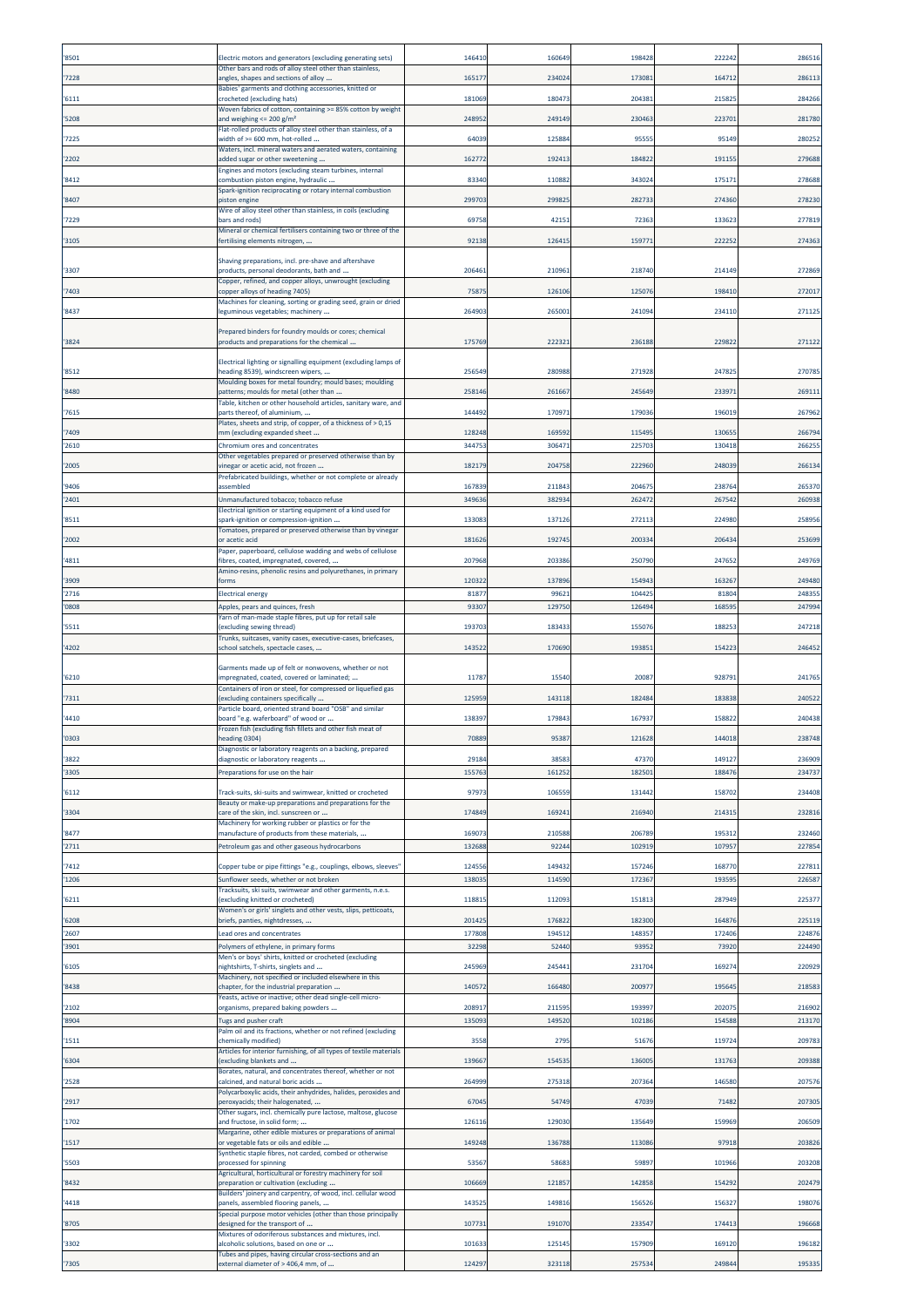| '7312          | Stranded wire, ropes, cables, plaited bands, slings and the<br>like, of iron or steel (excluding                                                                       | 113368           | 146939           | 157999          | 12047          | 194646          |
|----------------|------------------------------------------------------------------------------------------------------------------------------------------------------------------------|------------------|------------------|-----------------|----------------|-----------------|
|                | Carboys, bottles, flasks, jars, pots, phials, ampoules and                                                                                                             |                  |                  |                 |                |                 |
| '7010          | other containers, of glass, of a<br>resh strawberries, raspberries, blackberries, back, white or                                                                       | 6162             | 84044            | 14128           | 194590         | 193782          |
| '0810          | red currants, gooseberries and<br>Men's or boys' underpants, briefs, nightshirts, pyjamas,                                                                             | 110732           | 142888           | 12707           | 15619          | 193298          |
| '6107          | bathrobes, dressing gowns and similar<br>Curtains, incl. drapes, and interior blinds; curtain or bed                                                                   | 135168           | 123245           | 126338          | 13979          | 189841          |
| '6303          | valances of all types of textile                                                                                                                                       | 113113           | 117244           | 135846          | 158137         | 189720          |
| '7310          | Tanks, casks, drums, cans, boxes and similar containers, of<br>iron or steel, for any material                                                                         | 123728           | 126699           | 133061          | 14148          | 185117          |
| '3506          | Prepared glues and other prepared adhesives, n.e.s.;<br>products suitable for use as glues or                                                                          | 122030           | 111464           | 13543           | 13594          | 183904          |
| '8538          | Parts suitable for use solely or principally with the apparatus<br>of heading 8535, 8536 or 8537,                                                                      | 134988           | 145083           | 15403           | 144165         | 182022          |
| 5516           | Woven fabrics of artificial staple fibres                                                                                                                              | 179628           | 233044           | 216210          | 13725          | 181531          |
| '6201          | Men's or boys' overcoats, car coats, capes, cloaks, anoraks,<br>incl. ski jackets, windcheaters,                                                                       | 91511            | 118156           | 14889           | 13919          | 17891           |
|                | Manufactured tobacco and manufactured tobacco                                                                                                                          |                  |                  |                 |                |                 |
| '2403          | substitutes and "homogenised" or "reconstituted"                                                                                                                       | 11669            | 157844           | 17554           | 21053          | 17850           |
| '0402          | Milk and cream, concentrated or containing added sugar or<br>other sweetening matter                                                                                   | 66666            | 46594            | 9001            | 5201           | 178071          |
| '3208          | Paints and varnishes, incl. enamels and lacquers, based on<br>synthetic polymers or chemically                                                                         | 118835           | 130218           | 124239          | 13895          | 177685          |
| '3102          | Mineral or chemical nitrogenous fertilisers (excluding those<br>n pellet or similar forms, or                                                                          | 6241             | 10547            | 16671           | 13579          | 177440          |
| '7307          | Tube or pipe fittings "e.g. couplings, elbows, sleeves", of iron<br>or steel                                                                                           | 107538           | 127451           | 13847           | 12877          | 17647           |
| '3808          | Insecticides, rodenticides, fungicides, herbicides, anti-<br>sprouting products and plant-growth                                                                       | 93392            | 104137           | 15012:          | 37559          | 176290          |
|                | Prepared foods obtained by the swelling or roasting of                                                                                                                 |                  |                  |                 |                |                 |
| '1904<br>'2616 | cereals or cereal products, e.g. corn<br>Precious-metal ores and concentrates                                                                                          | 158560<br>124710 | 160250<br>125852 | 177648<br>13205 | 19549<br>19102 | 17431<br>171816 |
| '1509          | Olive oil and its fractions obtained from the fruit of the olive<br>tree solely by mechanical                                                                          | 200432           | 239601           | 143197          | 12929          | 170182          |
| '2915          | Saturated acyclic monocarboxylic acids and their anhydrides,<br>halides, peroxides and peroxyacids;                                                                    | 29015            | 35165            | 43046           | 5475           | 16718           |
| '5801          | Woven pile fabrics and chenille fabrics (excluding terry                                                                                                               | 18165            | 177240           | 16803           | 14696          | 16506           |
|                | owelling and similar woven terry<br>Baths, shower-baths, sinks, washbasins, bidets, lavatory                                                                           |                  |                  |                 |                |                 |
| '3922          | pans, seats and covers, flushing cisterns<br>Synthetic organic colouring matter, whether or not                                                                        | 104231           | 113117           | 11332           | 11939          | 16411           |
| '3204          | chemically defined; preparations based on<br>Bombs, grenades, torpedos, mines, missiles, cartridges and                                                                | 71126            | 91137            | 136733          | 13009          | 163303          |
| '9306          | other ammunition and projectiles<br>Articles of cement, concrete or artificial stone, whether or                                                                       | 45182            | 73461            | 83926           | 7637           | 16322           |
| '6810          | not reinforced<br>Paper, paperboard, cellulose wadding and webs of cellulose                                                                                           | 59230            | 74482            | 12283           | 9620           | 16267           |
| '4823          | fibres, in strips or rolls of a<br>Women's or girls' overcoats, car coats, capes, cloaks,                                                                              | 54782            | 71918            | 90768           | 9125           | 162398          |
| '6202          | anoraks, incl. ski jackets, windcheaters,<br>Telephone sets, incl. telephones for cellular networks or for                                                             | 9815             | 101385           | 12019           | 10055          | 160001          |
| '8517          | other wireless networks; other<br>Toilet paper and similar paper, cellulose wadding or webs of                                                                         | 196182           | 195254           | 23260           | 11644          | 15792           |
| '4818          | cellulose fibres, of a kind used<br>Flat-rolled products of iron or non-alloy steel, of a width of <                                                                   | 98691            | 116684           | 149422          | 16994          | 157905          |
| '7212          | 600 mm, hot-rolled or cold-rolled                                                                                                                                      | 41284            | 67607            | 79050           | 6349           | 157690          |
| '4805          | Other paper and paperboard, uncoated, in rolls of a width ><br>36 cm or in square or rectangular                                                                       | 164947           | 204035           | 14855           | 13822          | 15512           |
| '9302          | Revolvers and pistols (excluding those of heading 9303 or<br>9304 and sub-machine guns for military                                                                    | 27234            | 26393            | 3989            | 8576           | 15283           |
| '5515          | Woven fabrics containing predominantly, but < 85% synthetic<br>staple fibres by weight, other                                                                          | 228135           | 249728           | 210198          | 13310          | 152439          |
| '0406          | Cheese and curd                                                                                                                                                        | 153635           | 166540           | 17491           | 18590          | 152058          |
| '6114          | Special garments for professional, sporting or other<br>urposes, n.e.s., knitted or crocheted                                                                          | 93057            | 115435           | 121914          | 118836         | 151910          |
| '8482          | Ball or roller bearings (excluding steel balls of heading 7326);<br>parts thereof                                                                                      | 132849           | 135923           | 116186          | 11254          | 151381          |
| '1701          | Cane or beet sugar and chemically pure sucrose, in solid form                                                                                                          | 3196             | 24236            | 23766           | 23577          | 150940          |
| '3902          | Polymers of propylene or of other olefins, in primary forms                                                                                                            | 34880            | 38320            | 3764            | 3561           | 150543          |
|                | Glass fibres, incl. glass wool, and articles thereof (excluding                                                                                                        |                  |                  |                 |                |                 |
| '7019          | mineral wools and articles<br>Footwear with outer soles of rubber, plastics, leather or                                                                                | 89865            | 105698           | 86666           | 93219          | 149461          |
| '6404          | composition leather and uppers of<br>Flat-rolled products of iron or non-alloy steel, of a width of <                                                                  | 139254           | 163901           | 13777           | 11738          | 148903          |
| '7211          | 600 mm, hot-rolled or cold-rolled                                                                                                                                      | 49962            | 49398            | 41463           | 56166          | 148569          |
| '9032          | Regulating or controlling instruments and apparatus<br>excluding taps, cocks and valves of heading                                                                     | 121869           | 140195           | 138094          | 120179         | 145061          |
| '8301          | Padlocks and locks "key, combination or electrically<br>operated", of base metal; clasps and frames                                                                    | 132369           | 143164           | 140837          | 130206         | 143952          |
| '1005          | Maize or corn                                                                                                                                                          | 53038            | 43878            | 173324          | 121037         | 143575          |
| '1515          | Fixed vegetable fats and oils, incl. jojoba oil, and their<br>fractions, whether or not refined,                                                                       | 59037            | 69017            | 80505           | 86008          | 143546          |
| '5211          | Woven fabrics of cotton, containing predominantly, but <<br>35% cotton by weight, mixed principally                                                                    | 198135           | 200719           | 167968          | 13381          | 142628          |
| '4203          | Articles of apparel and clothing accessories, of leather or<br>composition leather (excluding                                                                          | 148326           | 141745           | 140729          | 11393          | 141654          |
| '7314          | Cloth, incl. endless bands, grill, netting and fencing, of iron or<br>steel wire, expanded metal                                                                       | 37626            | 57132            | 65587           | 88488          | 141395          |
| '0910          | Ginger, saffron, turmeric "curcuma", thyme, bay leaves, curry<br>and other spices (excluding pepper                                                                    | 109656           | 113700           | 118415          | 136087         | 13995           |
|                |                                                                                                                                                                        |                  |                  |                 |                |                 |
| '6005          | Warp knit fabrics "incl. those made on galloon knitting<br>machines", of a width of > 30 cm (excluding<br>Fruit and nuts, uncooked or cooked by steaming or boiling in | 193015           | 190035           | 147273          | 101359         | 135370          |
| '0811          | water, frozen, whether or not                                                                                                                                          | 67368            | 75292            | 7227            | 11146          | 134897          |
| '8541          | Diodes, transistors and similar semiconductor devices;<br>photosensitive semiconductor devices,                                                                        | 1177             | 24604            | 17884           | 17122          | 134330          |
| '3919          | Self-adhesive plates, sheets, film, foil, tape, strip and other<br>flat shapes, of plastics, whether                                                                   | 99020            | 97410            | 100259          | 104740         | 134097          |
| '9021          | Orthopaedic appliances, incl. crutches, surgical belts and<br>trusses; splints and other fracture                                                                      | 78039            | 94360            | 106263          | 86962          | 132427          |
| '7407          | Bars, rods and profiles, of copper, n.e.s.                                                                                                                             | 83987            | 114486           | 6711            | 6656           | 131785          |
| '7112          | Waste and scrap of precious metal or of metal clad with<br>orecious metal; other waste and scrap                                                                       | 45273            | 72630            | 74330           | 111398         | 131777          |
| '5903          | Textile fabrics impregnated, coated, covered or laminated<br>with plastics (excluding tyre cord                                                                        | 111765           | 112929           | 114449          | 114307         | 129916          |
| '7224          | Steel, alloy, other than stainless, in ingots or other primary<br>forms, semi-finished products                                                                        | 84547            | 124109           | 93282           | 7965           | 129589          |
| '8307          | Flexible tubing of base metal, with or without fittings                                                                                                                | 65127            | 60729            | 88218           | 9681           | 129573          |
|                |                                                                                                                                                                        |                  |                  |                 |                |                 |
| '1006          | Rice<br>Machine tools, incl. machines for nailing, stapling, glueing or                                                                                                | 39771            | 31604            | 108594          | 121410         | 129402          |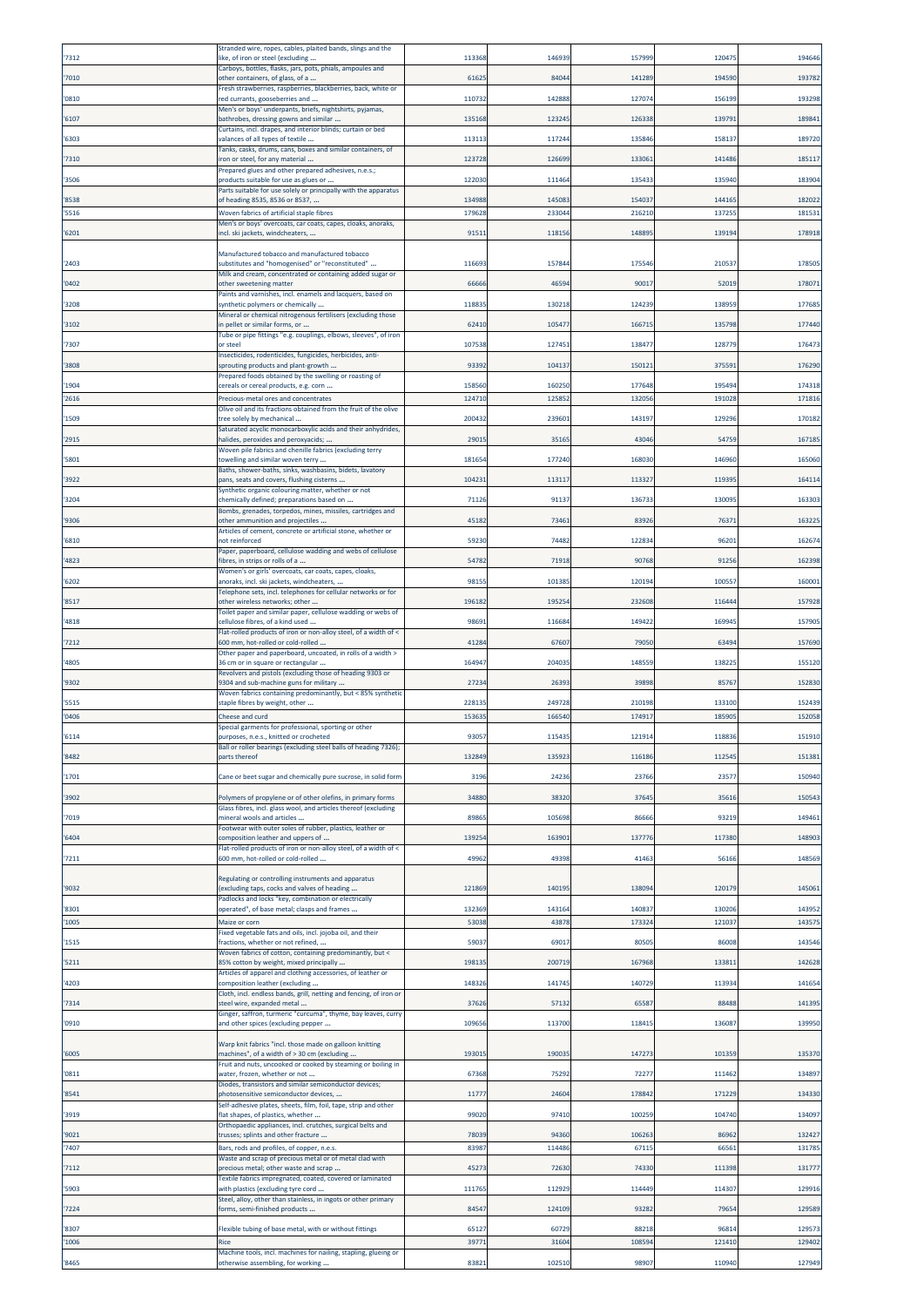|                | Bars and rods, of iron or non-alloy steel, cold-formed or cold-                                           |               |                |               |               |                |
|----------------|-----------------------------------------------------------------------------------------------------------|---------------|----------------|---------------|---------------|----------------|
| '7215          | finished, whether or not further<br>Agricultural, horticultural, forestry, poultry-keeping or bee-        | 5506          | 7506           | 7245          | 6688          | 127755         |
| '8436          | keeping machinery, incl. germination                                                                      | 81859         | 103863         | 121498        | 11680         | 126994         |
| '3908          | Polyamides, in primary forms                                                                              | 30072         | 42032          | 8371          | 70166         | 125909         |
| '3303          | Perfumes and toilet waters (excluding aftershave lotions,<br>personal deodorants and hair lotions)        | 58686         | 60483          | 10251         | 11719         | 125206         |
| '2520          | Gypsum; anhydrite; plasters consisting of calcined gypsum or<br>calcium sulphate, whether or not          | 49457         | 52097          | 6457          | 8362          | 124191         |
|                | Springs and leaves for springs, of iron or steel (excluding                                               |               |                |               |               |                |
| '7320          | clock and watch springs, springs<br>Tools, interchangeable, for hand tools, whether or not power          | 106773        | 119684         | 11095         | 91712         | 124187         |
| '8207          | operated, or for machine tools                                                                            | 94270         | 90754          | 9945          | 9724          | 123888         |
|                | Prepared rubber accelerators; compound plasticisers for                                                   |               |                |               |               |                |
| '3812          | rubber or plastics, n.e.s.; anti-oxidising                                                                | 90112         | 102836         | 10752         | 108569        | 122343         |
| '2508          | Clays, andalusite, kyanite and sillimanite, whether or not<br>calcined; mullite; chamotte or dinas        | 69315         | 79456          | 9185          | 10296         | 12203          |
| '8456          | Machine tools for working any material by removal of                                                      | 107069        | 138756         | 13427         | 8534          | 120944         |
|                | material, by laser or other light or photon<br>Moving, grading, levelling, scraping, excavating, tamping, |               |                |               |               |                |
| '8430          | compacting, extracting or boring<br>Cereal grains otherwise worked, e.g. hulled, rolled, flaked,          | 50642         | 64069          | 6424          | 67238         | 120789         |
| '1104          | pearled, sliced or kibbled; germ                                                                          | 18052         | 51288          | 8408          | 6134          | 119859         |
| '5902          | Tyre cord fabric of high-tenacity yarn of nylon or other<br>polyamides, polyesters or viscose             | 131072        | 138676         | 125930        | 91454         | 116719         |
|                | Finishing agents, dye carriers to accelerate the dyeing or                                                |               |                |               |               |                |
| '3809          | fixing of dyestuffs and other products<br>Stoppers, caps and lids, incl. crown corks, screw caps and      | 60799         | 74240          | 7761          | 83889         | 114841         |
| '8309          | pouring stoppers, capsules for bottles,                                                                   | 47494         | 61888          | 7215          | 84089         | 114665         |
| '1207          | Other oil seeds and oleaginous fruits, whether or not broken<br>excluding edible nuts, olives,            | 37432         | 11581          | 17272         | 97359         | 114300         |
| '2833          | Sulphates; alums; peroxosulphates "persulphates"                                                          | 49899         | 7562           | 9496          | 80946         | 114110         |
| '6209          | Babies' garments and clothing accessories of textile materials<br>excluding knitted or crocheted          | 73014         | 68463          | 7933          | 77447         | 112882         |
|                | Tableware, kitchenware, other household articles and toilet                                               |               |                |               |               |                |
| '6911          | articles, of porcelain or china<br>Prepared pigments, prepared opacifiers and prepared                    | 79214         | 80727          | 8664          | 6249          | 110816         |
| '3207          | colours, vitrifiable enamels and glazes,                                                                  | 65201         | 70294          | 7188          | 8509          | 11045          |
| '0710          | Vegetables, uncooked or cooked by steaming or boiling in<br>water, frozen                                 | 62351         | 80308          | 71272         | 71821         | 109230         |
|                | Stranded wire, cables, plaited bands and the like, of                                                     |               |                |               |               |                |
| '7614          | aluminium (excluding such products electrically                                                           | 38905         | 43358          | 6031          | 85430         | 106868         |
| '8487          | Machinery parts, n.e.s. in chapter 84 (excluding parts<br>containing electrical connectors, insulators,   | 33224         | 40261          | 40170         | 47949         | 104897         |
|                | Metal-rolling mills and rolls therefor; parts of metal-rolling                                            |               |                |               |               |                |
| '8455          | mills<br>Harvesting or threshing machinery, incl. straw or fodder                                         | 54626         | 76368          | 9911          | 98368         | 104384         |
| '8433          | balers; grass or hay mowers; machines                                                                     | 57921         | 71429          | 8181          | 85378         | 104320         |
| '7317          | Nails, tacks, drawing pins, corrugated nails, staples and<br>similar articles of iron or steel,           | 43908         | 57362          | 64502         | 64638         | 102584         |
| '7008          | Multiple-walled insulating units of glass                                                                 | 5394          | 6255           | 7559          | 8059          | 101422         |
|                |                                                                                                           |               |                |               |               |                |
| '2519          | Natural magnesium carbonate "magnesite"; fused magnesia;<br>dead-burned "sintered" magnesia, whether      | 101075        | 131982         | 8290          | 79312         | 101320         |
| '4303          | Articles of apparel, clothing accessories and other furskin<br>articles (excluding gloves made            | 100581        | 115289         | 10217         | 67750         | 100915         |
|                | Cotton yarn containing predominantly, but < 85% cotton by                                                 |               |                |               |               |                |
| '5206          | weight (excluding sewing thread and                                                                       | 58702         | 71189          |               | 6825          | 100675         |
|                |                                                                                                           |               |                | 74494         |               |                |
|                | Articles of plaster or of compositions based on plaster                                                   |               |                |               |               |                |
| '6809          | (excluding plaster bandages for straightening                                                             | 37463         | 46051          | 6261          | 70493         | 99687          |
| '4107          | Leather further prepared after tanning or crusting "incl.<br>parchment-dressed leather", of bovine        | 93626         | 101432         | 10038         | 64962         | 99173          |
| '1001          | Wheat and meslin                                                                                          | 14828         | 23906          | 4821          | 39492         | 97880          |
| 8607           | Parts of railway or tramway locomotives or rolling stock,<br>n.e.s.                                       | 3011          | 4124           | 8044          | 71140         | 95934          |
| '7411          | Copper tubes and pipes                                                                                    | 40361         | 48750          | 4192          | 48068         | 94617          |
|                | Medical, surgical, dental or veterinary furniture, e.g.                                                   |               |                |               |               |                |
| '9402          | operating tables, examination tables,<br>Automatic data-processing machines and units thereof;            | 36902         | 43989          | 6273          | 11350         | 94040          |
| '8471          | magnetic or optical readers, machines                                                                     | 80462         | 78877          | 80921         | 72447         | 94031          |
| '4005          | Compounded rubber, unvulcanised, in primary forms or in<br>plates, sheets or strip (excluding             | 84623         | 91946          | 7915          | 6553          | 93917          |
|                | Made-up clothing accessories, knitted or crocheted; knitted                                               |               |                |               |               |                |
| '6117          | or crocheted parts of garments                                                                            | 65995         | 6537           | 74009         | 66560         | 93677          |
| '8105          | Cobalt mattes and other intermediate products of cobalt<br>metallurgy; cobalt and articles thereof,       | 1009          | 2969           | 3196          | 56248         | 93179          |
|                | Bodies, incl. cabs, for tractors, motor vehicles for the                                                  |               |                |               |               |                |
| '8707          | transport of ten or more persons,<br>Parts and accessories suitable for use solely or principally         | 5658          | 80536          | 8597          | 68928         | 92847          |
| '8466          | with the machine tools of heading<br>Printing machinery used for printing by means of plates,             | 62496         | 73571          | 66040         | 62163         | 91552          |
| '8443          | cylinders and other printing components                                                                   | 84577         | 76277          | 8472          | 6422          | 91452          |
| '7324          | Sanitary ware, and parts thereof, of iron or steel (excluding<br>cans, boxes and similar containers       | 59517         | 63040          | 6857          | 65644         | 91148          |
| '0803          | Bananas, incl. plantains, fresh or dried                                                                  | 10            | 34             | 139863        | 100844        | 90567          |
| '8535          | Electrical apparatus for switching or protecting electrical<br>circuits, or for making connections        | 104145        | 10527          | 85600         | 8897          | 89078          |
|                | Tulles and other net fabrics (excluding woven, knitted or                                                 |               |                |               |               |                |
| '5804          | crocheted fabrics); lace in the piece,<br>Articles of apparel and clothing accessories, incl. gloves,     | 10241         | 82707          | 7073          | 5952          | 89051          |
| '4015          | mittens and mitts, for all purposes,                                                                      | 5828          | 11222          | 604           | 6143          | 88021          |
|                | Electrical machines and apparatus, having individual                                                      |               |                |               |               |                |
| '8543          | functions, n.e.s. in chapter 85 and parts<br>Nickel mattes, nickel oxide sinters and other intermediate   | 56493         | 50120          | 5350          | 6642          | 87491          |
| '7501          | products of nickel metallurgy :                                                                           | 34492         | 62428          | 31176         | 63129         | 87441          |
| '0504          | Guts, bladders and stomachs of animals (other than fish),<br>whole and pieces thereof, fresh,             | 46574         | 51147          | 5789          | 70356         | 87053          |
| '4407          | Wood sawn or chipped lengthwise, sliced or peeled, whether                                                | 11316         | 15928          | 3515          | 4607          | 84618          |
|                | or not planed, sanded or end-jointed,<br>Ships' derricks; cranes, incl. cable cranes (excluding wheel-    |               |                |               |               |                |
| '8426          | mounted cranes and vehicle cranes                                                                         | 65330         | 82824          | 11873         | 82622         | 84462          |
| '1103<br>'7419 | Cereal groats, meal and pellets<br>Other articles of copper, n.e.s.                                       | 92206<br>4877 | 88732<br>48140 | 62403<br>6664 | 65196<br>6891 | 84068<br>83710 |
|                | Float glass and surface ground or polished glass, in sheets,                                              |               |                |               |               |                |
| '7005          | whether or not having an absorbent,<br>Tricycles, scooters, pedal cars and similar wheeled toys; dolls    | 63197         | 56365          | 8621          | 4522          | 83380          |
| '9503          | carriages; dolls; other toys;                                                                             | 34944         | 32829          | 44710         | 43772         | 83336          |
| '6805          | Natural or artificial abrasive powder or grain, on a base of<br>textile material, paper, paperboard       | 54343         | 53108          | 5993          | 6271          | 83247          |
| '9028          | Gas, liquid or electricity supply or production meters, incl.<br>calibrating meters therefor              | 68848         | 73603          | 78404         | 71060         | 82865          |
| '5810          | Embroidery on a textile fabric ground, in the piece, in strips<br>or in motifs                            | 103325        | 104587         | 87902         | 73801         | 82153          |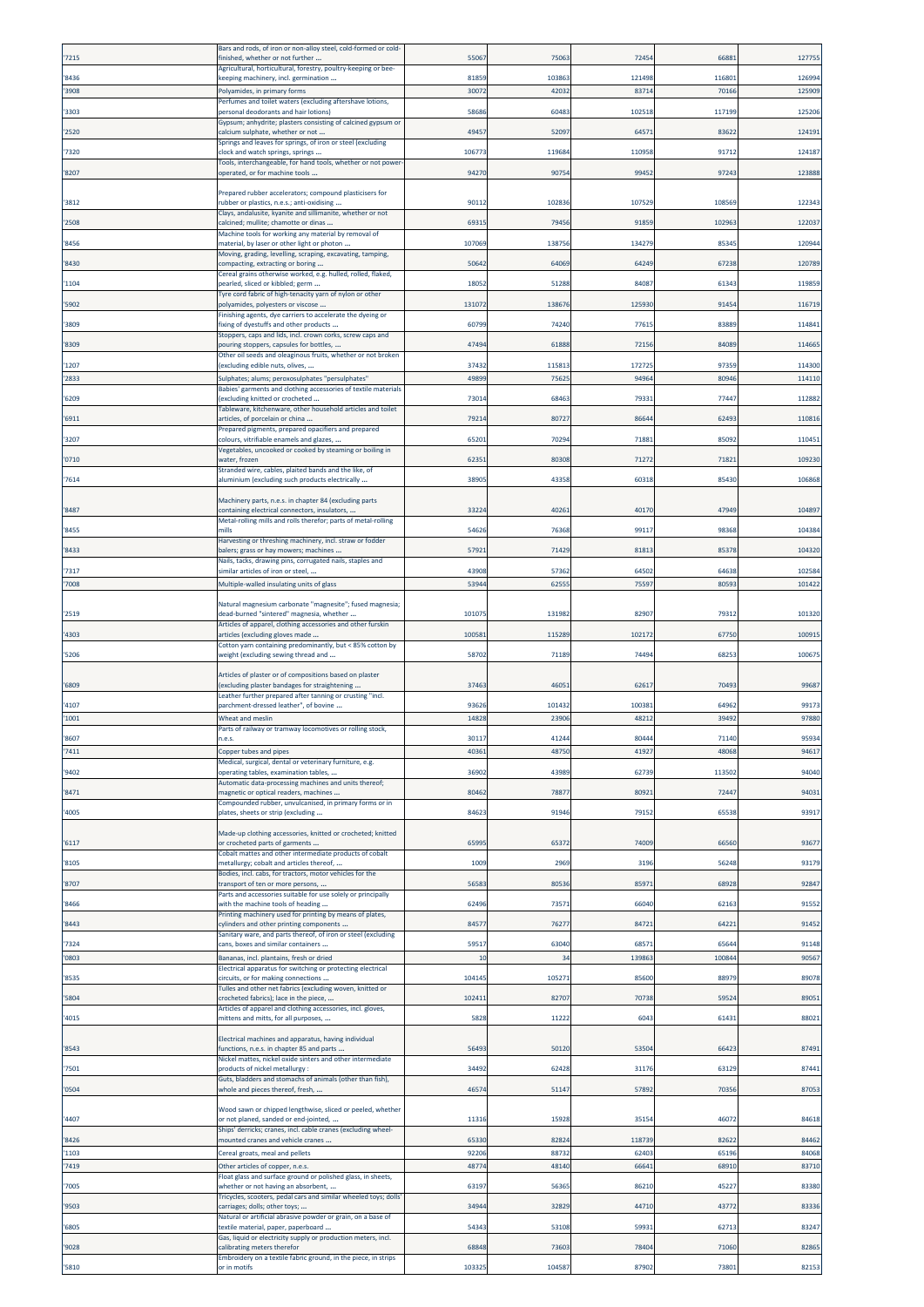| '3912 | Cellulose and its chemical derivatives, n.e.s., in primary forms                                                | 47192  | 6529   | 7182   | 59030  | 81857 |
|-------|-----------------------------------------------------------------------------------------------------------------|--------|--------|--------|--------|-------|
| '1108 | Starches; inulin                                                                                                | 51883  | 54894  | 7384   | 72263  | 81704 |
| '0404 | Whey, whether or not concentrated or containing added<br>ugar or other sweetening matter; products              | 30809  | 27924  | 3995   | 5296   | 81209 |
| '2814 | Ammonia, anhydrous or in aqueous solution                                                                       | 14976  | 44983  | 1596   | 12052  | 81081 |
|       | norganic or mineral colouring matter, n.e.s.; preparations                                                      |        |        |        |        |       |
| '3206 | based on inorganic or mineral colouring                                                                         | 51630  | 60847  | 6509   | 6641   | 81050 |
| '3905 | Polymers of vinyl acetate or of other vinyl esters, in primary<br>forms; other vinyl polymers,                  | 41696  | 51480  | 5578   | 5117   | 80408 |
|       | Bicycles and other cycles, incl. delivery tricycles, not                                                        |        |        |        |        |       |
| '8712 | motorised<br>Measuring or checking instruments, appliances and machines                                         | 3022   | 37879  | 4905   | 5326   | 80253 |
| '9031 | not elsewhere specified in chapter<br>Paints and varnishes, incl. enamels and lacquers, based on                | 42607  | 56025  | 6963   | 64699  | 80251 |
| '3209 | synthetic polymers or chemically                                                                                | 58028  | 63254  | 6663   | 71106  | 79881 |
| '6405 | Footwear with outer soles of rubber or plastics, with uppers<br>other than rubber, plastics, leather            | 58919  | 67182  | 6675   | 44402  | 79564 |
| '6001 | Pile fabrics, incl. "long pile" fabrics and terry fabrics, knitted<br>or crocheted                              | 36949  | 40785  | 4835   | 50286  | 79550 |
|       | Refractory cements, mortars, concretes and similar                                                              |        |        |        |        |       |
| '3816 | compositions (excluding preparations based<br>Reservoirs, tanks, vats and similar containers, of iron or steel, | 64356  | 76461  | 6365   | 6608   | 78144 |
| '7309 | or any material "other than<br>Wadding of textile materials and articles thereof; textile                       | 7782   | 90250  | 10645  | 7929   | 77779 |
| '5601 | fibres with a length of <= 5 mm                                                                                 | 41449  | 46869  | 6948   | 7395   | 77741 |
| '2506 | Quartz (excluding natural sands); quartzite, whether or not<br>roughly trimmed or merely cut,                   | 76142  | 74451  | 7992   | 6822   | 77706 |
| '8408 | Compression-ignition internal combustion piston engine<br>diesel or semi-diesel engine'                         | 205415 | 309628 | 264507 | 220860 | 77701 |
|       | Casks, drums, cans, boxes and similar containers, incl. rigid or                                                |        |        |        |        |       |
| '7612 | collapsible tubular containers,<br>Brooms, brushes, incl. brushes constituting parts of                         | 77324  | 83642  | 7399   | 6730   | 76725 |
| '9603 | machines, appliances or vehicles, hand-operated                                                                 | 49372  | 51224  | 5882   | 65585  | 76617 |
| '8508 | /acuum cleaners, incl. dry cleaners and wet vacuum cleaners                                                     | 45475  | 42253  | 4746   | 53367  | 76127 |
| '4010 | Conveyor or transmission belts or belting, of vulcanised<br>rubber                                              | 53620  | 61004  | 5978   | 62086  | 75995 |
| '4002 | Synthetic rubber and factice derived from oils, in primary<br>forms or in plates, sheets or strip;              | 43458  | 46399  | 4503   | 65960  | 75477 |
|       |                                                                                                                 |        |        |        |        |       |
| '1602 | Prepared or preserved meat, offal or blood (excluding<br>sausages and similar products, and meat                | 32457  | 43375  | 5366   | 4983   | 74495 |
| '0602 | Live plants incl. their roots, cuttings and slips; mushroom<br>spawn (excluding bulbs, tubers,                  | 48145  | 55584  | 6183   | 58768  | 72942 |
|       |                                                                                                                 |        |        |        |        |       |
| '2835 | Phosphinates "hypophosphites", phosphonates "phosphites"<br>and phosphates; polyphosphates, whether             | 27852  | 34873  | 4558   | 58847  | 72420 |
| '4008 | Plates, sheets, strip, rods and profile shapes, of vulcanised<br>rubber (excluding hard rubber)                 | 42870  | 47877  | 5037   | 54698  | 72230 |
|       | Paper or paperboard labels of all kinds, whether or not                                                         |        |        |        |        |       |
| '4821 | printed                                                                                                         | 5257   | 55836  | 5563   | 52066  | 72079 |
| '2103 | Sauce and preparations therefor; mixed condiments and<br>mixed seasonings; mustard flour and meal,              | 46292  | 48120  | 6168   | 7653   | 71961 |
| '4911 |                                                                                                                 | 18790  | 36828  | 5471   | 59877  | 70862 |
| '2817 | Printed matter, incl. printed pictures and photographs, n.e.s.<br>Zinc oxide; zinc peroxide                     | 60612  | 48828  | 4821   | 37333  | 70614 |
|       | Gelatin, whether or not in square or rectangular sheets,                                                        |        |        |        |        |       |
| '3503 | whether or not surface-worked or coloured,                                                                      | 26976  | 32258  | 41448  | 46038  | 70439 |
| '3918 | Floor coverings of plastics, whether or not self-adhesive, in<br>rolls or in the form of tiles;                 | 2689   | 24652  | 3373   | 49422  | 70368 |
| '4104 | Tanned or crust hides and skins of bovine "incl. buffalo" or<br>equine animals, without hair on,                | 52485  | 50930  | 5058   | 32332  | 70290 |
|       | iried vegetables, whole, cut, sliced, broken or in powder, bu                                                   |        |        |        |        |       |
| '0712 | not further prepared<br>Printing ink, writing or drawing ink and other inks, whether                            | 6882   | 67828  | 6965   | 6409   | 69659 |
| '3215 | or not concentrated or solid                                                                                    | 44478  | 40693  | 52080  | 54660  | 69303 |
|       | Platinum, incl. palladium, rhodium, iridium, osmium and                                                         |        |        |        |        |       |
| '7110 | uthenium, unwrought or in semi-manufactured<br>ndustrial or laboratory furnaces and ovens, non-electric, incl.  | 7466   | 7806   | 1612   | 4158   | 69230 |
| '8417 | ncinerators (excluding drying<br>Felt, whether or not impregnated, coated, covered or                           | 53072  | 63185  | 8395   | 76635  | 69113 |
| '5602 | aminated, n.e.s.                                                                                                | 34900  | 42324  | 44052  | 51902  | 68204 |
|       | Refractory bricks, blocks, tiles and similar refractory ceramic                                                 |        |        |        |        |       |
| '6902 | constructional goods (excluding<br>Woven fabrics of artificial filament yarn, incl. monofilament                | 48615  | 82918  | 7694   | 61596  | 68062 |
| '5408 | of >= 67 decitex and a maximum                                                                                  | 69624  | 79199  | 71496  | 57113  | 67594 |
| '0707 | Cucumbers and gherkins, fresh or chilled<br>Clasps, frames with clasps, buckles, buckle-clasps, hooks,          | 33825  | 41055  | 3677   | 5057   | 67517 |
| '8308 | eyes, eyelets and the like, of base                                                                             | 32304  | 48517  | 4544   | 45922  | 67444 |
| '5210 | Woven fabrics of cotton, containing predominantly, but <<br>35% cotton by weight, mixed principally             | 74692  | 66708  | 6414   | 54464  | 67354 |
| '6207 | Men's or boys' singlets and other vests, underpants, briefs,<br>nightshirts, pyjamas, bathrobes,                | 53666  | 47683  | 5401   | 49422  | 66890 |
|       | Printed books, brochures and similar printed matter,                                                            |        |        |        |        |       |
| '4901 | whether or not in single sheets (excluding                                                                      | 43034  | 50194  | 5901   | 62549  | 66820 |
| '8906 | Vessels, incl. warships and lifeboats (excluding rowing boats<br>and other vessels of heading                   | 34343  | 43822  | 1887   | 132426 | 65802 |
| '6815 | Articles of stone or of other mineral substances, incl. carbon<br>fibres, articles of carbon fibres             | 39086  | 55657  | 7548   | 8055   | 65443 |
|       | Gaskets and similar joints of metal sheeting combined with                                                      |        |        |        |        |       |
| '8484 | other material or of two or more                                                                                | 5457   | 65902  | 5904   | 5093   | 65137 |
| '8606 | Railway or tramway goods vans and wagons (excluding self-<br>propelled and luggage vans and post                | 838    | 332    | 3122   | 25100  | 64739 |
|       | Motorcycles, incl. mopeds, and cycles fitted with an auxiliary                                                  |        |        |        |        |       |
| '8711 | motor, with or without side-cars;<br>Polymers of vinyl chloride or of other halogenated olefins, in             | 1003   | 4410   | 1507   | 45798  | 64439 |
| '3904 | primary forms<br>Industrial or laboratory electric furnaces and ovens, incl.                                    | 21465  | 25788  | 35062  | 31839  | 63902 |
| '8514 | those functioning by induction                                                                                  | 37817  | 49772  | 5398   | 45264  | 63639 |
| '6912 | Tableware, kitchenware, other household articles and toilet<br>articles, of ceramics other than                 | 22219  | 26401  | 2939   | 3581   | 63134 |
| '2706 | Tar distilled from coal, from lignite or from peat, and other<br>mineral tars, whether or not                   | 37432  | 43898  | 4519   | 3701   | 63127 |
|       | Brassieres, girdles, corsets, braces, suspenders, garters and                                                   | 49374  | 42113  | 46172  | 49916  |       |
| '6212 | similar articles and parts thereof,<br>Electric, incl. electrically heated gas, laser or other light or         |        |        |        |        | 63016 |
| '8515 | ohoton beam, ultrasonic, electron                                                                               | 45878  | 49641  | 59498  | 60122  | 62583 |
| '2530 | Vermiculite, perlite and other mineral substances, n.e.s.                                                       | 39609  | 43476  | 4656   | 4525   | 62429 |
|       | Parts of footwear, incl. uppers whether or not attached to                                                      |        |        |        |        |       |
| '6406 | oles other than outer soles; removable                                                                          | 37709  | 40015  | 52036  | 50030  | 62090 |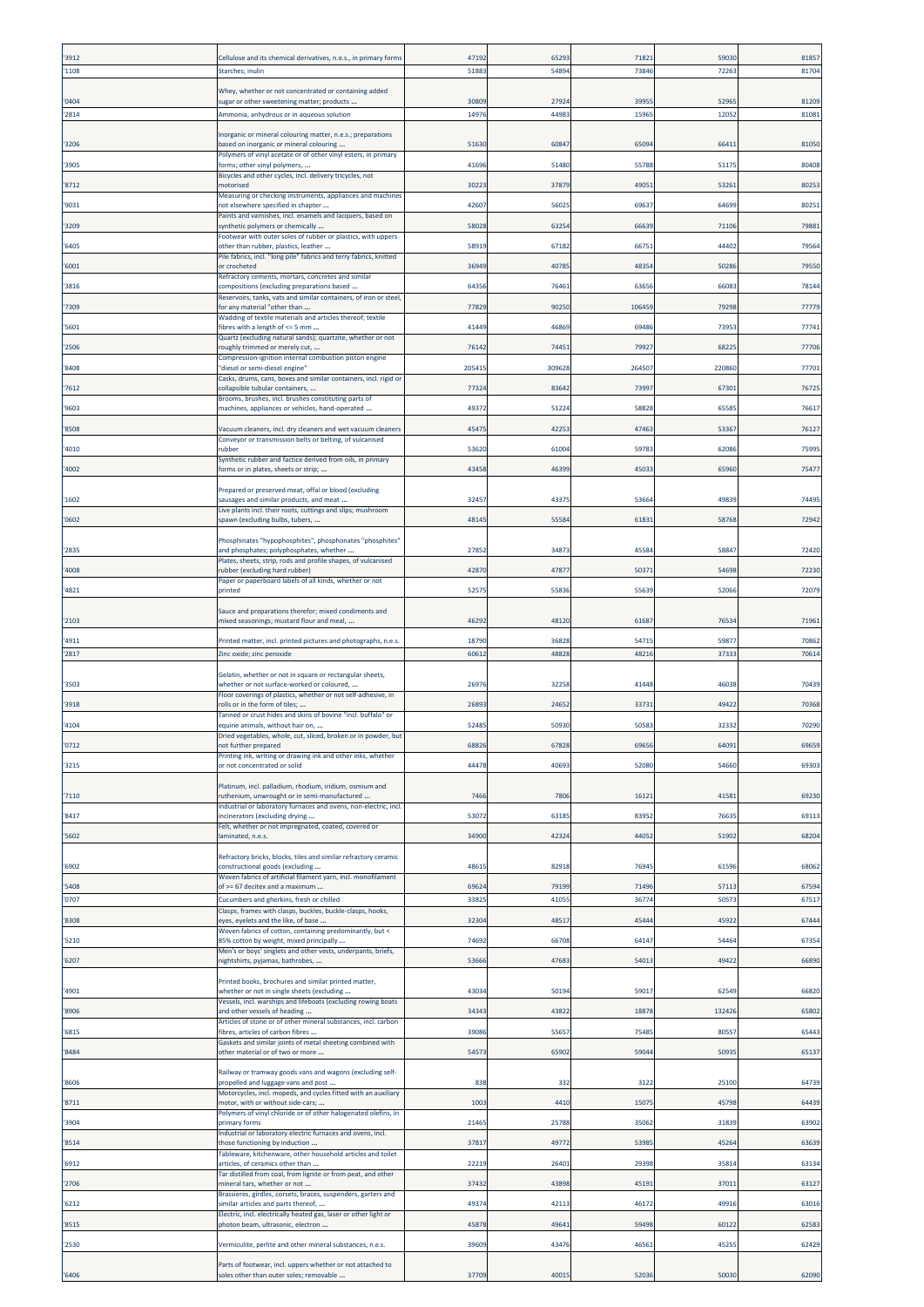| '5510          | Yarn of artificial staple fibres (excluding sewing thread and<br>yarn put up for retail sale)           | 58461          | 6530           | 5509          | 4381           | 61832          |
|----------------|---------------------------------------------------------------------------------------------------------|----------------|----------------|---------------|----------------|----------------|
| '8509          | Electromechanical domestic appliances, with self-contained<br>electric motor; parts thereof (excluding  | 30044          | 33166          | 3898          | 37427          | 61729          |
| '6301          | Blankets and travelling rugs of all types of textile materials<br>excluding table covers, bedspreads    | 52208          | 49665          | 5740          | 48398          | 61702          |
| '1201          | Soya beans, whether or not broken                                                                       | 44854          | 12079          | 4578          | 37048          | 61700          |
| '5606          | Simped yarn, gimped strip and the like of heading 5404 or<br>5405; chenille yarn, incl. flock           | 34744          | 42105          | 4002          | 43779          | 61486          |
| '3815          | Reaction initiators, reaction accelerators and catalytic<br>preparations, n.e.s. (excluding rubber      | 5504           | 7572           | 8938          | 43207          | 61162          |
| '8311          | Wire, rods, tubes, plates, electrodes and similar products, of<br>base metal or of metal carbides,      | 55616          | 57024          | 46407         | 50970          | 60970          |
| '9019          | Mechano-therapy appliances; massage apparatus;<br>psychological aptitude-testing apparatus; ozone       | 16127          | 14558          | 1459          | 79950          | 60936          |
| '8475          | Machines for assembling electric or electronic lamps, tubes<br>or valves or flashbulbs, in glass        | 18589          | 12152          | 3807          | 29031          | 59879          |
| '4703          | Chemical wood pulp, soda or sulphate (excluding dissolving<br>(rades                                    | 12859          | 11303          | 3798          | 52776          | 59724          |
| '7009          | Glass mirrors, whether or not framed, incl. rear-view mirrors<br>(excluding optical mirrors, optically  | 39293          | 49455          | 5846          | 46480          | 59547          |
| '0603          | Cut flowers and flower buds of a kind suitable for bouquets<br>or for ornamental purposes, fresh,       | 28853          | 34148          | 3595          | 36780          | 59448          |
|                | Steam or other vapour generating boilers (excluding central                                             |                |                |               |                |                |
| '8402          | neating hot water boilers capable<br>Onions, shallots, garlic, leeks and other alliaceous vegetables,   | 45317          | 42846          | 4197          | 32739          | 59119          |
| '0703          | fresh or chilled<br>Shawls, scarves, mufflers, mantillas, veils and similar articles                    | 44399          | 18835          | 5948          | 5756           | 58928          |
| '6214          | excluding knitted or crocheted)<br>Waters, incl. natural or artificial mineral waters and aerated       | 86033          | 79050          | 8134          | 5184           | 58537          |
| '2201          | waters, not containing added                                                                            | 66297          | 62288          | $6170-$       | 51460          | 58440          |
| '9026          | Instruments and apparatus for measuring or checking the<br>flow, level, pressure or other variables     | 25862          | 33249          | 3853          | 4581           | 58127          |
| '2901          | Acyclic hydrocarbons                                                                                    | 49471          | 46629          | 6182          | 7697           | 57935          |
|                | Twine, cordage, ropes and cables, whether or not plaited or                                             |                | 26453          |               | 4368           |                |
| '5607          | braided and whether or not impregnated,<br>Shoe polish, furniture wax and floor waxes, polishes and     | 24527          |                | 3019          |                | 57372          |
| '3405          | :reams for coachwork, glass or metal,<br>Leather further prepared after tanning or crusting "incl.      | 39375          | 39687          | 54028         | 48201          | 57023          |
| '4112          | parchment-dressed leather", of sheep<br>Cocoa powder, not containing added sugar or other               | 49617          | 47420          | 5466          | 38428          | 56803          |
| '1805          | weetening matter<br>Seeds, fruits and spores, for sowing (excluding leguminous                          | 35092          | 42433          | 5033          | 52354          | 56759          |
| '1209          | vegetables and sweetcorn, coffee,<br>Parts and accessories for weapons and the like of heading          | 23729          | 35171          | 5102          | 4672           | 56514          |
| '9305          | 9301 to 9304, n.e.s.<br>Articles and equipment for general physical exercise,                           | 18646          | 21865          | 2688          | 36458          | 56262          |
| '9506          | gymnastics, athletics, other sports,                                                                    | 68803          | 76027          | 6943          | 5137           | 56180          |
| '0105          | Live poultry, "fowls of the species Gallus domesticus, ducks,<br>geese, turkeys and guinea fowls"       | 31021          | 51036          | 4799          | 46179          | 56165          |
| '2105          | Ice cream and other edible ice, whether or not containing<br>cocoa                                      | 32784          | 34456          | 4488          | 43020          | 55317          |
| '1604          | Prepared or preserved fish; caviar and caviar substitutes<br>prepared from fish eggs                    | 39921          | 49047          | 31190         | 3297           | 55269          |
| '6806          | Slag-wool, rock-wool and similar mineral wools; exfoliated                                              | 19074          | 30674          | 2505          | 2031:          | 55138          |
|                | vermiculite, expanded clays, foamed<br>Instruments and apparatus for physical or chemical analysis,     |                |                |               |                |                |
| '9027          | .g. polarimeters, refractometers,<br>Tarpaulins, awnings and sunblinds; tents; sails for boats,         | 27079          | 30845          | 3343          | 44980          | 54414          |
| '6306          | sailboards or landcraft; camping<br>Extracts, essences and concentrates, of coffee, tea or maté         | 36754          | 37788          | 5000          | 48918          | 54382          |
| '2101          | and preparations with a basis of<br>Pharmaceutical preparations and products of subheadings             | 2255           | 23754          | 3442          | 43866          | 54173          |
| '3006          | 3006.10.10 to 3006.60.90<br>Narrow woven fabrics of textile materials, with a width of <=               | 31695          | 36063          | 38917         | 42745          | 54156          |
| '5806          | 30 cm (excluding labels, badges<br>Worn clothing and clothing accessories, blankets and                 | 35022          | 38013          | 3945          | 4549           | 53419          |
| '6309          | ravelling rugs, household linen and articles<br>Magnesium and articles thereof, n.e.s.; magnesium waste | 3213           | 5483           | 5441          | 52056          | 53073          |
| '8104          | and scrap (excluding ash and residues                                                                   | 11582          | 9480           | 27349         | 46984          | 52886          |
| '7117          | mitation jewellery<br>Hats and other headgear, knitted or crocheted, or made up                         | 10136          | 17555          | 823           | 6139           | 52805          |
| '6505          | from lace, felt or other textile<br>Industrial monocarboxylic fatty acids; acid oils from refining;     | 31929          | 33080          | 3338          | 40103          | 51754          |
| '3823          | industrial fatty alcohols<br>Fanned or dressed furskins, incl. heads, tails, paws and other             | 9401           | 8323           | 5179          | 10070          | 51691          |
| '4302<br>'5202 | bieces, scraps and remnants,<br>Cotton waste, incl. yarn waste and garnetted stock                      | 54919<br>64886 | 58308<br>60624 | 5837<br>6380  | 3372<br>47936  | 51670<br>51013 |
| '8448          | Auxiliary machinery for use with machines of heading 8444,<br>8445, 8446 or 8447, e.g. dobbies,         | 30239          | 33417          | 3139          | 30325          | 50577          |
| '2606          | Aluminium ores and concentrates                                                                         | 1485           | 3207           | 4359          | 37434          | 50458          |
| '2513          | Pumice stone; emery; natural corundum, natural garnet and<br>other natural abrasives, whether           | 22223          | 23755          | 2900          | 28719          | 50045          |
| '9607          | Slide fasteners and parts thereof<br>Machinery for making up paper pulp, paper or paperboard,           | 46113          | 45293          | 38439         | 35968          | 49476          |
| '8441<br>'0701 | ncl. cutting machines of all kinds,<br>Potatoes, fresh or chilled                                       | 35798<br>27719 | 41289<br>26361 | 5160<br>42112 | 41297<br>24453 | 49347<br>48071 |
|                | Apparatus based on the use of X-rays or of alpha, beta or                                               |                |                |               |                |                |
| '9022          | gamma radiations, whether or not<br>Tubes, pipes and hollow profiles, seamless, of iron or steel        | 15848          | 18101          | 23680         | 37113          | 48059          |
| '7304<br>'2203 | excluding products of cast iron)<br>Beer made from malt                                                 | 32958<br>34759 | 40080<br>39086 | 4222<br>4712  | 36828<br>40930 | 48017<br>47636 |
| '5701          | Carpets and other textile floor coverings, of textile materials,<br>knotted, whether or not made        | 45303          | 4218:          | 4832          | 2430:          | 47627          |
| '8434          | Milking machines and dairy machinery (excluding<br>refrigerating or heat treatment equipment,           | 3791           | 43418          | 3957          | 4551           | 47480          |
| '4810          | Paper and paperboard, coated on one or both sides with<br>kaolin "China clay" or other inorganic        | 38730          | 36334          | 61910         | 41160          | 47360          |
| '8445          | Machines for preparing textile fibres; spinning, doubling or<br>wisting machines and other machinery    | 30356          | 31089          | 4246          | 32712          | 47335          |
| '2004          | Vegetables prepared or preserved otherwise than by vinegar<br>or acetic acid, frozen (excluding         | 46881          | 40152          | 5274          | 40998          | 46919          |
| '8425          | Pulley tackle and hoists (other than skip hoists); winches and<br>apstans; jacks:                       | 24984          | 44066          | 51859         | 36837          | 46820          |
| '0909          | Seeds of anis, badian, fennel, coriander, cumin or caraway;<br>uniper berries                           | 22987          | 31994          | 3935          | 4779:          | 46710          |
| '5309          | Woven fabrics of flax                                                                                   | 23075          | 32829          | 33844         | 28393          | 45157          |
| '8212          | Non-electric razors and razor blades of base metal, incl. razor<br>blade blanks in strips               | 36666          | 33796          | 4827          | 45408          | 44312          |
| '3507          | Enzymes; prepared enzymes, n.e.s.<br>Acyclic alcohols and their halogenated, sulphonated, nitrated      | 36437          | 35598          | 4014          | 4554           | 44221          |
| '2905          | or nitrosated derivatives<br>Registers, account books, notebooks, order books, receipt                  | 12259          | 12192          | 1386          | 2086           | 44144          |
| '4820          | books, letter pads, memorandum pads,                                                                    | 27666          | 34065          | 4042          | 35012          | 43756          |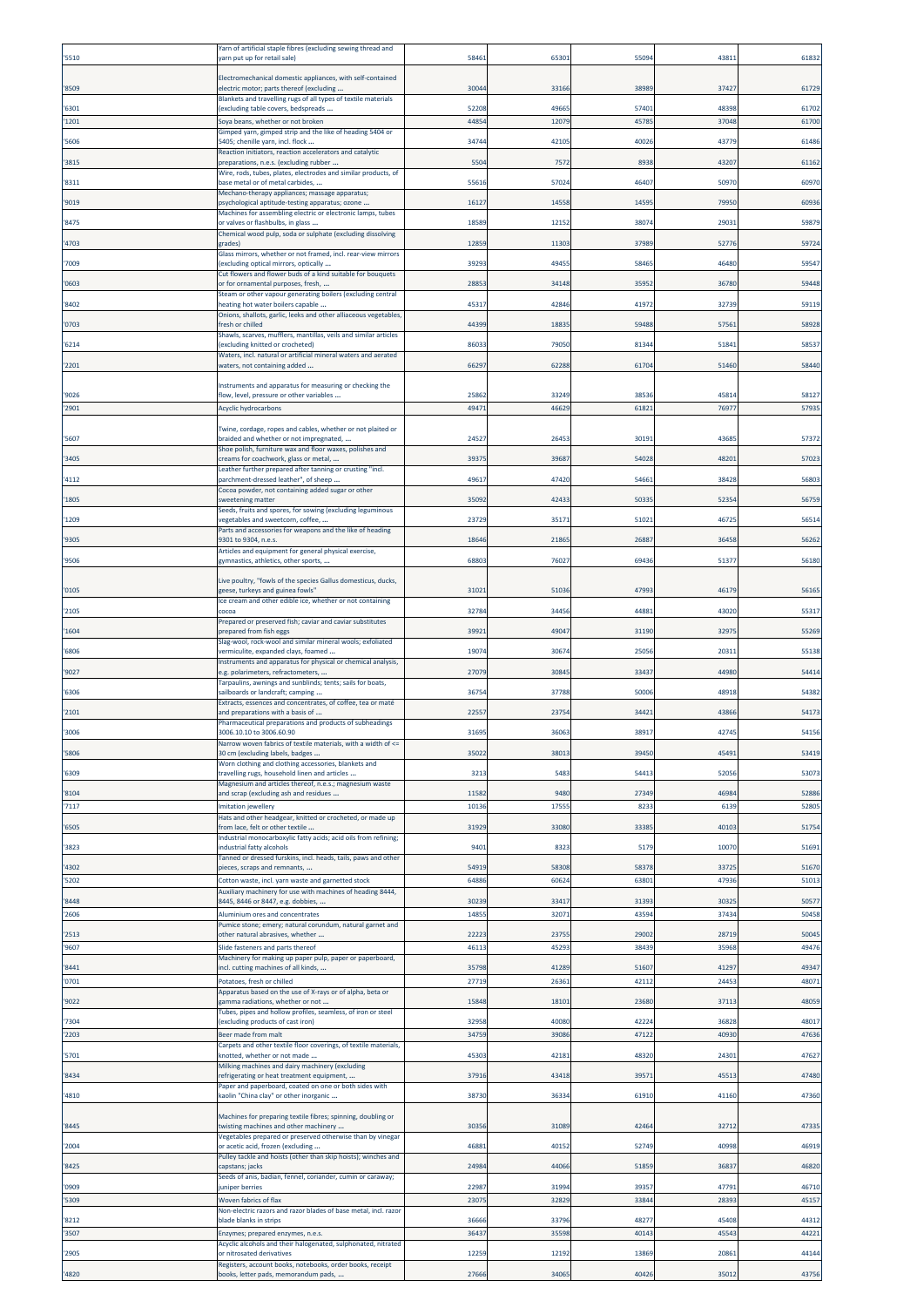| '4412          | <sup>9</sup> lywood, veneered panel and similar laminated wood<br>excluding sheets of compressed wood, cellular          | 15488                   | 1281           | 2704         | 2068           | 43485          |
|----------------|--------------------------------------------------------------------------------------------------------------------------|-------------------------|----------------|--------------|----------------|----------------|
| '6101          | Men's or boys' overcoats, car coats, capes, cloaks, anoraks,<br>incl. ski jackets, windcheaters,                         | 33945                   | 29732          | 34718        | 24374          | 43212          |
| '9014          | Direction finding compasses; other navigational instruments<br>and appliances (excluding radio                           | 7901                    | 12483          | 7741         | 7264           | 43130          |
| '8452          | Sewing machines (other than book-sewing machines of<br>heading 8440); furniture, bases and covers                        | 28112                   | 33290          | 4305         | 3390           | 43015          |
| '2811          | Inorganic acids and inorganic oxygen compounds of non-<br>metals (excluding hydrogen chloride "hydrochloric              | 36808                   | 39819          | 36006        | 23920          | 42763          |
| '7303          | Tubes, pipes and hollow profiles, of cast iron<br>Salts, incl. table salt and denatured salt, and pure sodium            | 12312                   | 2577           | 4841         | 42857          | 42421          |
| '2501          | chloride, whether or not in aqueous<br>Buttons, press-fasteners, snap-fasteners and press studs,                         | 25211                   | 30439          | 4067         | 3954           | 42366          |
| '9606          | button moulds and other parts of<br>Sulphur of all kinds (excluding sublimed sulphur, precipitated                       | 34629                   | 35888          | 3465         | 2764           | 42332          |
| '2503          | sulphur and colloidal sulphur)<br>Sheets for veneering, incl. those obtained by slicing                                  | 17568                   | 24601          | 17159        | 1173           | 42304          |
| '4408          | laminated wood, for plywood or for other<br>Light-vessels, fire-floats, dredgers, floating cranes, and other             | 29372                   | 30592          | 2845         | 29030          | 41458          |
| '8905          | vessels the navigability of<br>Flat-rolled products of stainless steel, of a width of < 600                              | 44919                   | 9236           | 1985         | 6765           | 41360          |
| '7220          | mm, hot-rolled or cold-rolled<br>Fish, fit for human consumption, dried, salted or in brine;                             | 16578                   | 21933          | 2042         | 2163           | 40889          |
| '0305          | smoked fish, fit for human consumption,<br>Undenatured ethyl alcohol of an alcoholic strength of < 80%;                  | 34143                   | 38703          | 4167         | 39340          | 40685          |
| '2208          | spirits, liqueurs and other spirituous<br>Producer gas or water gas generators, with or without their                    | 41530                   | 42969          | 4390         | 3493           | 40444          |
| '8405          | purifiers; acetylene gas generators<br>Locust beans, seaweeds and other algae, sugar beet and                            | 683                     | 777            | 590          | 1919           | 39601          |
| '1212          | sugar cane, fresh, chilled, frozen or<br>Flat-rolled products of alloy steel other than stainless, of a                  | 18864                   | 27081          | 3274         | 22594          | 39491          |
| '7226          | width of < 600 mm, hot-rolled<br>Flour, meal and powder of peas, beans, lentils and other                                | 9807                    | 21445          | 3533         | 26500          | 39392          |
| '1106          | dried leguminous vegetables of heading<br>Machine tools for planing, shaping, slotting, broaching, gear                  | 27797                   | 22934          | 3103         | 3063           | 39057          |
| '8461          | cutting, gear grinding or gear                                                                                           | 24928                   | 28282          | 3281         | 2777           | 38849          |
| '5207          | Cotton yarn put up for retail sale (excluding sewing thread)                                                             | 15540                   | 17454          | 2425         | 2699           | 38798          |
| '1003          | <b>Barley</b>                                                                                                            | 1596                    | 3006           | 10329        | 2603           | 38731          |
| '7608          | Aluminium tubes and pipes (excluding hollow profiles)<br>Essential oils, whether or not terpeneless, incl. concretes and | 35617                   | 33594          | 3385         | 33245          | 38401          |
| '3301          | absolutes; resinoids; extracted<br>Natural barium sulphate "barytes"; natural barium carbonate                           | 49187                   | 47481          | 40065        | 37894          | 37917          |
| '2511          | "witherite", whether or not calcined<br>Parts suitable for use solely or principally with transmission                   | 27223                   | 4021           | 3556         | 2936           | 37727          |
| '8529          | and reception apparatus for<br>Sausages and similar products, of meat, offal or blood; food                              | 4837                    | 43839          | 4366         | 3684           | 37689          |
| '1601<br>'0104 | preparations based on these products<br>Live sheep and goats                                                             | 19164<br>$\overline{0}$ | 19161<br>2702  | 2205<br>2894 | 2600<br>2892   | 37351<br>37295 |
|                | Wadding, gauze, bandages and the like, e.g. dressings,                                                                   |                         |                |              |                |                |
| '3005          | adhesive plasters, poultices, impregnated                                                                                | 23957                   | 3083           | 3015         | 3542           | 37151          |
| '8458          | Lathes, incl. turning centres, for removing metal<br>Woven fabrics containing >= 85% synthetic staple fibres by          | 8430                    | 8888           | 3316         | 2363           | 37094          |
| '5512          | weight<br>Uncoated paper and paperboard, of a kind used for writing,                                                     | 27872                   | 34265          | 33939        | 25667          | 36350          |
| '4802          | printing or other graphic purposes,<br>Vegetable saps and extracts; pectic substances, pectinates                        | 19091                   | 22899          | 4095         | 29386          | 36121          |
| '1302<br>7020  | and pectates; agar-agar and other<br>Articles of glass, n.e.s.                                                           | 11490<br>26457          | 15885<br>20989 | 1876<br>7412 | 28260<br>64806 | 36114<br>36062 |
| '2104          | Soups and broths and preparations therefor; food<br>preparations consisting of finely homogenised                        | 28099                   | 35877          | 29778        | 43408          | 35523          |
| '8463          | Machine tools for working metal, sintered metal carbides or<br>cermets, without removing material                        | 31686                   | 35592          | 2223         | 24030          | 35192          |
| '0901          | Coffee, whether or not roasted or decaffeinated; coffee<br>husks and skins; coffee substitutes                           | 10704                   | 12082          | 1987         | 30342          | 35123          |
| '2712          | Petroleum jelly, paraffin wax, micro- crystalline petroleum<br>wax, slack wax, ozokerite, lignite                        | 18221                   | 16276          | 16744        | 15432          | 34478          |
|                | Ethers, ether-alcohols, ether-phenols, ether-alcohol-phenols,                                                            |                         |                |              |                |                |
| '2909          | alcohol peroxides, ether peroxide,                                                                                       | 15976                   | 25336          | 2527         | 20737          | 34221          |
| '2840          | Borates; peroxoborates "perborates"<br>Carpets and other textile floor coverings, whether or not                         | 12423                   | 18113          | 1848         | 2036           | 34016          |
| '5705          | made up (excluding knotted, woven<br>Articles of asphalt or of similar materials, e.g. petroleum                         | 1182                    | 12981          | 1725         | 21679          | 34010          |
| '6807          | bitumen or coal tar pitch<br>Textile products and articles, for technical use, specified in                              | 17717                   | 26881          | 26807        | 30402          | 33832          |
| '5911          | Note 7 to chapter 59<br>Millstones, grindstones, grinding wheels and the like, without                                   | 24808                   | 32815          | 28936        | 28888          | 33384          |
| '6804          | frameworks, for milling, grinding,<br>Hand tools, incl. glaziers' diamonds, of base metal, n.e.s.;                       | 26938                   | 25963          | 2844         | 26418          | 33004          |
| '8205          | blowlamps and the like; vices,                                                                                           | 23287                   | 24890          | 2681         | 23522          | 32817          |
| '6811          | Articles of asbestos-cement, cellulose fibre-cement or the like                                                          | 8290                    | 21608          | 23627        | 21405          | 32760          |
| '0807          | Melons, incl. watermelons, and papaws (papayas), fresh<br>Containers, incl. containers for the transport of fluids,      | 1211                    | 23054          | 1814         | 2857           | 32270          |
| '8609          | specially designed and equipped for<br>Unsaturated acyclic monocarboxylic acids, cyclic                                  | 5001                    | 6830           | 1414         | 22859          | 32267          |
| '2916          | monocarboxylic acids, their anhydrides, halides,<br>Carboxylic acids with additional oxygen function and their           | 12256                   | 10748          | 2125         | 11296          | 32085          |
| '2918          | anhydrides, halides, peroxides and<br>Railway or tramway track construction material of iron or                          | 4377                    | 4602           | 6700         | 8226           | 32004          |
| '7302          | steel, the following : rails, check-rails<br>Sewing thread of man-made filaments, whether or not put                     | 60330                   | 48633          | 30452        | 21907          | 31894          |
| '5401          | up for retail sale<br>Electric sound or visual signalling apparatus, e.g. bells, sirens,                                 | 31171                   | 31628          | 31068        | 2605           | 31546          |
| '8531          | indicator panels, burglar<br>Bran, sharps and other residues, whether or not in the form                                 | 21361                   | 24037          | 32888        | 2821           | 31384          |
| '2302          | of pellets, derived from the sifting,<br>Discs, tapes, solid-state non-volatile storage devices, "smart                  | 15137                   | 29243          | 8597         | 2716           | 31328          |
| '8523          | cards" and other media for the                                                                                           | 20437                   | 19167          | 19056        | 18897          | 31227          |
| '7102          | Diamonds, whether or not worked, but not mounted or set<br>(excluding unmounted stones for pick-up                       | 10799                   | 33203          | 5704         | 3711           | 31158          |
| '0409          | Natural honey                                                                                                            | 2338                    | 25669          | 2476         | 2616           | 31148          |
| '8473          | Parts and accessories (other than covers, carrying cases and<br>the like) suitable for use solely                        | 27912                   | 32812          | 3447         | 4059           | 31114          |
| '7806          | Articles of lead, n.e.s.                                                                                                 | 1924                    | 1674           | 1463         | 17989          | 30950          |
| '3505          | Dextrins and other modified starches, e.g. pregelatinised or<br>esterified starches; glues based                         | 10320                   | 11848          | 1677         | 21068          | 30948          |
| '9304          | Spring, air or gas guns and pistols, truncheons and other non-<br>firearms (excluding swords, cutlasses,                 | 16488                   | 17272          | 15471        | 23060          | 30774          |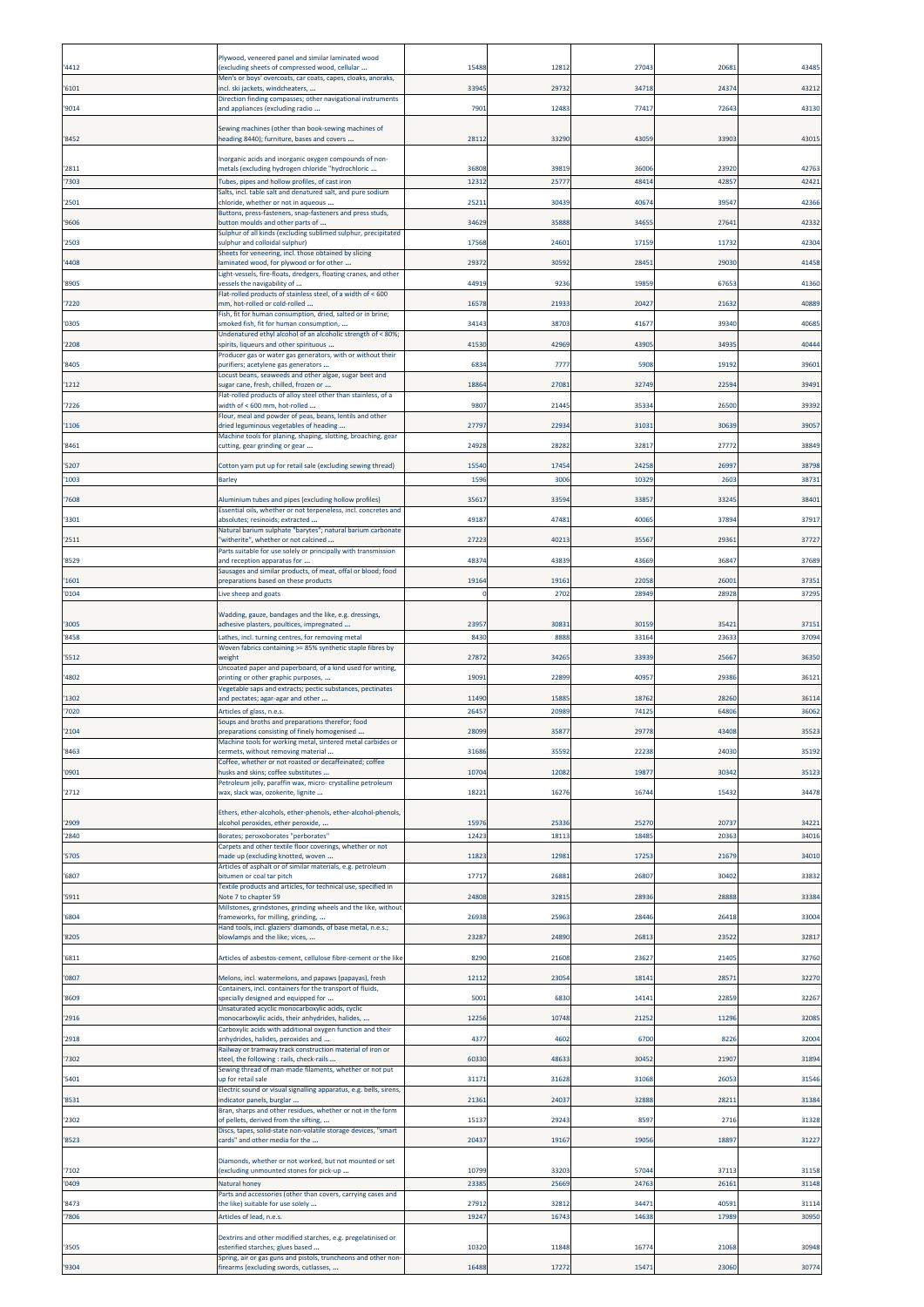|                | Plants and parts of plants, incl. seeds and fruits, of a kind                                                        |              |               |              |             |                |
|----------------|----------------------------------------------------------------------------------------------------------------------|--------------|---------------|--------------|-------------|----------------|
| '1211          | used primarily in perfumery,                                                                                         | 1757         | 20336         | 2439         | 2605        | 30709          |
| '5807          | Labels, badges and similar articles, of textile materials, in the<br>piece, in strips or cut to                      | 22051        | 2099          | 1945         | 16708       | 30286          |
|                | Pebbles, gravel, broken or crushed stone, for concrete                                                               |              |               |              |             |                |
| '2517          | aggregates, for road metalling or for                                                                                | 21160        | 28961         | 3135         | 28329       | 30122          |
| '8454          | Converters, ladles, ingot moulds and casting machines of a<br>kind used in metallurgy or in metal                    | 25268        | 34007         | 2761         | 26942       | 30117          |
|                | Chain and parts thereof, or iron or steel (excluding watch                                                           |              |               |              |             |                |
| '7315          | chains, necklace chains and the<br>Insulating fittings for electrical machines, appliances or                        | 24001        | 23768         | 2263         | 2153        | 29922          |
| '8547          | equipment, being fittings wholly                                                                                     | 37667        | 33695         | 2612         | 22995       | 29848          |
| '1404          | Vegetable products, n.e.s.                                                                                           | 19169        | 12423         | 1202         | 11419       | 29819          |
|                | Packing cases, boxes, crates, drums and similar packings, of                                                         |              |               |              |             |                |
| '4415          | vood; cable-drums of wood; pallets,<br>Waste and scrap, of aluminium (excluding slags, scale and the                 | 28572        | 30809         | 20498        | 1789        | 29740          |
| '7602          | like from iron and steel production,                                                                                 | 31259        | 47559         | 2788         | 23102       | 29718          |
| 7410           | Copper foil "whether or not printed or backed with paper,<br>paperboard, plastics or similar backing                 | 12726        | 21574         | 1485         | 13860       | 29444          |
|                |                                                                                                                      |              |               |              |             |                |
| '3403          | Lubricant preparations, incl. cutting-oil preparations, bolt or                                                      | 19622        | 22929         | 22667        | 25014       | 29431          |
|                | nut release preparations, anti-rust                                                                                  |              |               |              |             |                |
|                | Transmission apparatus for radio-broadcasting or television,                                                         |              |               |              |             |                |
| '8525          | whether or not incorporating reception<br>Groundnuts, whether or not shelled or broken (excluding                    | 45889        | 25619         | 3040         | 30272       | 29156          |
| '1202          | oasted or otherwise cooked)                                                                                          | 1614         | 3383          | 5204         | 6282        | 29014          |
|                | Women's or girls' overcoats, car coats, capes, cloaks,                                                               |              | 21334         | 2040         | 2209        |                |
| '6102          | anoraks, incl. ski jackets, windcheaters,<br>Malt extract; food preparations of flour, groats, meal, starch          | 31004        |               |              |             | 28989          |
| '1901          | or malt extract, not containing                                                                                      | 27127        | 25107         | 4499         | 31002       | 28677          |
| '2807          | Sulphuric acid; oleum                                                                                                | 2992         | 14732         | 1120         | 933         | 28660          |
| '8539          | Electric filament or discharge lamps, incl. sealed beam lamp<br>units and ultraviolet or infra-red                   | 19227        | 19911         | 2527         | 2111        | 28508          |
|                | Bars and rods of alloy steel other than stainless, hot-rolled, in                                                    |              |               |              |             |                |
| '7227          | rregularly wound coils                                                                                               | 38318        | 40963         | 14440        | 105959      | 28470          |
| '8542          | Electronic integrated circuits; parts thereof                                                                        | 19567        | 23437         | 1870         | 1685        | 27966          |
| '6801          | Setts, curbstones and flagstones, of natural stone (excluding<br>slate)                                              | 4362         | 6565          | 920          | 12030       | 27735          |
|                |                                                                                                                      |              |               |              |             |                |
| '5109          | Yarn of wool or fine animal hair, put up for retail sale<br>Articles of goldsmiths' or silversmiths' wares and parts | 17705        | 18752         | 1875         | 19386       | 27424          |
| '7114          | thereof, of precious metal or of metal                                                                               | 7149         | 9893          | 18264        | 22141       | 27397          |
|                |                                                                                                                      |              |               |              |             |                |
| '2619          | Slag, dross, scalings and other waste from the manufacture<br>of iron or steel (excluding granulated                 | 10055        | 12621         | 14059        | 9503        | 27290          |
|                | Carboxyamide-function compounds; amide-function                                                                      |              |               |              |             |                |
| '2924          | compounds of carbonic acid                                                                                           | 2058         | 18465         | 15360        | 18058       | 26858          |
| '8108          | Titanium and articles thereof, n.e.s.; titanium waste and<br>scrap (excluding ash and residues                       | 1481         | 1898          | 6270         | 3893        | 26769          |
|                | Bells, gongs and the like, non-electric, of base metal                                                               |              |               |              |             |                |
| '8306          | (excluding musical instruments); statuettes                                                                          | 6979         | 8776          | 8529         | 13527       | 26694          |
| '4421          | Other articles of wood, n.e.s.                                                                                       | 18141        | 19021         | 1768         | 15317       | 26631          |
|                | Surveying, incl. photogrammetrical surveying, hydrographic,                                                          |              |               |              |             |                |
| '9015          | oceanographic, hydrological, meteorological                                                                          | 8325         | 22452         | 3903         | 12716       | 26568          |
| '9508          | Roundabouts, swings, shooting galleries and other fairground<br>amusements; travelling circuses                      | 14161        | 22036         | 25888        | 24032       | 26522          |
|                | Plates, sticks, tips and the like for tools, unmounted, of                                                           |              |               |              |             |                |
| '8209          | sintered metal carbides or cermets                                                                                   | 25024        | 28529         | 23708        | 19974       | 26375          |
| '3910          | Silicones in primary forms<br>Oilcake and other solid residues, whether or not ground or in                          | 19620        | 22973         | 2469         | 21486       | 26293          |
| '2306          | the form of pellets, resulting                                                                                       | 7072         | 14206         | 890          | 7901        | 25829          |
|                | Self-propelled railway or tramway coaches, vans and trucks                                                           |              |               |              |             |                |
| '8603<br>'2902 | excluding those of heading 8604)<br><b>Cyclic hydrocarbons</b>                                                       | 3890<br>6096 | 15029<br>7038 | 3169<br>2268 | 4000<br>980 | 25509<br>25411 |
|                | Tools for working in the hand, pneumatic, hydraulic or with                                                          |              |               |              |             |                |
| '8467          | self-contained electric or non-electric                                                                              | 15544        | 19818         | 22492        | 20832       | 25404          |
| '5404          | Synthetic monofilament of >= 67 decitex and with a cross<br>sectional dimension of <= 1 mm; strip                    | 9202         | 14420         | 1613         | 14653       | 25270          |
|                |                                                                                                                      |              |               |              |             |                |
| '7613          | Aluminium containers for compressed or liquefied gas                                                                 | 13198        | 17908         | 21721        | 24478       | 25218          |
| '4804          | Uncoated kraft paper and paperboard, in rolls of a width > 36<br>cm or in square or rectangular                      | 13655        | 16985         | 2081         | 18908       | 25080          |
|                |                                                                                                                      |              |               |              |             |                |
|                | Machining centres, unit construction machines "single                                                                |              |               |              |             |                |
| '8457          | station" and multi-station transfer machines<br>Activated carbon; activated natural mineral products; animal         | 10374        | 14962         | 3833         | 34798       | 25033          |
| '3802          | black, whether or not spent                                                                                          | 9832         | 8114          | 1177         | 1597        | 25027          |
|                | Ketones and quinones, whether or not with other oxygen                                                               |              |               |              |             |                |
| '2914          | function, and their halogenated, sulphonated,                                                                        | 20694        | 17910         | 1710         | 17227       | 24894          |
| '4814          | Wallpaper and similar wallcoverings of paper; window<br>ransparencies of paper                                       | 9580         | 13331         | 18898        | 17066       | 24621          |
|                | Aluminium tube or pipe fittings "e.g., couplings, elbows,                                                            |              |               |              |             |                |
| '7609          | sleeves'                                                                                                             | 23628        | 22076         | 2480         | 20827       | 24522          |
| '7502          | Unwrought nickel                                                                                                     | 2876         | 2379          | 9916         | 18121       | 24345          |
|                | Crustaceans, molluscs and other aquatic invertebrates,                                                               |              |               |              |             |                |
| '1605          | prepared or preserved (excluding smoked)                                                                             | 1755         | 19019         | 2105         | 1925        | 23973          |
|                | Handsaws, with working parts of base metal (excluding                                                                |              |               |              |             |                |
| '8202          | oower-operated saws); blades for saws                                                                                | 14088        | 1551          | 1844         | 1784        | 23924          |
| '0801          | Coconuts, Brazil nuts and cashew nuts, fresh or dried,<br>whether or not shelled or peeled                           | 435          | 377           | 8845         | 14945       | 23831          |
|                | Braids of textile materials, in the piece; ornamental                                                                |              |               |              |             |                |
| '5808          | rimmings of textile materials, in the                                                                                | 16545        | 14618         | 1333         | 19234       | 23728          |
| '8545          | Carbon electrodes, carbon brushes, lamp carbons, battery<br>carbons and other articles of graphite                   | 5514         | 6825          | 1050         | 6192        | 23302          |
|                | Wrist-watches, pocket-watches and other watches, incl. stop-                                                         |              |               |              |             |                |
| '9102          | watches (excluding of precious                                                                                       | 34234        | 34721         | 2693         | 17269       | 23236          |
| '0706          | Carrots, turnips, salad beetroot, salsify, celeriac, radishes and<br>similar edible roots, fresh                     | 9697         | 14756         | 14416        | 17284       | 22758          |
|                | Granite, porphyry, basalt, sandstone and other monumental                                                            |              |               |              |             |                |
| '2516          | or building stone, whether or not                                                                                    | 9171         | 9548          | 1309         | 15089       | 22694          |
| '0307          | Molluscs, fit for human consumption, even smoked, whether<br>n shell or not, live, fresh, chilled,                   | 21784        | 32416         | 3064         | 27969       | 22490          |
|                |                                                                                                                      |              |               |              |             |                |
| '8464          | Machine tools for working stone, ceramics, concrete,<br>asbestos-cement or like mineral materials                    | 1663         | 19978         | 2162         | 18512       | 22443          |
|                | Sheets or profiles of glass, whether or not having an                                                                |              |               |              |             |                |
| '7006          | absorbent, reflecting or non-reflecting<br>Compounds with other nitrogen function (excluding amine-                  | 16879        | 17657         | 20448        | 18113       | 22383          |
| '2929          | unction compounds; oxygen-function                                                                                   | 4899         | 5395          | 4469         | 7127        | 22383          |
| '2832          | Sulphites; thiosulphates                                                                                             | 13519        | 18249         | 1572         | 1351        | 22178          |
| '5101          | Nool, neither carded nor combed                                                                                      | 54148        | 56898         | 1755         | 14707       | 21999          |
| '8714          | Parts and accessories for motorcycles and bicycles and for<br>carriages for disabled persons,                        | 13704        | 13920         | 1426         | 13737       | 21745          |
| '8446          | Weaving machines "looms"                                                                                             | 26069        | 21045         | 2586         | 16978       | 21739          |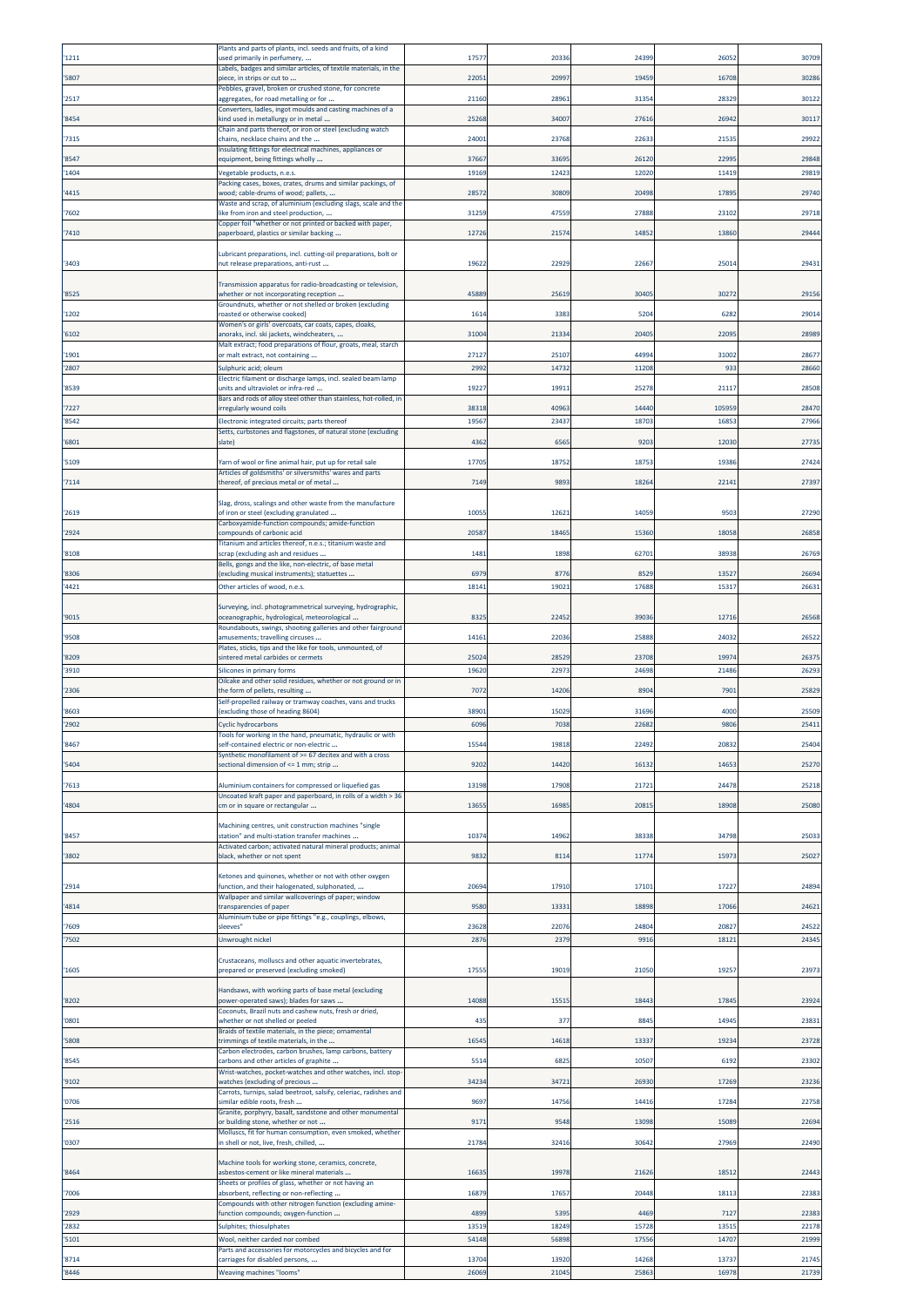| '0902          | Tea, whether or not flavoured                                                                            | 2496         | 13090        | 1611         | 1783          | 21724          |
|----------------|----------------------------------------------------------------------------------------------------------|--------------|--------------|--------------|---------------|----------------|
|                | Fork-lift trucks; other works trucks fitted with lifting or                                              |              |              |              |               |                |
| '8427          | handling equipment (excluding straddle<br>Articles of leather or composition leather (excluding saddlery | 13903        | 20154        | 2852         | 17416         | 21678          |
| '4205          | and harness bags; cases and<br>Knitted or crocheted fabrics, of a width <= 30 cm, containing             | 10747        | 9872         | 15342        | 14646         | 21638          |
| '6002          | by weight >= 5% of elastomeric                                                                           | 6339         | 8910         | 737          | 15968         | 21174          |
| '0904          | Pepper of the genus Piper; dried or crushed or ground fruits<br>of the genus Capsicum or of the          | 9097         | 8896         | 1412         | 1778          | 21092          |
|                | Optical fibres and optical fibre bundles; optical fibre cables                                           |              | 18088        | 1372         | 14987         |                |
| '9001          | excluding made up of individually<br>Granules and powders of pig iron, spiegeleisen, iron or steel       | 19681        |              |              |               | 20932          |
| '7205          | excluding granules and powders                                                                           | 17033        | 20349        | 19839        | 14458         | 20536          |
| '2933          | Heterocyclic compounds with nitrogen hetero-atom[s] only                                                 | 8828         | 8351         | 9160         | 1497          | 2035           |
| '7313          | Barbed wire of iron or steel; twisted hoop or single flat wire,<br>barbed or not, and loosely            | 4750         | 8270         | 10038        | 1599          | 2011           |
|                | Radar apparatus, radio navigational aid apparatus and radio                                              |              |              |              |               |                |
| '8526          | emote control apparatus<br>Furnace burners for liquid fuel, for pulverised solid fuel or for             | 15464        | 14079        | 2348         | 22000         | 1997           |
| '8416          | gas; mechanical stokers,                                                                                 | 12804        | 14705        | 19569        | 14499         | 19926          |
| '2618          | Granulated slag "slag sand" from the manufacture of iron or<br>steel                                     | 193          | 3226         | 515          | 1313          | 19839          |
|                | Hydrometers, areometers and similar floating instruments,                                                |              |              |              |               |                |
| '9025          | thermometers, pyrometers, barometers,                                                                    | 12975        | 14355        | 1514         | 27210         | 1965           |
| '1804          | Cocoa butter, fat and oil                                                                                | 21774        | 44041        | 40011        | 2567          | 19594          |
| '6217          | Made-up clothing accessories and parts of garments or<br>clothing accessories, of all types of           | 11442        | 15162        | 1503         | 10786         | 19578          |
| '3814          | Organic composite solvents and thinners, n.e.s.; prepared<br>paint or varnish removers (excluding        | 11965        | 12422        | 1311         | 1405          | 19535          |
|                | Biodiesel and mixtures thereof, not containing or containing                                             |              |              |              |               |                |
| '3826          | < 70 % by weight of petroleum<br>Machinery, apparatus and equipment (other than the                      | 656          | 446          | 3045         | 1767          | 19519          |
| '8442          | machine-tools of headings 8456 to 8465)                                                                  | 14443        | 16263        | 13354        | 1383          | 19488          |
| '8447          | Knitting machines, stitch-bonding machines and machines for<br>making gimped yarn, tulle, lace,          | 20363        | 16288        | 1867         | 12166         | 19481          |
|                | Textile-covered rubber thread and cord; textile yarn, strip                                              |              |              |              |               |                |
| '5604          | and the like of heading 5404 and<br>Paints and varnishes, incl. enamels, lacquers and distempers         | 9849         | 13276        | 1517         | 18828         | 19458          |
| '3210          | (excluding those based on synthetic                                                                      | 23929        | 20380        | 2210         | 17460         | 19350          |
|                | Weighing machinery, incl. weight-operated counting or                                                    |              |              |              |               |                |
| '8423          | checking machines (excluding balances<br>Aquatic invertebrates other than crustaceans and molluscs,      | 16691        | 17316        | 1980         | 1903          | 19339          |
| '0308          | live, fresh, chilled, frozen, dried,                                                                     | 1632         | 22897        | 37898        | 18301         | 18164          |
| '4707          | Recovered "waste and scrap" paper or paperboard (excluding<br>paper wool)                                | 8872         | 21129        | 19719        | 7474          | 18086          |
|                | Butter, incl. dehydrated butter and ghee, and other fats and                                             |              |              |              |               |                |
| '0405          | oils derived from milk; dairy<br>Rape, colza or mustard oil and fractions thereof, whether or            | 6746         | 3580         | 2321         | 1059          | 17978          |
| '1514          | not refined, but not chemically<br>Aluminium wire (excluding stranded wire, cables, plaited              | 285          | 7876         | 1115         | 8837          | 17797          |
| '7605          | bands and the like and other articles                                                                    | 33368        | 35332        | 2195         | 2129          | 17771          |
| '8459          | Machine tools, incl. way-type unit head machines, for drilling,<br>boring, milling, threading            | 10501        | 14295        | 1267         | 14208         | 17716          |
|                | Terry towelling and similar woven terry fabrics, tufted textile                                          |              |              |              |               |                |
| '5802          | fabrics (excluding narrow woven<br>Machines and appliances for testing the hardness, strength,           | 13333        | 14635        | 16417        | 1511          | 17694          |
| '9024          | compressibility, elasticity or                                                                           | 15706        | 13248        | 14791        | 13289         | 17580          |
| '8208          | Knives and cutting blades, of base metal, for machines or for<br>mechanical appliances                   | 10084        | 9753         | 1113         | 11607         | 17545          |
| '7404          | Waste and scrap, of copper (excluding ingots or other similar<br>inwrought shapes, of remelted           | 3479         | 57423        | 5720         | 3152          | 17506          |
|                | Knotted netting of twine, cordage or rope, by the piece or                                               |              |              |              |               |                |
| '5608          | metre; made-up fishing nets and<br>Machine tools for deburring, sharpening, grinding, honing,            | 965          | 11586        | 1341         | 1549          | 17474          |
| '8460          | lapping, polishing or otherwise                                                                          | 15394        | 16204        | 14052        | 15085         | 17153          |
| '8907          | Rafts, tanks, coffer-dams, landing stages, buoys, beacons and<br>other floating structures (excluding    | 9745         | 8538         | 7081         | 19614         | 17127          |
| '4817          | Envelopes, letter cards, plain postcards and correspondence<br>cards, of paper or paperboard;            | 11845        | 13201        | 13842        | 1382          | 16757          |
|                | Wood, incl. strips and friezes for parquet flooring, not                                                 |              |              |              |               |                |
| '4409          | assembled, continuously shaped "tongued,<br>Waste and scrap of primary cells, primary batteries and      | 9940         | 8431         | 12441        | 10602         | 16720          |
| '8548          | electric accumulators; spent primary                                                                     | 347          | 184          | 509          | 280           | 16576          |
| '8505          | Electromagnets (excluding magnets for medical use);<br>permanent magnets and articles intended           | 15169        | 29220        | 8126         | 4030          | 16523          |
|                | Sodium hydroxide "caustic soda", potassium hydroxide                                                     |              |              |              |               |                |
| '2815          | caustic potash"; peroxides of sodium<br>Ores and concentrates (excluding iron, manganese, copper,        | 5260         | 8572         | 7976         | 10768         | 16435          |
| '2617          | nickel, cobalt, aluminium, lead,                                                                         | 13217        | 10923        | 6228         | 7934          | 16399          |
| '9614          | Smoking pipes, incl. pipe bowls, cigar or cigarette holders,<br>and parts thereof, n.e.s.                | 8143         | 9357         | 800          | 12198         | 16358          |
| '8546          | Electrical insulators of any material (excluding insulating<br>fittings)                                 | 13212        | 14446        | 1615         | 18098         | 16089          |
|                | Liquid crystal devices not constituting articles provided for                                            |              |              |              |               |                |
| '9013          | more specifically in other heading;<br>Milk and cream, not concentrated nor containing added             | 22343        | 26055        | 2883         | 37849         | 16003          |
| '0401          | sugar or other sweetening matter                                                                         | 28508        | 32346        | 2549         | 2006:         | 15859          |
| '2804          | Hydrogen, rare gases and other non-metals<br>Woven fabrics containing predominantly, but < 85% synthetic | 3965         | 3756         | 5420         | 6569          | 15818          |
| '5514          | staple fibres by weight, mixed                                                                           | 23246        | 19096        | 1736         | 11808         | 15751          |
| '7508          | Articles of nickel, n.e.s. (excluding powder, flakes, bars,<br>profiles, wire, plates, sheets,           | 1157         | 1019         | 25163        | 1399          | 15741          |
| '8410          | Hydraulic turbines, water wheels, and regulators therefor<br>excluding hydraulic power engines           | 9541         | 9925         | 7947         | 1078          | 15527          |
|                | Fats and oils and their fractions of fish or marine mammals,                                             |              |              |              |               |                |
| '1504<br>'2604 | whether or not refined (excluding<br>Nickel ores and concentrates                                        | 7879<br>9225 | 22140<br>446 | 13247<br>157 | 32466<br>1678 | 15288<br>15279 |
| '1204          | Linseed, whether or not broken                                                                           | 1145         | 27           | 451          | 3760          | 15157          |
|                | Other bars and rods of stainless steel; angles, shapes and                                               |              |              |              |               |                |
| '7222          | sections of stainless steel, n.e.s.                                                                      | 1049         | 14718        | 18772        | 1411          | 15133          |
| '9029          | Revolution counters, production counters, taximeters,<br>milometers, pedometers and the like (excluding  | 10146        | 9133         | 8775         | 954           | 15130          |
|                |                                                                                                          |              |              |              |               |                |
| '9020          | Breathing appliances and gas masks (excluding protective<br>masks having neither mechanical parts        | 4758         | 2169         | 1452         | 48028         | 14833          |
| '3211          | <b>Prepared driers</b>                                                                                   | 9443         | 12200        | 12136        | 10709         | 14794          |
| 5307           | arn of jute or of other textile bast fibres of heading 5303                                              | 5596         | 7131         | 1005         | 12538         | 1467           |
|                | Foliage, branches and other parts of plants, without flowers                                             |              |              |              |               |                |
| '0604          | or flower buds, and grasses, mosses<br>Retorts, crucibles, mufflers, nozzles, plugs, supports, cupels,   | 7221         | 7820         | 8246         | 9808          | 14579          |
| '6903          | tubes, pipes, sheaths, rods                                                                              | 19171        | 12225        | 1460         | 10604         | 14541          |
|                | Medicaments consisting of two or more constituents mixed                                                 |              |              |              |               |                |
| '3003          | ogether for therapeutic or prophylactic                                                                  | 6904         | 9323         | 15375        | 15232         | 14367          |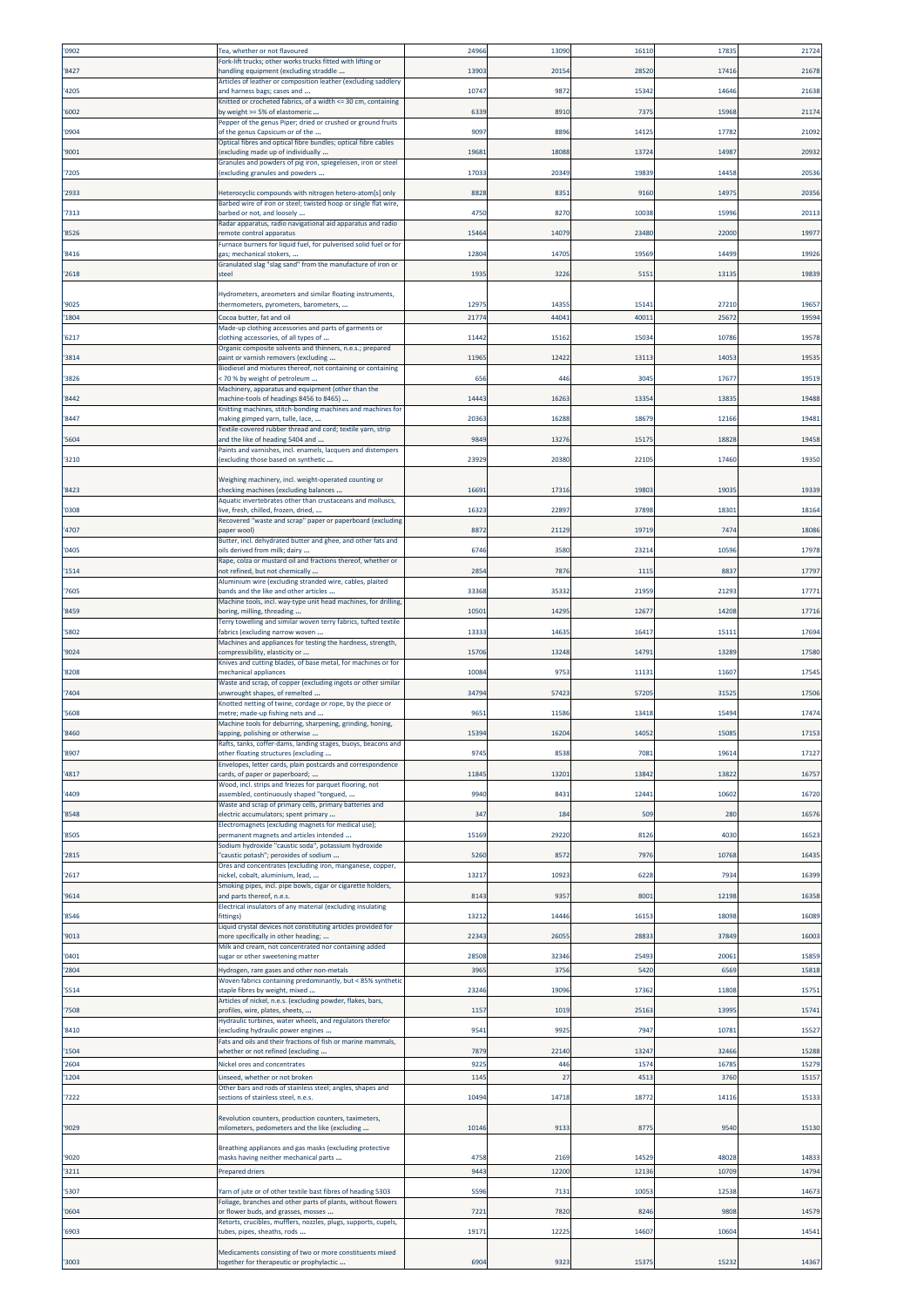|       | Paving blocks, slabs, bricks, squares, tiles and other articles of                                                     |       |       |         |       |       |
|-------|------------------------------------------------------------------------------------------------------------------------|-------|-------|---------|-------|-------|
| '7016 | pressed or moulded glass,                                                                                              | 769   | 851   | 975     | 9797  | 14348 |
| '9101 | Wrist-watches, pocket-watches and other watches, incl. stop-<br>watches, with case of precious                         | 354   | 9937  | 1092    | 985   | 14255 |
|       | Spoons, forks, ladles, skimmers, cake-servers, fish-knives,                                                            |       |       |         |       |       |
| '8215 | butter-knives, sugar tongs and<br>Auxiliary plant for use with boilers of heading 8402 or 8403,                        | 7584  | 8228  | 8636    | 8236  | 14180 |
| '8404 | e.g. economizers, superheaters,                                                                                        | 1514  | 6539  | 12548   | 11760 | 14106 |
|       | Animal or vegetable fats and oils and their fractions, partly or                                                       |       |       |         |       |       |
| '1516 | wholly hydrogenated, inter-esterified,                                                                                 | 6561  | 3265  | 9786    | 6683  | 14069 |
| '2507 | Kaolin and other kaolinic clays, whether or not calcined                                                               | 4362  | 3204  | 5546    | 841   | 14054 |
| '5112 | Woven fabrics of combed wool or of combed fine animal hair<br>(excluding fabrics for technical                         | 5401  | 49259 | 31431   | 1677  | 14018 |
|       | Modelling pastes, incl. those put up for children's                                                                    |       |       |         |       |       |
| '3407 | amusement; preparations known as "dental<br>Waterproof footwear with outer soles and uppers of rubber                  | 5878  | 6699  | 7050    | 9530  | 1387  |
| '6401 | or of plastics, the uppers of which                                                                                    | 13358 | 14619 | 1062    | 1044  | 13843 |
|       | Hand-operated spanners and wrenches, incl. torque meter                                                                |       |       |         |       |       |
| '8204 | wrenches (excluding tap wrenches),                                                                                     | 1177  | 12675 | 11906   | 1176  | 13665 |
| '5508 | Sewing thread of man-made staple fibres, whether or not put<br>up for retail sale                                      | 12599 | 14262 | 1139    | 1048  | 13454 |
|       | Video game consoles and machines, articles for funfair, table                                                          |       |       |         |       |       |
| '9504 | or parlour games, incl. pintables,                                                                                     | 5223  | 6512  | 7016    | 8048  | 13454 |
|       | Oscilloscopes, spectrum analysers and other instruments and                                                            |       |       |         |       |       |
| '9030 | apparatus for measuring or checking<br>Waste of man-made staple fibres, incl. noils, yarn waste and                    | 13781 | 10800 | 1720    | 1277  | 13393 |
| '5505 | garnetted stock                                                                                                        | 10251 | 11756 | 10902   | 890   | 13284 |
| '0306 | Crustaceans, whether in shell or not, live, fresh, chilled,<br>frozen, dried, salted or in brine,                      | 7120  | 619   | 969     | 7519  | 13214 |
| '8001 | Unwrought tin                                                                                                          | 1298  | 1964  | 5580    | 5548  | 12905 |
| '2701 | Coal; briquettes, ovoids and similar solid fuels manufactured<br>from coal                                             | 10961 | 10116 | 4291    | 6491  | 12895 |
|       |                                                                                                                        |       |       |         |       |       |
| '2842 | Salts of inorganic acids or peroxoacids, incl. aluminosilicates<br>whether or not chemically defined                   | 2145  | 2786  | 589     | 824   | 12888 |
|       | Residues of starch manufacture and similar residues, beet-                                                             |       |       |         |       |       |
| '2303 | pulp, bagasse and other waste of                                                                                       | 1841  | 4199  | 3126    | 537   | 12810 |
| '3915 | Waste, parings and scrap, of plastics<br>Tableware and kitchenware, of wood (excluding interior                        | 16589 | 17308 | 10336   | 10457 | 12644 |
| '4419 | fittings, ornaments, cooperage products,                                                                               | 521   | 5504  | 709     | 691   | 12627 |
| '9033 | Parts and accessories for machines, appliances, instruments<br>or other apparatus in chapter 90,                       | 285   | 3869  | 3868    | 4490  | 12608 |
| '4402 | Wood charcoal, incl. shell or nut charcoal, whether or not<br>agglomerated (excluding wood charcoal                    | 2727  | 3097  | 5472    | 7447  | 12377 |
|       | Cabbages, cauliflowers, kohlrabi, kale and similar edible                                                              |       |       |         |       |       |
| '0704 | brassicas, fresh or chilled                                                                                            | 5178  | 5051  | 5405    | 584   | 12337 |
| '4822 | Bobbins, spools, cops and similar supports of paper pulp,<br>paper or paperboard, whether or not                       | 11265 | 15485 | 10566   | 9436  | 12232 |
| '3306 | Preparations for oral or dental hygiene, incl. denture fixative<br>pastes and powders; yarn used.                      | 15846 | 8357  | 10086   | 12116 | 12221 |
|       | Edible offal of bovine animals, swine, sheep, goats, horses,                                                           |       |       |         |       |       |
| '0206 | asses, mules or hinnies, fresh,                                                                                        | 11700 | 11220 | 8927    | 10217 | 12084 |
|       | Quicklime, slaked lime and hydraulic lime (excluding pure                                                              |       |       |         |       |       |
| '2522 | calcium oxide and calcium hydroxide)<br>Tungsten "wolfram" and articles thereof, n.e.s.; tungsten                      | 8825  | 10070 | 11976   | 13242 | 11898 |
| '8101 | waste and scrap (excluding ash and                                                                                     | 4995  | 7603  | 519     | 375   | 11834 |
| '2207 | Undenatured ethyl alcohol of an alcoholic strength of >=<br>80%; ethyl alcohol and other spirits,                      | 808   | 714   | 4338    | 5167  | 11760 |
|       | Ferro-cerium and other pyrophoric alloys in all forms;                                                                 |       |       |         |       |       |
| '3606 | metaldehyde, hexamethylenetetramine<br>Other oils and their fractions, obtained solely from olives,                    | 6638  | 6094  | 11757   | 1028  | 11714 |
| '1510 | whether or not refined, but not                                                                                        | 7206  | 22958 | 11483   | 1117  | 11670 |
| '8534 | <b>Printed circuits</b>                                                                                                | 650   | 7452  | 15567   | 9514  | 11542 |
| '9206 | Percussion musical instruments, e.g. drums, xylophones,<br>cymbals, castanets, maracas                                 | 8585  | 10305 | 1017    | 9238  | 11472 |
| '3104 | Mineral or chemical potassic fertilisers (excluding those in<br>tablets or similar forms, or in                        | 4360  | 2028  | 14591   | 8597  | 11251 |
|       | Composite paper and paperboard "made by sticking flat                                                                  |       |       |         |       |       |
| '4807 | ayers of paper or paperboard together                                                                                  | 7592  | 9262  | 8459    | 8503  | 11235 |
| '5204 | Cotton sewing thread, whether or not put up for retail sale                                                            | 620   | 15670 | 19530   | 1612  | 11224 |
| '2844 | Radioactive chemical elements and radioactive isotopes, incl.<br>their fissile or fertile chemical                     | 4301  | 3964  | 6392    | 7503  | 11077 |
|       | Ball-point pens; felt tipped and other porous-tipped pens and                                                          |       |       |         |       |       |
| '9608 | markers; fountain pens, stylograph                                                                                     | 8119  | 10158 | 10571   | 7208  | 10954 |
|       | Railway or tramway passenger coaches, luggage vans, post                                                               |       |       |         |       |       |
| '8605 | office coaches and other special purpose<br>Impregnated, coated or covered textile fabrics; painted                    | 85    | 17    | 199     | 2783  | 10891 |
| '5907 | canvas being theatrical scenery, studio                                                                                | 18079 | 19763 | 18816   | 13420 | 10830 |
| '7503 | Waste and scrap, of nickel (excluding ingots or other similar<br>unwrought shapes, of remelted                         | 453   | 6107  | 8070    | 5950  | 10771 |
|       | Artificial corundum, whether or not chemically defined;                                                                |       |       |         |       |       |
| '2818 | aluminium oxide; aluminium hydroxide<br>Microphones and stands therefor (excluding cordless                            | 3246  | 2671  | 2549    | 2193  | 10767 |
| '8518 | microphones with built-in transmitter);                                                                                | 685   | 6374  | 7920    | 8657  | 10696 |
| '5605 | Metallised yarn, whether or not gimped, being textile yarn,<br>or strip or the like of heading                         | 9928  | 12682 | 1184    | 9098  | 10586 |
|       | Transmission or conveyor belts or belting, of textile material,                                                        |       |       |         |       |       |
| '5910 | whether or not impregnated,                                                                                            | 4899  | 2633  | 2472    | 235   | 10585 |
|       | Separate chemically defined organo-inorganic compounds                                                                 |       |       |         |       |       |
| '2931 | (excluding organo-sulphur compounds<br>Pickling preparations for metal surfaces; fluxes and other                      | 3184  | 3776  | 422     | 6448  | 10564 |
| '3810 | auxiliary preparations for soldering,                                                                                  | 6315  | 7625  | 8430    | 7923  | 10552 |
| '5212 | Woven fabrics of cotton, containing predominantly, but <<br>85% cotton by weight, other than those                     | 687   | 8513  | 9194    | 7151  | 10486 |
| '8608 | Railway or tramway track fixtures and fittings (excluding                                                              | 10170 | 10595 | 11593   | 10619 | 10467 |
|       | sleepers of wood, concrete or steel,                                                                                   |       |       |         |       |       |
| '8406 | Steam turbines and other vapour turbines; parts thereof<br>Woven fabrics containing predominantly, but < 85% synthetic | 1288  | 880   | 532     | 282   | 10407 |
| '5513 | staple fibres by weight, mixed                                                                                         | 6788  | 7001  | 9180    | 6749  | 10204 |
| '4403 | Wood in the rough, whether or not stripped of bark or<br>apwood, or roughly squared (excluding                         | 3068  | 7227  | 9163    | 827   | 10189 |
|       | Cigarette paper, whether or not cut to size or in the form of                                                          |       |       |         |       |       |
| '4813 | booklets or tubes<br>Prepared culture media for the development or maintenance                                         | 1506  | 2910  | 4025    | 473   | 10180 |
| '3821 | of micro-organisms "incl. viruses                                                                                      | 981   | 2755  | 2075    | 9291  | 10163 |
| '3203 | Colouring matter of vegetable or animal origin, incl. dye<br>extracts (excluding animal black),                        | 227   | 2569  | 426     | 7562  | 10132 |
| '3404 | Artificial waxes and prepared waxes                                                                                    | 5462  | 7360  | $802 -$ | 719   | 10041 |
| '2936 | Provitamins and vitamins, natural or reproduced by<br>synthesis, incl. natural concentrates, derivatives               | 8714  | 5885  | 7938    | 14594 | 10019 |
|       | Electrical signalling, safety or traffic control equipment for                                                         |       |       |         |       |       |
| '8530 | railways, tramways, roads, inland                                                                                      | 6856  | 6296  | 12645   | 7104  | 9976  |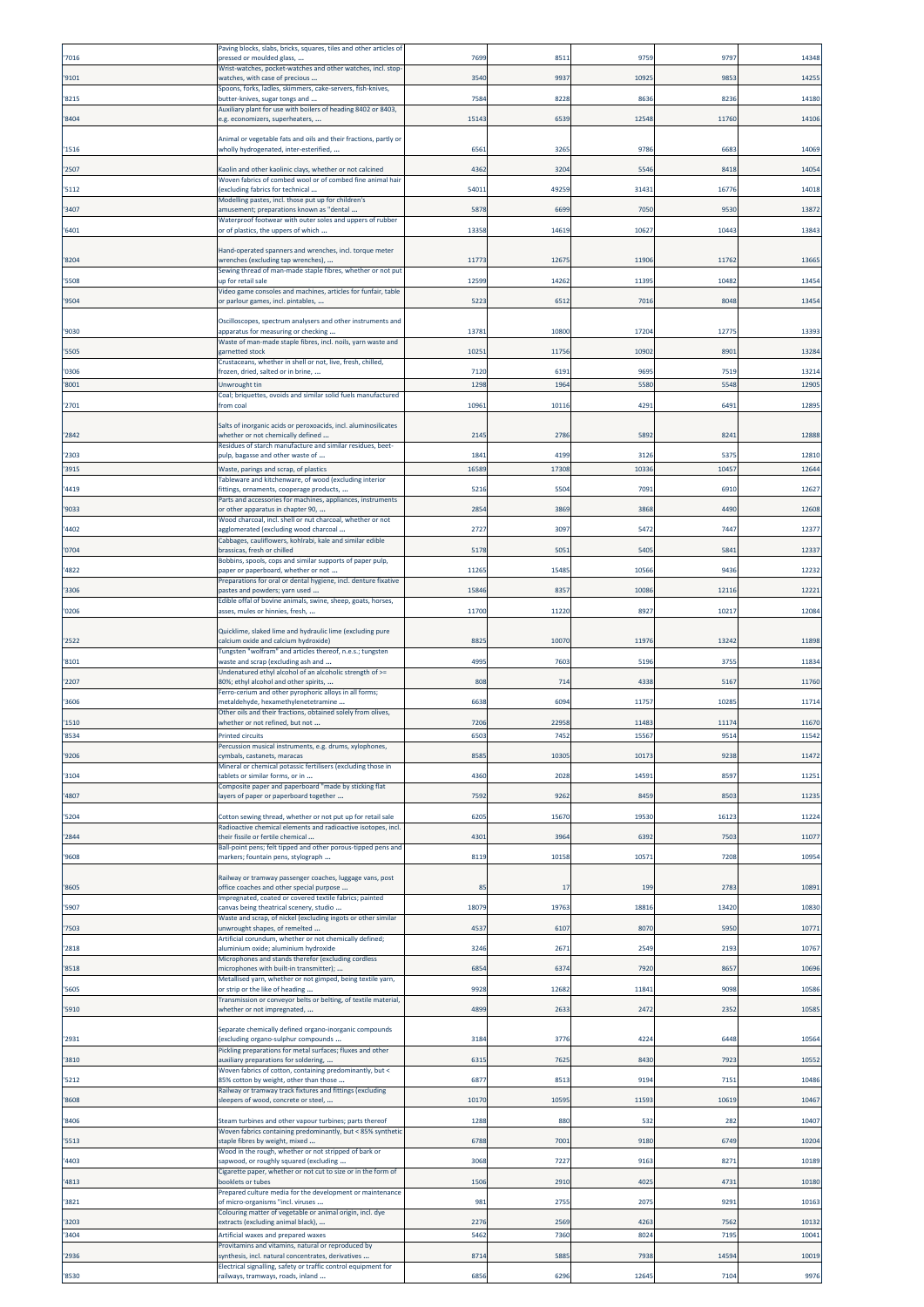|                | Articles of yarn, strip or the like of heading 5404 or 5405, or                                                     |            |              |              |              |              |
|----------------|---------------------------------------------------------------------------------------------------------------------|------------|--------------|--------------|--------------|--------------|
| '5609          | of twine, cordage, ropes or                                                                                         | 307        | 4639         | 481          | 5876         | 9936         |
| '3701          | Photographic plates and film in the flat, sensitised,<br>unexposed, of any material other than                      | 7735       | 6942         | 1125         | 939          | 9921         |
| '9701          | Paintings, e.g. oil paintings, watercolours and pastels, and<br>drawings executed entirely by                       | 8554       | 15995        | 1154         | 10382        | 9912         |
|                | Peptones and their derivatives; other protein substances and                                                        |            |              |              |              |              |
| '3504          | their derivatives, n.e.s.; hide                                                                                     | 40         | 19           | 773          | 1457         | 9902         |
| '5106          | Carded wool yarn (excluding that put up for retail sale)                                                            | 7137       | 7681         | 9820         | 6048         | 9891         |
| '2922          | Oxygen-function amino-compounds<br>Machinery for preparing or making up tobacco, not specified                      | 3610       | 2687         | 977          | 7020         | 9784         |
| '8478          | or included elsewhere in this chapter;                                                                              | 2871       | 2993         | 355          | 8415         | 9714         |
|                | Electrical resistors, incl. rheostats and potentiometers                                                            |            |              |              |              |              |
| '8533          | excluding heating resistors); parts                                                                                 | 689        | 6221         | 656          | 8331         | 9667         |
| '2843          | Colloidal precious metals; inorganic or organic compounds of<br>precious metals, whether or not                     | 603        | 850          | 301          | 283          | 9635         |
|                | Tanned or crust skins of sheep or lambs, without wool on,                                                           | 5506       | 2804         | 1371         | 9117         | 9630         |
| '4105          | whether or not split (excluding further<br>Cigarette lighters and other lighters, whether or not                    |            |              |              |              |              |
| '9613          | mechanical or electrical and parts thereof,<br>Friction material and articles thereof, e.g., sheets, rolls,         | 2914       | 3086         | 4784         | 6801         | 9380         |
| '6813          | strips, segments, discs, washers,                                                                                   | 7792       | 8557         | 962          | 8314         | 9379         |
| '2620          | Slag, ash and residues containing metals, arsenic or their<br>compounds (excluding those from                       | 4785       | 6825         | 746          | 8752         | 9263         |
| '6913          | Statuettes and other ornamental ceramic articles, n.e.s.                                                            | 5739       | 5174         | 5985         | 5096         | 9085         |
|                | Natural sands of all kinds, whether or not coloured (excluding                                                      |            |              |              |              |              |
| '2505          | gold- and platinum-bearing sands,                                                                                   | 4613       | 6093         | 732          | 7116         | 9020         |
| '0202<br>'2921 | Meat of bovine animals, frozen<br>Amine-function compounds                                                          | 30<br>5421 | 611<br>5698  | 1224<br>7107 | 5368<br>8617 | 8934<br>8934 |
|                | Spectacles, goggles and the like, corrective, protective or                                                         |            |              |              |              |              |
| '9004          | other (excluding spectacles for<br>Flours, meals and pellets, of meat or meat offal, of fish or of                  | 8487       | 8063         | 734          | 11504        | 8927         |
| '2301          | trustaceans, molluscs or other                                                                                      | 7353       | 10630        | 17162        | 1797         | 8873         |
| '3603          | Safety fuses; detonating fuses; percussion or detonating<br>caps; igniters; electric detonators                     | 5924       | 3917         | 8686         | 6330         | 8746         |
|                | Sign-plates, nameplates, address-plates and similar plates,                                                         |            |              |              |              |              |
| '8310          | numbers, letters and other symbols,                                                                                 | 7146       | 14469        | 1094         | 7482         | 8606         |
| '2204          | Wine of fresh grapes, incl. fortified wines; grape must, partly<br>fermented and of an actual                       | 9762       | 10147        | 14748        | 6851         | 8547         |
|                | Vegetables provisionally preserved, e.g. by sulphur dioxide                                                         |            |              |              |              |              |
| '0711          | gas, in brine, in sulphur water<br>Fruit and nuts, provisionally preserved, e.g. by sulphur                         | 5701       | 5675         | 509          | 4327         | 8484         |
| '0812          | dioxide gas, in brine, in sulphur                                                                                   | 5874       | 7197         | 804          | 7197         | 8416         |
| '9618          | Tailors' dummies and other lay figures, automata and other<br>animated displays used for shop                       | 9473       | 8576         | 8683         | 5583         | 8386         |
| '9003          | Frames and mountings for spectacles, goggles or the like, and<br>parts thereof, n.e.s.                              | 7201       | 6893         | 757          | 6505         | 8346         |
|                | Knives with cutting blades, serrated or not, incl. pruning                                                          |            |              |              |              |              |
| '8211          | knives, and blades therefor, of                                                                                     | 3189       | 3443<br>3712 | 4452<br>1321 | 3894<br>1033 | 8287<br>8286 |
| '7801          | Unwrought lead:                                                                                                     | 365        |              |              |              |              |
| '2847          | Hydrogen peroxide, whether or not solidified with urea<br>Powders and flakes, of copper (excluding grains of copper | 6698       | 14321        | 5461         | 4363         | 8281         |
| '7406          | and spangles of heading 8308)                                                                                       | 5145       | 8256         | 7390         | 4383         | 8251         |
| '0102          | Live bovine animals                                                                                                 | $\sqrt{a}$ | 478          | $353 -$      | 4522         | 8197         |
| '4908          | Transfers "decalcomanias"<br>Travel sets for personal toilet, sewing or shoe or clothes                             | 7098       | 3121         | 3050         | 4038         | 8090         |
| '9605          | cleaning (excluding manicure sets)                                                                                  | 1203       | 232          | 1979         | 4554         | 7956         |
|                | Umbrellas and sun umbrellas, incl. walking-stick umbrellas,                                                         |            |              |              |              |              |
| '6601          | garden umbrellas and similar umbrellas                                                                              | 412        | 5221         | 557          | 5492         | 7932         |
| '7907          | Articles of zinc, n.e.s.<br>able, kitchen or other household articles, sanitary ware, and                           | 1688       | 7131         | 385          | 2762         | 7746         |
| '7418          | parts thereof, of copper; pot                                                                                       | 577        | 4929         | 495          | 5042         | 7726         |
| '6506          | Headgear, whether or not lined or trimmed, n.e.s.                                                                   | 320        | 3435         | 4680         | 7602         | 7695         |
|                | Petroleum resins, coumarone-indene resins, polyterpenes,                                                            |            |              |              |              |              |
| '3911          | polysulphides, polysulphones and other<br>Instruments, apparatus and models designed for                            | 3790       | 5441         | 6856         | 7705         | 7669         |
| '9023          | demonstrational purposes, e.g. in education                                                                         | 5982       | 6626         | 8640         | 6971         | 7432         |
|                | Synthetic organic tanning substances; inorganic tanning                                                             |            |              |              |              |              |
| '3202          | substances; tanning preparations, whether<br>Machinery for preparing, tanning or working hides, skins or            | 659        | 7242         | 640          | 4850         | 7305         |
| '8453          | leather or for making or repairing                                                                                  | 15295      | 12842        | 1151         | 5853         | 7279         |
| '6905          | Roofing tiles, chimney pots, cowls, chimney liners,<br>architectural ornaments and other ceramic                    | 4639       | 4733         | 3844         | 4297         | 7258         |
|                |                                                                                                                     |            |              |              |              |              |
| '3212          | Pigments, incl. metallic powders and flakes, dispersed in non-<br>aqueous media, in liquid or paste                 | 3003       | 3963         | 433          | 5158         | 7244         |
| '1008          | Buckwheat, millet, canary seed and other cereals (excluding<br>wheat and meslin, rye, barley,                       | 217        | 429          | 4622         | 5411         | 7138         |
|                | Anti-freezing preparations and prepared de-icing fluids                                                             |            |              |              |              |              |
| '3820          | excluding prepared additives for mineral<br>Ceramic building bricks, flooring blocks, support or filler tiles       | 6174       | 5026         | 6261         | 6049         | 7069         |
| '6904          | and the like (excluding those<br>Gloves, mittens and mitts, knitted or crocheted (excluding for                     | 2959       | 3360         | 4072         | 4253         | 7022         |
| '6116          | babies)                                                                                                             | 3595       | 3113         | 4391         | 5483         | 6976         |
| '8468          | Machinery and apparatus for soldering, brazing or welding,<br>whether or not capable of cutting                     | 5157       | 5857         | 576          | 5361         | 6906         |
|                | Buttermilk, curdled milk and cream, yogurt, kephir and other                                                        |            |              |              |              |              |
| '0403          | fermented or acidified milk and<br>Animal products n.e.s.; dead animals of all types, unfit for                     | 16127      | 13808        | 1091         | 8626         | 6756         |
| '0511          | human consumption                                                                                                   | 3534       | 4659         | 525          | 4365         | 6712         |
| '4102          | Raw skins of sheep or lambs, fresh, or salted, dried, limed,<br>pickled or otherwise preserved,                     | 1926       | 953          | 3319         | 1900         | 6678         |
| '7301          | Sheet piling of iron or steel, whether or not drilled, punched<br>or made from assembled elements;                  | 4843       | 605          | 9090         | 3668         | 6656         |
|                | Machinery for the manufacture or finishing of felt or                                                               |            |              |              |              |              |
| '8449          | nonwovens in the piece or in shapes,<br>Animal or vegetable fertilisers, whether or not mixed                       | 1200       | 1183         | 2661         | 3817         | 6608         |
| '3101          | together or chemically treated; fertilisers                                                                         | 3850       | 4117         | 445          | 7706         | 6602         |
| '2903          | Halogenated derivatives of hydrocarbons<br>Coconut "copra", palm kernel or babassu oil and fractions                | 3385       | 11452        | 11475        | 5684         | 6578         |
| '1513          | thereof, whether or not refined,                                                                                    | 20         | 50           | 1034         | 3335         | 6545         |
| '6310          | Used or new rags, scrap twine, cordage, rope and cables and<br>worn-out articles thereof, of textile                | 7578       | 5853         | 521          | 5276         | 6542         |
| '6914          | Ceramic articles, n.e.s.                                                                                            | 3244       | 3479         | 3268         | 5566         | 6532         |
| '6308          | Sets consisting of woven fabric and yarn, whether or not with<br>accessories, for making up into                    | 3490       | 3826         | 4857         | 4281         | 6521         |
| '7901          | Unwrought zinc:                                                                                                     | 3943       | 5328         | 517          | 3183         | 6515         |
| '1102          | Cereal flours (excluding wheat or meslin)                                                                           | 9763       | 9212         | 4590         | 6269         | 6497         |
| '4001          | Natural rubber, balata, gutta-percha, guayule, chicle and<br>similar natural gums, in primary                       | 992        | 1052         | 1719         | 2430         | 6467         |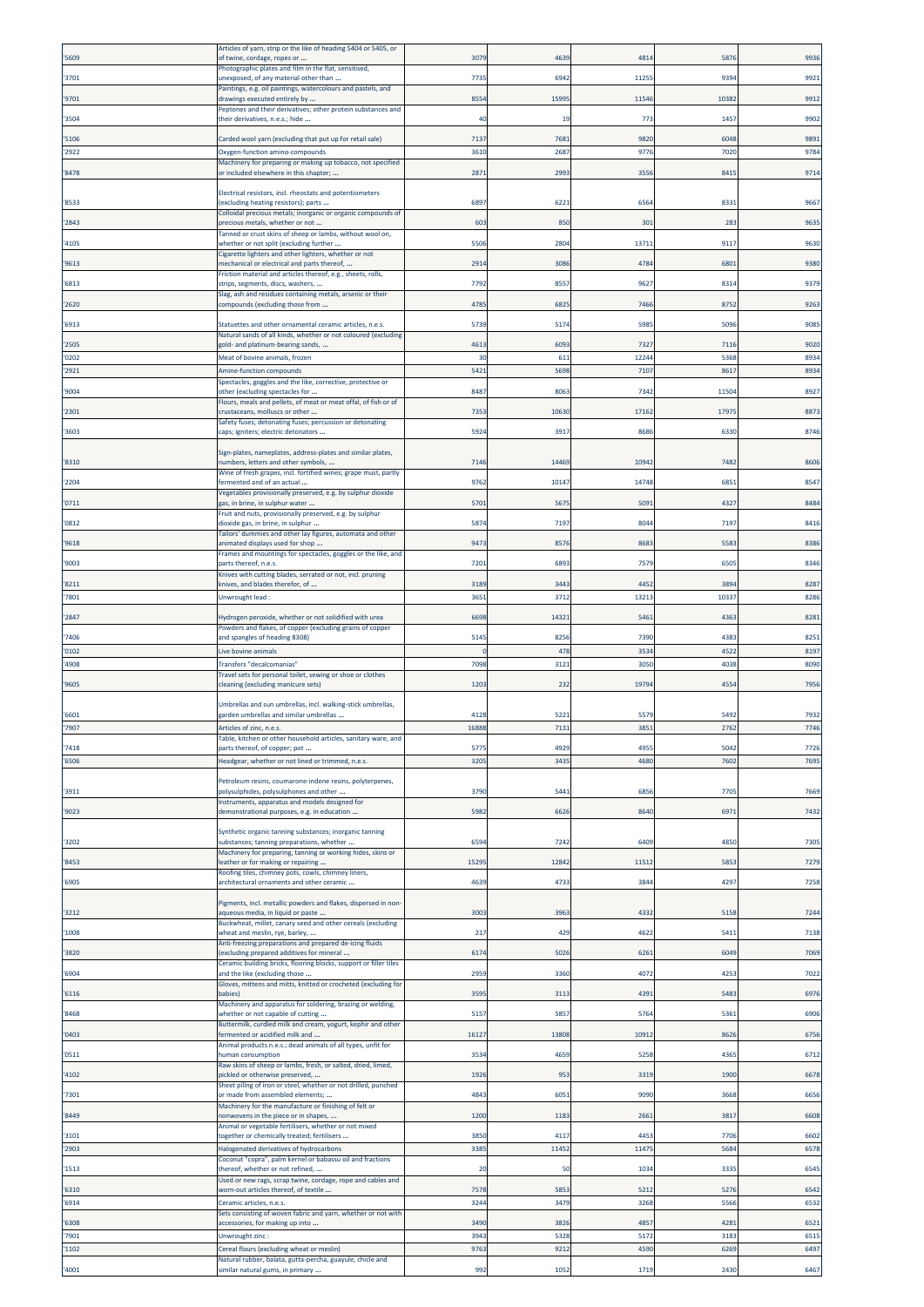| '1801 | Cocoa beans, whole or broken, raw or roasted                                                                    | 3128 | 5183  | 367     | 12513  | 6463 |
|-------|-----------------------------------------------------------------------------------------------------------------|------|-------|---------|--------|------|
|       | Rods, bars, tubes, profiles and other forms of unvulcanised                                                     |      |       |         |        |      |
| '4006 | rubber, incl. mixed rubber, and<br>Chlorides, chloride oxides and chloride hydroxides; bromides                 | 7756 | 8391  | 777     | 4528   | 6412 |
| '2827 | and bromide oxides; iodides and                                                                                 | 2828 | 3631  | 6720    | 4064   | 6259 |
|       | Hypochlorites; commercial calcium hypochlorite; chlorites;                                                      |      |       |         |        |      |
| '2828 | hypobromites<br>Time switches with clock or watch movement or with                                              | 507  | 7330  | 5848    | 8862   | 6189 |
| '9107 | synchronous motor                                                                                               | 457  | 4845  | 269     | 4252   | 6116 |
|       | Wood marquetry and inlaid wood; caskets and cases for                                                           |      |       |         |        |      |
| '4420 | ewellery or cutlery, and similar articles,                                                                      | 432  | 2924  | 206     | $183-$ | 6096 |
|       |                                                                                                                 |      |       |         |        |      |
| '5107 | Yarn of combed wool (excluding that put up for retail sale)                                                     | 7486 | 9619  | 5427    | 5702   | 6046 |
| '2704 | Coke and semi-coke of coal, of lignite or of peat, whether or<br>not agglomerated; retort carbon                | 924  | 10435 | 229     | 449    | 6044 |
| '2502 | Unroasted iron pyrites                                                                                          | 578  | 768   | 525     | 456    | 6031 |
|       | Nails, tacks, drawing pins, staples and similar articles, of                                                    |      |       |         |        |      |
| '7415 | copper or with shafts of iron                                                                                   | 6714 | 6108  | 600     | 4891   | 6027 |
| '3602 | Prepared explosives (excluding propellent powders)                                                              | 8062 | 6650  | 4080    | 5084   | 6016 |
| '8510 | Electric shavers, hair clippers and hair-removing appliances,<br>with self-contained electric                   | 1517 | 3277  | 555     | 5129   | 5984 |
|       |                                                                                                                 |      |       |         |        |      |
|       | Cinematographic cameras and projectors, whether or not                                                          |      |       |         |        |      |
| '9007 | ncorporating sound recording or reproducing<br>Files, rasps, pliers, incl. cutting pliers, pincers and tweezers | 8240 | 5118  | 453     | 4869   | 5983 |
| '8203 | for non-medical use, metal-cutting                                                                              | 439  | 4522  | 506     | 4546   | 5953 |
| '2834 | Nitrites; nitrates                                                                                              | 2707 | 2657  | 320     | 3979   | 5868 |
| '8470 | Calculating machines and pocket-size "dimensions <= 170<br>mm x 100 mm x 45 mm" data recording,                 | 8341 | 5575  | 3379    | 13242  | 5805 |
|       |                                                                                                                 |      |       |         |        |      |
|       | Nucleic acids and their salts, whether or not chemically                                                        |      |       |         |        |      |
| '2934 | defined; heterocyclic compounds (excluding                                                                      | 459  | 2884  | 3588    | 2625   | 5744 |
|       | Animal or vegetable fats and oils and their fractions, boiled,                                                  |      |       |         |        |      |
| '1518 | oxidised, dehydrated, sulphurised,                                                                              | 5052 | 3929  | 306     | 5305   | 5741 |
|       | Vegetable parchment, greaseproof papers, tracing papers                                                         |      |       |         |        |      |
| '4806 | and glassine and other glazed transparent                                                                       | 4332 | 4253  | 449     | 4609   | 5720 |
| '5203 | Cotton, carded or combed                                                                                        | 8322 | 7038  | 4167    | 5050   | 5696 |
| '7611 | Reservoirs, tanks, vats and similar containers, of aluminium,<br>for any material (other than                   | 1850 | 3674  | 4350    | 3268   | 5674 |
|       | Hats and other headgear, plaited or made by assembling                                                          |      |       |         |        |      |
| '6504 | strips of any material, whether or not<br>Glass beads, imitation pearls, imitation precious or semi-            | 1470 | 2982  | $316 -$ | 3579   | 5598 |
| '7018 | precious stones and similar glass                                                                               | 3517 | 3130  | 335     | 3334   | 5596 |
|       | Carbon paper, self-copy paper and other copying or transfer                                                     |      |       |         |        |      |
| '4816 | papers, in rolls of a width of                                                                                  | 2170 | 1024  | 3483    | 4859   | 5567 |
| '0204 | Meat of sheep or goats, fresh, chilled or frozen<br>Vinegar, fermented vinegar and substitutes for vinegar      | 1405 | 1166  | 559     | 1990   | 5565 |
| '2209 | obtained from acetic acid                                                                                       | 365  | 4265  | 504     | 7445   | 5483 |
| '8532 | Electrical capacitors, fixed, variable or adjustable "pre-set";<br>parts thereof                                | 3705 | 6795  | 4175    | 3589   | 5400 |
|       | Articles of precious metal or of metal clad with precious                                                       |      |       |         |        |      |
| '7115 | metal, n.e.s                                                                                                    | 3493 | 7144  | 1654    | 7588   | 5395 |
| '6702 | Artificial flowers, foliage and fruit and parts thereof, and<br>articles made of artificial flowers,            | 208  | 2460  | 333     | 2848   | 5355 |
|       |                                                                                                                 |      |       |         |        |      |
| '3001 | Dried glands and other organs for organo-therapeutic uses,<br>whether or not powdered; extracts                 | 550  | 463   | 744     | 21     | 5304 |
| '0301 | Live fish                                                                                                       | 5299 | 5979  | 5804    | 5049   | 5238 |
|       | Vulcanised rubber thread and cord (excluding ungimped                                                           |      |       |         |        |      |
| '4007 | single thread with a diameter of > 5<br>Retreaded or used pneumatic tyres of rubber; solid or                   | 2680 | 2904  | 362     | 3061   | 5224 |
| '4012 | cushion tyres, tyre treads and tyre flaps,                                                                      | 1157 | 6439  | 5966    | 3193   | 5116 |
|       | Hard rubber, e.g. ebonite, in all forms, incl. waste and scrap;                                                 |      |       |         |        |      |
| '4017 | articles of hard rubber, n.e.s.                                                                                 | 4997 | 3963  | 4000    | 3910   | 5110 |
| '2930 | Organo-sulphur compounds<br>Aldehydes, whether or not with other oxygen function; cyclic                        | 2110 | 2827  | 4447    | 3656   | 5079 |
| '2912 | polymers of aldehydes; parafo                                                                                   | 3663 | 4834  | 3443    | 3412   | 5018 |
|       | Laboratory, hygienic or pharmaceutical glassware, whether                                                       |      |       |         |        |      |
| '7017 | or not graduated or calibrated (excluding                                                                       | 5065 | 4759  | 5181    | 4247   | 4996 |
|       |                                                                                                                 |      |       |         |        |      |
| '2602 | Manganese ores and concentrates, incl. ferruginous<br>manganese ores and concentrates, with a                   | 481  | 6577  | 5686    | 1890   | 4995 |
|       | Hand-operated mechanical devices, of base metal, weighing                                                       |      |       |         |        |      |
| '8210 | <= 10 kg, used in the preparation,<br>Fittings for loose-leaf binders or files, letter clips, letter            | 5046 | 3385  | 3819    | 3478   | 4889 |
| '8305 | corners, paper clips, indexing                                                                                  | 2979 | 3554  | 3433    | 3732   | 4848 |
|       | Bricks, blocks, tiles and other ceramic goods of siliceous fossil                                               |      |       |         |        |      |
| '6901 | meals, e.g. kieselguhr, tripolite<br>Vacuum flasks and other vacuum vessels, and parts thereof                  | 661  | 834   | 127     | 1915   | 4846 |
| '9617 | excluding glass inners)                                                                                         | 3902 | 4583  | 5011    | 4492   | 4783 |
| '5406 | Man-made filament yarn, put up for retail sale (excluding<br>sewing thread)                                     | 4790 | 9811  | 7552    | 1780   | 4763 |
|       | Corrugated paper and paperboard "with or without glued flat                                                     |      |       |         |        |      |
| '4808 | surface sheets", creped, crinkled,                                                                              | 7283 | 5187  | 5178    | 4379   | 4677 |
| '4401 | uel wood, in logs, billets, twigs, faggots or similar forms;<br>wood in chips or particles; sawdust             | 880  | 2143  | 267     | 2633   | 4642 |
| '2831 | Dithionites and sulfoxylates                                                                                    | 1976 | 2901  | 3685    | 4124   | 4588 |
| '2621 | Slag and ash, incl. seaweed ash "kelp"; ash and residues from<br>the incineration of municipal                  | 1262 | 1191  | 1714    | 7191   | 4573 |
| '2941 | <b>Antibiotics</b>                                                                                              | 5731 | 6546  | 667     | 3958   | 4566 |
|       | Live animals (excluding horses, asses, mules, hinnies, bovine                                                   |      |       |         |        |      |
| '0106 | animals, swine, sheep, goats,                                                                                   | 3422 | 3666  | 389     | 3599   | 4531 |
|       | Chamois leather, incl. combination chamois leather                                                              |      |       |         |        |      |
| '4114 | (excluding glacé-tanned leather subsequently                                                                    | 78   | 398   | 3087    | 4053   | 4493 |
| '3811 | Anti-knock preparations, oxidation inhibitors, gum inhibitors,<br>viscosity improvers, anti-corrosive           | 1979 | 1749  | 8764    | 9707   | 4459 |
|       |                                                                                                                 |      |       |         |        |      |
| '8472 | Office machines, e.g. hectograph or stencil duplicating<br>machines, addressing machines, automatic             | 5427 | 4005  | 4769    | 4401   | 4432 |
|       | Hand tools, the following: spades, shovels, mattocks, picks,                                                    |      |       |         |        |      |
| '8201 | noes, forks and rakes, of base                                                                                  | 2957 | 3046  | 3095    | 3403   | 4343 |
| '5007 | Woven fabrics of silk or of silk waste                                                                          | 261  | 1795  | 265     | 8128   | 4319 |
|       | Drawing, marking-out or mathematical calculating                                                                |      |       |         |        |      |
| '9017 | nstruments, e.g. drafting machines, pantographs,                                                                | 372  | 4220  | 483     | 4432   | 4311 |
| '8420 | Calendering or other rolling machines (other than for metals<br>or glass) and cylinders therefor;               | 3891 | 4521  | 5111    | 6886   | 4300 |
|       | Tools, tool bodies, tool handles, broom or brush bodies and                                                     |      |       |         |        |      |
| '4417 | nandles, of wood; boot or shoe                                                                                  | 1391 | 1635  | 253     | 2828   | 4297 |
| '1803 | Cocoa paste, whether or not defatted                                                                            | 4660 | 5041  | 6148    | 7542   | 4291 |
|       | Coral and similar materials, shells of molluscs, crustaceans or                                                 |      |       |         |        |      |
| '0508 | echinoderms, cuttle-bone, powder                                                                                | 4299 | 3895  | 4064    | 4097   | 4232 |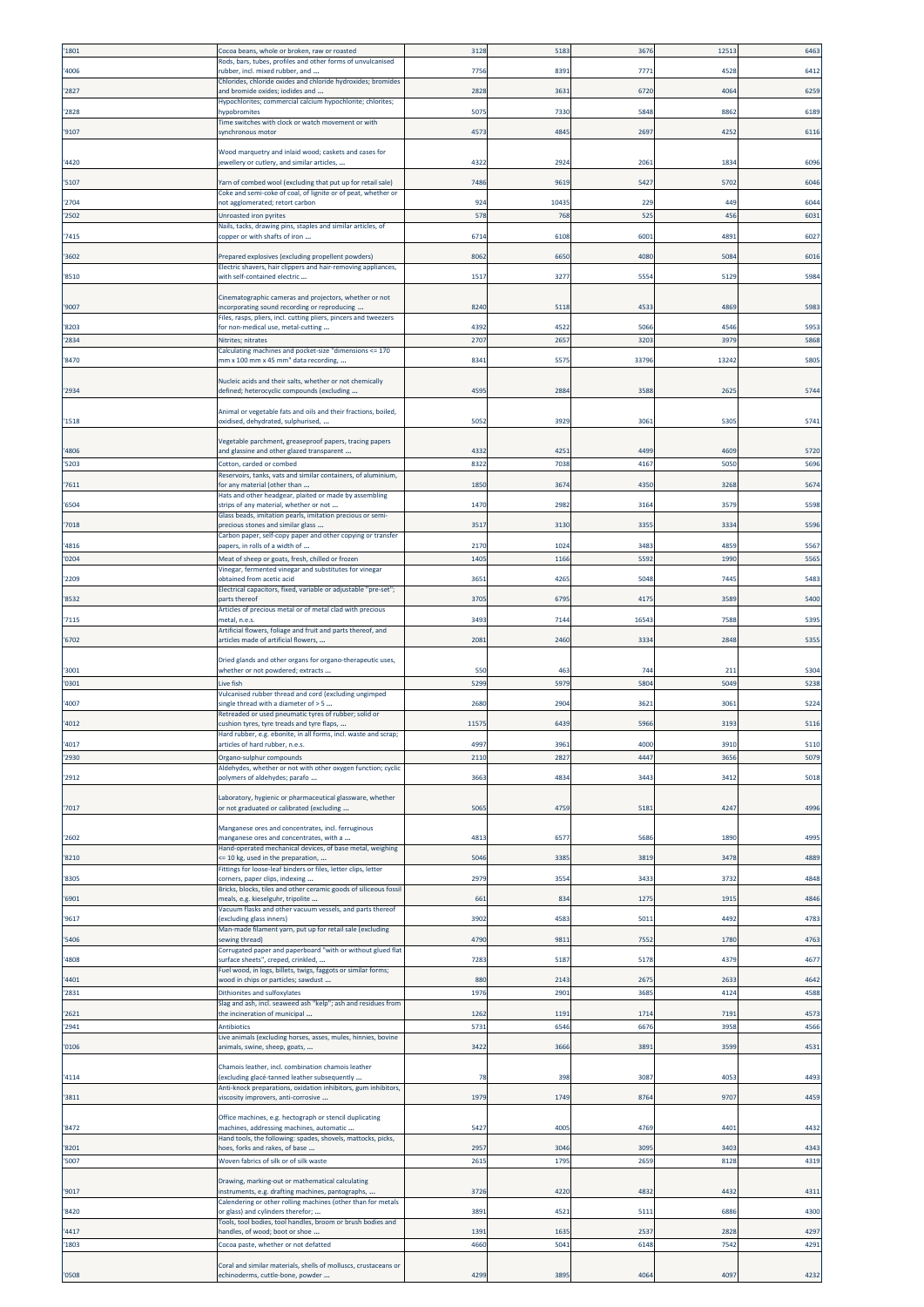|                | Clocks (excluding wrist-watches, pocket-watches and other                                                                  |              |               |              |              |              |
|----------------|----------------------------------------------------------------------------------------------------------------------------|--------------|---------------|--------------|--------------|--------------|
| '9105          | watches of heading 9101 or 9102,<br>Aircraft launching gear (excluding motor winches for                                   | 2025         | 2062          | 288          | 226          | 4192         |
| '8805          | launching gliders); deck-arrestor or similar                                                                               | 138          | 164           | 131          | 1352         | 4147         |
| '4910          | Calendars of any kinds, printed, incl. calendars blocks                                                                    | 2725         | 2079          | 3062         | 3517         | 4144         |
|                | Mineral or chemical phosphatic fertilisers (excluding those in                                                             |              |               |              |              |              |
| 3103           | tablets or similar forms, or                                                                                               | 415          | 13363<br>2564 | 759<br>2701  | 1261<br>4213 | 4137         |
| '7316          | Anchors, grapnels and parts thereof, of iron or steel<br>Carboxyimide-function compounds, incl. saccharin and its          | 1967         |               |              |              | 4085         |
| '2925          | salts, and imine-function compounds                                                                                        | 1802         | 2147          | 5769         | 3857         | 4080         |
| '6113          | Garments, knitted or crocheted, rubberised or impregnated,<br>coated or covered with plastics                              | 516          | 927           | 139          | 3469         | 3989         |
|                | Slates and boards, with writing or drawing surfaces, whether                                                               |              |               |              | 4797         |              |
| '9610          | or not framed<br>Hydrazine and hydroxylamine and their inorganic salts;                                                    | 2067         | 2104          | 3561         |              | 3891         |
| '2825          | inorganic bases, metal oxides, hydroxides<br>Armoured or reinforced safes, strongboxes and doors and                       | 397          | 4663          | 2958         | 2183         | 3826         |
| '8303          | safe deposit lockers for strongrooms,                                                                                      | 314          | 3656          | 352          | 2850         | 3795         |
| '4013          | Inner tubes, of rubber                                                                                                     | 2684         | 1809          | 2628         | 3227         | 3774         |
| '6215          | Ties, bow ties and cravats of textile materials (excluding<br>knitted or crocheted)                                        | 4691         | 4758          | 4335         | 2328         | 3761         |
|                | Works trucks, self-propelled, not fitted with lifting or                                                                   |              |               |              |              |              |
| '8709          | handling equipment, of the type used<br>Lettuce "Lactuca sativa" and chicory "Cichorium spp.", fresh                       | 3062         | 4806          | 4528         | 2652         | 3745         |
| '0705          | or chilled                                                                                                                 | 263          | 3038          | 2796         | 1101         | 3742         |
| '9609          | Pencils, crayons, pencil leads, pastels, drawing charcoals,<br>writing or drawing chalks and tailors'                      | 5560         | 5343          | 3602         | 3283         | 3701         |
|                | Tanning extracts of vegetable origin; tannins and their salts,                                                             |              |               |              |              |              |
| '3201          | ethers, esters and other derivatives<br>Saddlery and harness for any animal, incl. traces, leads, knee                     | 2393         | 2251          | 300          | 2347         | 3686         |
| '4201          | pads, muzzles, saddle cloths,                                                                                              | 500          | 631           | 1324         | 2028         | 3683         |
| '3806          | Rosin, resin acids and derivatives thereof; rosin spirit and<br>rosin oils; run gums                                       | 2772         | 2931          | 4031         | 3339         | 3669         |
|                | Hydraulic brake fluids and other prepared liquids for                                                                      |              |               |              |              |              |
| '3819<br>'3406 | hydraulic transmission not containing<br>Candles, tapers and the like                                                      | 3418<br>1009 | 3919<br>797   | 4222<br>1044 | 3548<br>1345 | 3646<br>3613 |
|                | Rubberised textile fabrics (excluding tyre cord fabric of high-                                                            |              |               |              |              |              |
| '5906          | tenacity yarn of nylon or other<br>Carpets and other floor coverings, of felt, not tufted or                               | 5352         | 5681          | 451          | 3948         | 3608         |
| '5704          | flocked, whether or not made up                                                                                            | 1097         | 1041          | 1461         | 1875         | 3544         |
| '1205          | Rape or colza seeds, whether or not broken                                                                                 |              | 27            | 3965         | 6443         | 3509         |
| '1401          | Vegetable materials of a kind used primarily for plaiting, e.g.<br>bamboos, rattans, reeds, rushes,                        | 1212         | 997           | 121          | 1971         | 3489         |
|                | Festival, carnival or other entertainment articles, incl.                                                                  |              |               |              |              |              |
| '9505          | conjuring tricks and novelty jokes,<br>Parts, trimmings and accessories for umbrellas and sun                              | 1607         | 1299          | 1151         | 1309         | 3488         |
| '6603          | umbrellas of heading 6601 or for walking                                                                                   | 1202         | 1330          | 174          | 2016         | 3452         |
| '9002          | Lenses, prisms, mirrors and other optical elements, of any<br>material, mounted, being parts of                            | 1218         | 1164          | 2135         | 2368         | 3449         |
|                | Primary cells and primary batteries, electrical; parts thereof                                                             |              |               |              |              |              |
| '8506          | (excluding spent)<br>Artist's, student's or signboard painter's colours, modifying                                         | 1763         | 1684          | 2868         | 2505         | 3418         |
| '3213          | tints, amusement colours and                                                                                               | 1738         | 2000          | 1810         | 2512         | 3391         |
|                | Bookbinding machinery, incl. book-sewing machines                                                                          |              |               |              |              |              |
| '8440          | (excluding machinery of heading 8441, general-purpose<br>Signalling glassware and optical elements of glass, not           | 1207         | 259           | 2435         | 181          | 3362         |
| '7014          | optically worked (excluding clock or                                                                                       | 2781         | 3029          | 2903         | 2451         | 3178         |
| '9006          | Photographic cameras, photographic flashlight apparatus and<br>flashbulbs (excluding discharge                             | 1638         | 1329          | 1929         | 1947         | 3033         |
|                | Ion-exchangers based on polymers of heading 3901 to 3913,                                                                  |              |               |              |              |              |
| '3914          | in primary forms                                                                                                           | 575          | 332           | 744          | 610          | 3032         |
| '0203          | Meat of swine, fresh, chilled or frozen<br>Wool and fine or coarse animal hair, carded or combed, incl.                    | $\Omega$     | 10            | 1773         | 2798         | 2956         |
| '5105          | combed wool in fragments                                                                                                   | 1937         | 3707          | 3645         | 1774         | 2878         |
| '2939          | Vegetable alkaloids, natural or reproduced by synthesis, and<br>their salts, ethers, esters and                            | 19109        | 9545          | 12711        | 7207         | 2816         |
|                | Carriages for disabled persons, whether or not motorised or                                                                |              |               |              |              |              |
| '8713          | otherwise mechanically propelled<br>Dolomite, whether or not calcined or sintered, incl. dolomite                          | 6064         | 3855          | 2767         | 2480         | 2813         |
| '2518          | roughly trimmed or merely cut,                                                                                             | 2089         | 1924          | 2709         | 3029         | 2799         |
| '0708          | Leguminous vegetables, shelled or unshelled, fresh or chilled                                                              | 1610         | 1574          | 1404         | 2187         | 2795         |
|                |                                                                                                                            |              |               |              |              |              |
| '2821          | Iron oxides and hydroxides; earth colours containing >= 70%<br>by weight of combined iron evaluated                        | 1345         | 924           | 1238         | 877          | 2727         |
|                | Machinery for making pulp of fibrous cellulosic material or                                                                |              |               |              | 2581         | 2705         |
| '8439<br>'0201 | for making or finishing paper or<br>Meat of bovine animals, fresh or chilled                                               | 1959<br>437  | 4962<br>449   | 3819<br>633  | 2062         | 2650         |
|                | Peel of citrus fruit or melons, incl. watermelons, fresh,                                                                  |              |               |              |              |              |
| '0814          | rozen, dried or provisionally preserved<br>Gloves, mittens and mitts, of all types of textile materials                    | 2711         | 3289          | 3215         | 2394         | 2623         |
| '6216          | (excluding knitted or crocheted                                                                                            | 895          | 1054          | 1405         | 1299         | 2596         |
| '8476          | Automatic goods-vending machines, e.g. postage stamp,<br>cigarette, food or beverage machines,                             | 746          | 505           | 935          | 1433         | 2587         |
|                |                                                                                                                            |              |               |              |              |              |
| '7223          | Wire of stainless steel, in coils (excluding bars and rods)<br>Pig iron and spiegeleisen, in pigs, blocks or other primary | 1578         | 2349          | 1944         | 2851         | 2547         |
| '7201          | forms                                                                                                                      | 2831         | 2017          | 623          | 3087         | 2539         |
|                | Chemical preparations for photographic uses (excluding                                                                     |              |               |              |              |              |
| '3707          | varnishes, glues, adhesives and similar<br>Sets of two or more tools of heading 8202 to 8205, put up in                    | 4569         | 3405          | 4216         | 2719         | 2537         |
| '8206          | sets for retail sale                                                                                                       | 2444         | 2489          | 2549         | 1818         | 2474         |
| '5507          | Artificial staple fibres, carded, combed or otherwise<br>processed for spinning                                            | 927          | 1699          | 1644         | 1169         | 2473         |
|                | Cast glass and rolled glass, in sheets or profiles, whether or                                                             |              |               |              |              |              |
| 7003           | not having an absorbent, reflecting                                                                                        | 6635         | 4771          | 4834         | 3954         | 2469         |
| '3702          | Photographic film in rolls, sensitised, unexposed, of any<br>material other than paper, paperboard                         | 603          | 620           | 1741         | 1712         | 2458         |
| '0906          | Cinnamon and cinnamon-tree flowers                                                                                         | 189          | 265           | 733          | 1552         | 2441         |
|                | Printed or illustrated postcards; printed cards bearing                                                                    |              |               |              |              |              |
| '4909          | personal greetings, messages or announcements,                                                                             | 3979         | 4721          | 268          | 1032         | 2415         |
| '2803          | Carbon "carbon blacks and other forms of carbon", n.e.s.                                                                   | 2128         | 1211          | 1617         | 1434         | 2404         |
|                | Video recording or reproducing apparatus, whether or not<br>incorporating a video tuner (excluding                         |              |               |              |              |              |
| '8521          |                                                                                                                            | 1426         | 1357          | 1690         | 1499         | 2385         |
| '2809          | Diphosphorus pentaoxide; phosphoric acid; polyphosphoric<br>acids, whether or not chemically defined                       | 1025         | 1358          | 2556         | 782          | 2381         |
|                | Powder and flakes, of aluminium (excluding pellets of                                                                      |              |               |              |              |              |
| '7603          | aluminium, and spangles)                                                                                                   | 4099         | 6436          | 6606         | 1287         | 2330         |
| '2810          | Oxides of boron; boric acids<br>Combs, hair-slides and the like; hairpins; curling pins, curling                           | 1342         | 1407          | 1760         | 1021         | 2328         |
| '9615          | grips, hair-curlers and the                                                                                                | 1557         | 1476          | 1705         | 1940         | 2328         |
| '5811          | Quilted textile products in the piece, composed of one or<br>more layers of textile materials                              | 4737         | 1867          | 1212         | 1604         | 2318         |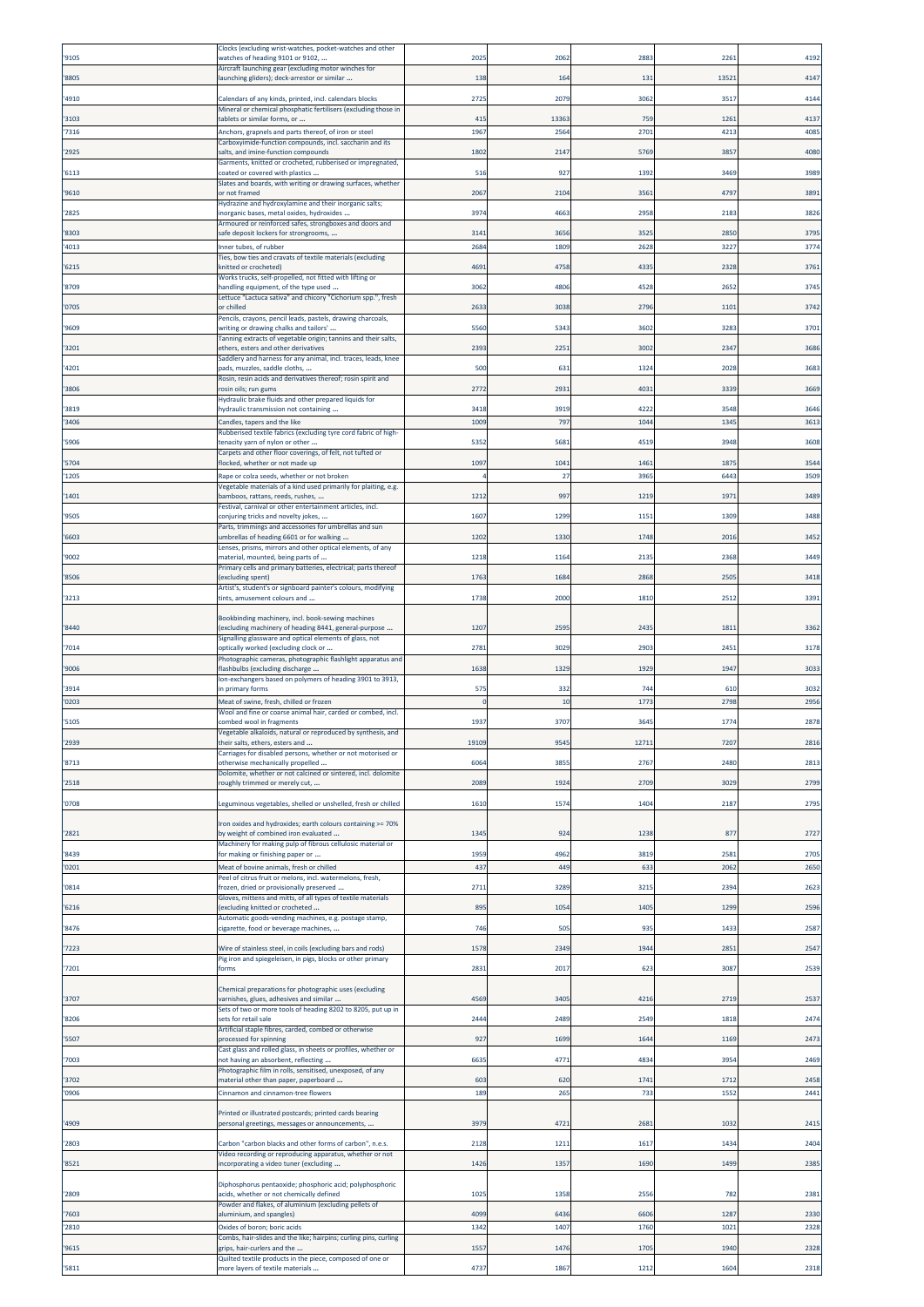|                | Yarn of vegetable textile fibres; paper yarn (excluding flax                                                         |            |              |               |              |              |
|----------------|----------------------------------------------------------------------------------------------------------------------|------------|--------------|---------------|--------------|--------------|
| '5308          | yarn, yarn of jute or of other<br>Synthetic staple fibres, carded, combed or otherwise                               | 179        | 1723         | 178           | 176          | 2291         |
| '5506          | processed for spinning                                                                                               | 2090       | 1366         | 1560          | 1493         | 2269         |
| '8706          | Chassis fitted with engines, for tractors, motor vehicles for<br>the transport of ten or more                        | 649        | 12165        | 849           | 6342         | 2217         |
|                | Typewriter or similar ribbons, inked or otherwise prepared<br>for giving impressions, whether                        |            |              |               |              | 2210         |
| '9612          | Woven fabrics of coarse animal hair or of horsehair                                                                  | 142        | 1493         | 1761          | 1292         |              |
| '5113          | (excluding fabrics for technical uses of<br>Natural steatite, whether or not roughly trimmed or merely               | 4030       | 6074         | 528           | 1759         | 2201         |
| '2526          | cut, by sawing or otherwise, into                                                                                    | 1135       | 1812         | 173           | 1782         | 2165         |
| '8003          | Tin bars, rods, profiles and wire, n.e.s.                                                                            | 75         | 132          | 1322          | 1561         | 2162         |
| '1109          | Wheat gluten, whether or not dried                                                                                   | 107        | 115          | 252           | 289          | 2142         |
| '2919          | Phosphoric esters and their salts, incl. lactophosphates; their<br>halogenated, sulphonated, nitrated                | 234        | 414          | 539           | 608          | 2138         |
| '0908          | Nutmeg, mace and cardamoms                                                                                           | 109        | 144          | 139           | 3517         | 2111         |
|                | Metallised wood and other densified wood in blocks, plates,                                                          |            |              |               |              |              |
| '4413          | strips or profile shapes                                                                                             | 1895       | 1816         | 1470          | 164          | 2077         |
| '2923          | Quaternary ammonium salts and hydroxides; lecithins and                                                              | 783        | 1013         | 108           | 1292         | 2042         |
|                | other phosphoaminolipids, whether or<br>Coin, incl. legal tender (excluding medals, jewellery made                   |            |              |               |              |              |
| 7118           | from coins, collectors' items of                                                                                     | $\sqrt{ }$ | $\Omega$     |               | 1744         | 2040         |
|                | Rail locomotives (excluding those powered from an external                                                           |            |              |               |              |              |
| '8602          | source of electricity or by accumulators);                                                                           |            |              | 160           | 7190         | 2034         |
| '7504          | Powders and flakes, of nickel (excluding nickel oxide sinters)                                                       | 1269       | 2173         | 233           | 2668         | 2028         |
| '3913          | Natural polymers, e.g. alginic acid, and modified natural<br>polymers, e.g. hardened proteins,                       | 986        | 1023         | 1057          | 1026         | 2024         |
| '4106          | Tanned or crust hides and skins of goats or kids, pigs, reptiles<br>and other animals, without                       | 2957       | 2790         | 4032          | 1569         | 2023         |
|                | Bulbs, tubers, tuberous roots, corms, crowns and rhizomes,                                                           |            |              |               |              |              |
| '0601          | dormant, in growth or in flower,<br>Articles of cutlery, n.e.s., e.g. hair clippers, butchers' or                    | 1293       | 1744         | 1411          | 1413         | 1922         |
| '8214          | «itchen cleavers, choppers and                                                                                       | 1222       | 1519         | 1180          | 1360         | 1905         |
| '8513          | Portable electric lamps designed to function by their own<br>source of energy, e.g. dry batteries,                   | 1476       | 1466         | 1872          | 2692         | 1896         |
| '4414          | Wooden frames for paintings, photographs, mirrors or<br>similar objects                                              | 151        | 1553         | 139           | 1320         | 1878         |
|                | Woven fabrics of other vegetable textile fibres; woven fabrics                                                       |            |              |               |              |              |
| '5311          | of paper yarn (excluding those<br>Fine or coarse animal hair, neither carded nor combed                              | 1003       | 2229         | 2412          | 1308         | 1860         |
| '5102          | (excluding wool, hair and bristles used                                                                              | 193        | 201          | 47            | 359          | 1855         |
| '0208          | Meat and edible offal of rabbits, hares, pigeons and other<br>animals, fresh, chilled or frozen                      | 1759       | 2101         | 2526          | 954          | 1851         |
| '4115          | Composition leather with a basis of leather or leather fibre,<br>n slabs, sheets or strip, whether                   | 1613       | 1958         | 1648          | 1148         | 1846         |
|                |                                                                                                                      |            |              |               |              |              |
| '8527          | Reception apparatus for radio-broadcasting, whether or not<br>combined, in the same housing, with                    | 855        | 672          | 658           | 648          | 1840         |
|                | Vegetables, fruit, nuts, fruit-peel and other edible parts of                                                        |            |              |               |              |              |
| '2006          | plants, preserved by sugar "drained,                                                                                 | 2171       | 1680<br>474  | 2128          | 1586         | 1838<br>1814 |
| '1520          | Glycerol, crude; glycerol waters and glycerol lyes                                                                   | 111        |              | 260           | 902          |              |
| '9011          | Optical microscopes, incl. those for photomicrography,<br>cinephotomicrography or microprojection                    | 1644       | 1863         | 209           | 1616         | 1810         |
|                | Leather further prepared after tanning or crusting "incl.                                                            |            |              |               |              |              |
| '4113          | parchment-dressed leather", of goats<br>Scent sprays and similar toilet sprays, and mounts and heads                 | 1605       | 1066         | 1964          | 2021         | 1739         |
| '9616          | therefor; powder puffs and pads                                                                                      | 2156       | 2474         | 2281          | 2082         | 1698         |
|                | Silicates; commercial alkali metal silicates (excluding                                                              |            |              |               |              |              |
| '2839          | inorganic or organic compounds of mercury)                                                                           | 1482       | 1188         | 125           | 1336         | 1675         |
| '9703          | Original sculptures and statuary, in any material                                                                    | 364        | 3383         | 847           | 333          | 1670         |
|                | Bituminous mastics, cut-backs and other bituminous                                                                   |            |              |               |              |              |
| '2715          | mixtures based on natural asphalt, on natural<br>Limestone flux; limestone and other calcareous stone, of a          | 2904       | 1771         | 182           | 1942         | 1667         |
| '2521          | kind used for the manufacture of<br>Headbands, linings, covers, hat foundations, hat frames,                         | 6372       | 6718         | 1037          | 1318         | 1660         |
| '6507          | peaks and chinstraps, for headgear                                                                                   | 804        | 808          | 654           | 1577         | 1655         |
| '6909          | Ceramic wares for laboratory, chemical or other technical<br>uses; ceramic troughs, tubs and similar                 | 1030       | 290          | 970           | 1929         | 1653         |
| '2907          | Phenols; phenol-alcohols                                                                                             | 936        | 1425         | 917           | 1438         | 1651         |
| '6808          | Panels, boards, tiles, blocks and similar articles of vegetable<br>fibre, of straw or of shavings,                   | 1509       | 1736         | 1260          | 879          | 1645         |
|                | Knitted or crocheted fabrics, of a width <= 30 cm (excluding                                                         |            |              |               |              |              |
| '6003<br>'2801 | those containing by weight >=                                                                                        | 207<br>152 | 1964<br>1558 | 2349<br>10049 | 2115<br>9173 | 1641         |
|                | Fluorine, chlorine, bromine and iodine<br>Scissors, tailors' shears and similar shears, and blades                   |            |              |               |              | 1591         |
| '8213          | therefor, of base metal (excluding<br>Plaits and similar products of plaiting materials, whether or                  | 1564       | 1324         | 1156          | 1225         | 1583         |
| '4601          | not assembled into strips; plaiting                                                                                  | 897        | 1083         | 943           | 1117         | 1565         |
| '7116          | Articles of natural or cultured pearls, precious or semi-<br>precious stones "natural, synthetic                     | 5680       | 180          | 185           | 299          | 1563         |
|                | Acorns, horse-chestnuts, marc and other vegetable materials                                                          |            |              |               |              |              |
| '2308          | and vegetable waste, vegetable                                                                                       | 1370       | 538          | 628           | 574          | 1513         |
| '6814          | Worked mica and articles of mica, incl. agglomerated or<br>reconstituted mica, whether or not                        | 528        | 645          | 76            | 1079         | 1499         |
|                | Woven fabrics of carded wool or of carded fine animal hair                                                           |            |              |               |              |              |
| '5111          | excluding fabrics for technical                                                                                      | 2245       | 1654         | 1629          | 1305         | 1499         |
| '2703          | Peat, incl. peat litter, whether or not agglomerated<br>String musical instruments, e.g. guitars, violins, and harps | 703        | 827          | 1001          | 1161         | 1479         |
| '9202          | excluding with keyboard)<br>Artificial filament yarn, incl. artificial monofilament of < 67                          | 504        | 640          | 488           | 763          | 1475         |
| '5403          | decitex (excluding sewing thread                                                                                     | 2359       | 954          | 751           | 1159         | 1447         |
| '6213          | Handkerchiefs, of which no side exceeds 60 cm (excluding<br>knitted or crocheted)                                    | 966        | 896          | $95 -$        | 1236         | 1445         |
| '2504          | Natural graphite                                                                                                     | 967        | 1291         | 1399          | 924          | 1435         |
| '9611          | Hand-operated date, sealing or numbering stamps, and the<br>ike; hand-operated composing sticks                      | 658        | 800          | 905           | 615          | 1419         |
|                | Preparations and charges for fire-extinguishers; charged fire-                                                       |            |              |               |              |              |
| '3813          | extinguishing grenades (excluding<br>Sulphonated, nitrated or nitrosated derivatives of                              | 685        | 1812         | 1089          | 859          | 1391         |
| '2904          | hydrocarbons, whether or not halogenated                                                                             | 293        | 678          | 750           | 980          | 1339         |
| '8435          | Presses, crushers and similar machinery used in the<br>manufacture of wine, cider, fruit juices                      | 1770       | 1066         | 150           | 1378         | 1334         |
| '3601          | Propellent powders                                                                                                   | 2780       | 743          | 131           | 540          | 1333         |
| '2846          | Compounds, inorganic or organic, of rare-earth metals, of<br>ttrium or of scandium or of mixtures                    | 60         | 89           | 6494          | 1656         | 1327         |
| '8110          | Antimony and articles thereof, n.e.s.; antimony waste and<br>scrap (excluding ash and residues                       | 3454       | 2947         | 156           | 493          | 1314         |
|                | Artificial graphite; colloidal or semi-colloidal graphite;                                                           |            |              |               |              |              |
| '3801          | preparations based on graphite or                                                                                    | 1553       | 2458         | 1393          | 953          | 1249         |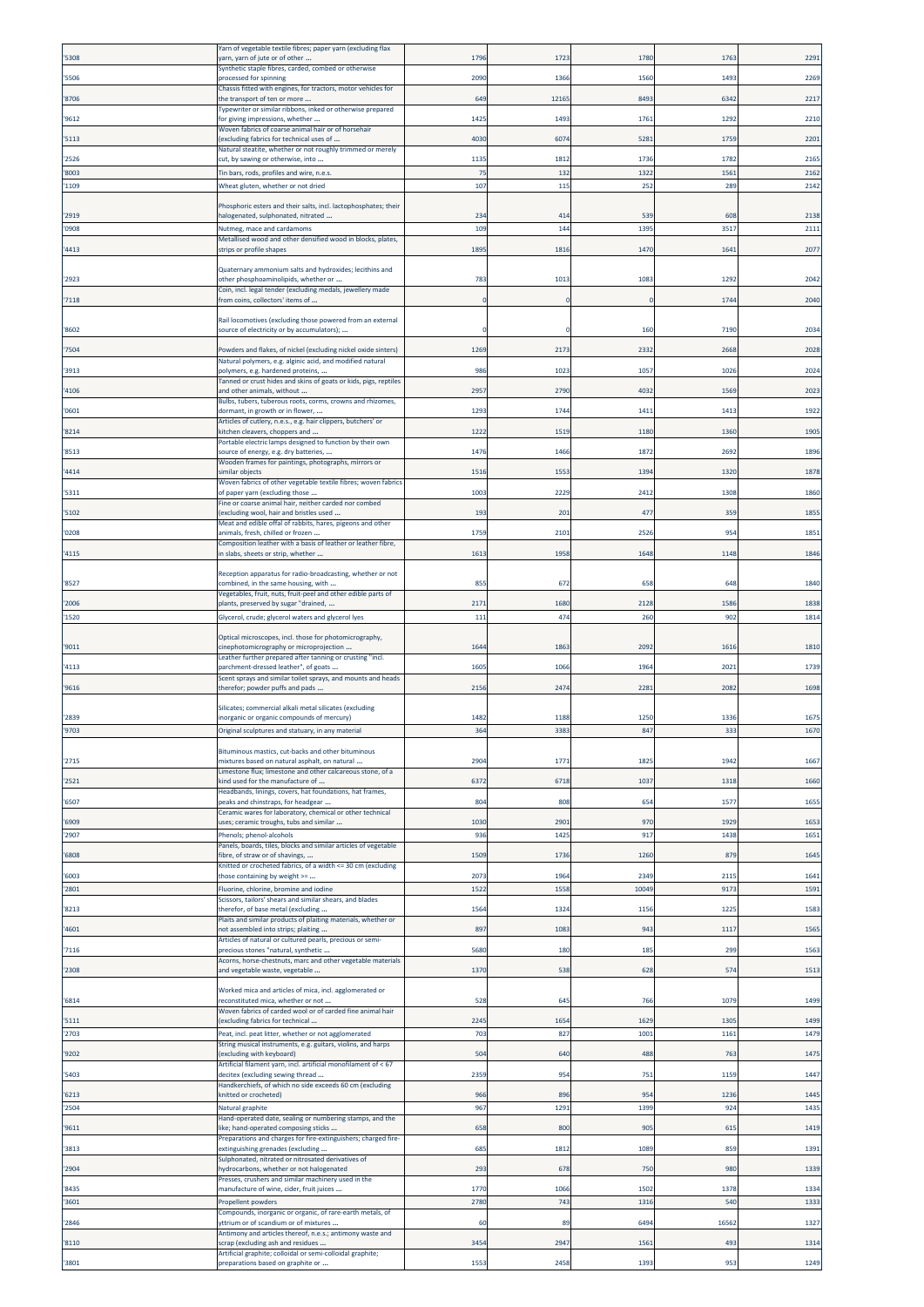|                | Basketwork, wickerwork and other articles, made directly to                                                     |                |             |             |            |            |
|----------------|-----------------------------------------------------------------------------------------------------------------|----------------|-------------|-------------|------------|------------|
| '4602          | shape from plaiting materials or                                                                                | 304            | 382         | 581         | 836        | 1207       |
| '5001          | Silkworm cocoons suitable for reeling                                                                           | 531            | $\Omega$    | 22          | 451        | 1205       |
| '6704          | Wigs, false beards, eyebrows and eyelashes, switches and the<br>ike, of human or animal hair                    | 442            | 402         | 355         | 278        | 1193       |
|                | Machines and apparatus of a kind used solely or principally                                                     |                |             |             |            |            |
| '8486          | for the manufacture of semiconductor                                                                            | 377            | 783         | 651         | 647        | 1176       |
| '0905          | Vanilla<br>Esters of other inorganic acids of non-metals and their salts;                                       | 213            | 396         | 1264        | 1404       | 1166       |
| '2920          | their halogenated, sulphonated,                                                                                 | 2021           | 2479        | 263         | 1728       | 1157       |
|                | Glycosides, natural or reproduced by synthesis, and their                                                       |                |             |             |            |            |
| '2938          | salts, ethers, esters and other<br>Sugars, chemically pure (excluding sucrose, lactose, maltose,                | 601            | 771         | 226         | 1501       | 1152       |
| '2940          | glucose and fructose); sugar                                                                                    | 120            | 162         | 303         | 320        | 1149       |
|                | Fireworks, signalling flares, rain rockets, fog signals and other                                               |                |             |             | 67         | 1127       |
| '3604          | byrotechnic articles (excluding<br>Fextile fabrics coated with gum or amylaceous substances, of                 | 133            | 78          | 131         |            |            |
| '5901          | kind used for the outer covers                                                                                  | 205            | 281         | 325         | 538        | 1111       |
| '8444          | Machines for extruding, drawing, texturing or cutting man-<br>made textile materials                            | 2997           | 1637        | 2140        | 752        | 1072       |
|                |                                                                                                                 |                |             |             |            |            |
| '3605          | Matches (excluding pyrotechnic articles of heading 3604)                                                        | 1006           | 1088        | 1074        | 695        | 1070       |
| '5909          | Fextile hosepiping and similar textile tubing, whether or not<br>mpregnated or coated, with or                  | 517            | 814         | 972         | 807        | 1060       |
| '0907          | Cloves, whole fruit, cloves and stems                                                                           | 172            | 104         | 535         | 665        | 1050       |
| '2841          | Salts of oxometallic or peroxometallic acids                                                                    | 50             | 72          | 309         | 926        | 1035       |
|                | Sheets of glass, drawn or blown, whether or not having an                                                       |                |             |             |            |            |
| '7004          | absorbent, reflecting or non-reflecting                                                                         | 2498           | 2090        | 253         | 2230       | 1031       |
| '2932          | Heterocyclic compounds with oxygen hetero-atom[s] only                                                          | 339            | 314         | 277         | 682        | 1007       |
|                | Newsprint as specified in Note 4 to chapter 48, in rolls of a                                                   |                |             |             |            |            |
| '4801          | width > 36 cm or in square or<br>Hygienic or pharmaceutical articles, incl. teats, of vulcanised                | 670            | 1441        | 1735        | 813        | 989        |
| '4014          | ubber (excluding hard rubber),                                                                                  | 167            | 1973        | 203         | 2043       | 971        |
| '8715          | Baby carriages and parts thereof, n.e.s.                                                                        | 679            | 756         | 712         | 1051       | 971        |
| '4903          | Children's picture, drawing or colouring books                                                                  | 721            | 628         | 399         | 547        | 969        |
| '7804          | Lead plates, sheets, strip and foil; lead powders and flakes<br>excluding grains of lead, and                   | 2817           | 1635        | 166         | 943        | 962        |
|                | Precious stones and semi-precious stones, whether or not                                                        |                |             |             |            |            |
| '7103          | worked or graded, but not strung,                                                                               | 1671           | 834         | 1717        | 1170       | 961        |
| '4004          | Waste, parings and scrap of soft rubber and powders and<br>granules obtained therefrom                          | 650            | 1353        | 1046        | 935        | 946        |
|                | Balances of a sensitivity of 50 mg or better, with or without                                                   |                |             |             |            |            |
| '9016          | weights<br>Gum, wood or sulphate turpentine and other terpenic oils                                             | 736            | 830         | 88          | 803        | 933        |
| '3805          | produced by the distillation or other                                                                           | 447            | 503         | 2285        | 407        | 924        |
|                | Cereal straw and husks, unprepared, whether or not                                                              |                |             |             |            |            |
| '1213          | thopped, ground, pressed or in the form<br>Watch straps, watch bands and watch bracelets, and parts             | 786            | 832         | 440         | 119        | 918        |
| '9113          | thereof, n.e.s.                                                                                                 | 548            | 91          | 147         | -57        | 912        |
|                | Carbon paper, self-copy paper and other copying or transfer                                                     | 885            | 844         |             |            |            |
| '4809<br>'7904 | papers, incl. coated or impregnated<br>Zinc bars, rods, profiles and wire, n.e.s.                               | 1403           | 2070        | 2035<br>475 | 557<br>824 | 888<br>884 |
| '5306          | Flax yarn                                                                                                       | 490            | 236         | 352         | 223        | 877        |
| '2926          | Nitrile-function compounds                                                                                      | 144            | 405         | 408         | 1288       | 873        |
| '4812          | Filter blocks, slabs and plates, of paper pulp                                                                  | 232            | 361         | 694         | 480        | 864        |
|                |                                                                                                                 |                |             |             |            |            |
| '6803          | Worked slate and articles of slate or of agglomerated slate<br>excluding slate granules, chippings              | 604            | 477         | 1269        | 873        | 838        |
|                | Sewing needles, knitting needles, bodkins, crochet hoods,                                                       |                |             |             |            |            |
| '7319          | embroidery stilettos and similar                                                                                | 1056           | 1001        | 1069        | 764        | 804        |
| '2927          | Diazo-, azo- or azoxy-compounds                                                                                 | 92             | 47          | 328         | 919        | 789        |
|                | Clocks with watch movements (excluding wrist-watches,                                                           |                |             |             |            |            |
| '9103          | pocket-watches and other watches of heading                                                                     | 347            | 338         | 372         | 235        | 768        |
| '9602          | Worked vegetable or mineral carving material and articles of<br>these materials n.e.s; moulded                  | 357            | 233         | $58 -$      | 216        | 768        |
|                | Residual lyes from the manufacture of wood pulp, whether                                                        |                |             |             |            |            |
| '3804          | or not concentrated, desugared or                                                                               | 290            | 176         | 498         | 431        | 751        |
| '3703          | Photographic paper, paperboard and textiles, sensitised,<br>unexposed                                           | 402            | 366         | 2273        | 444        | 746        |
|                | Lac; natural gums, resins, gum-resins, balsams and other                                                        |                |             |             |            |            |
| '1301          | natural oleoresins                                                                                              | 513            | 502         | 360         | 664        | 737        |
| '7902          | Zinc waste and scrap (excluding ash and residues from zinc<br>production "heading 2620", ingots                 | 710            | 1073        | 1000        | 263        | 737        |
|                |                                                                                                                 |                |             |             |            |            |
| '2822          | Cobalt oxides and hydroxides; commercial cobalt oxides                                                          | 106            | 44          | 210         | 92         | 727        |
| '2849          | Carbides, whether or not chemically defined<br>Casein, caseinates and other casein derivatives; casein glues    | 467            | 233         | 274         | 193        | 711        |
| '3501          | excluding those packaged as                                                                                     | 581            | 601         | 708         | 922        | 702        |
|                | Thermionic, cold cathode or photo-cathode valves and tubes,                                                     |                |             |             |            | 701        |
| '8540          | .g. vacuum or vapour or gas filled                                                                              | 665            | 634         | 718         | 448        |            |
| '2830          | Sulphides; polysulphides, whether or not chemically defined                                                     | 375            | 35C         | 300         | 156        | 692        |
| '9620          | Monopods, bipods, tripods and similar articles                                                                  | 121            | 524         | 1401        | 664        | 673        |
| '2935          | <b>Sulphonamides</b>                                                                                            | 58             | 11          | 241         | 1910       | 658        |
| '3803          | Tall oil, whether or not refined                                                                                | 442            | 696         | 836         | 498        | 645        |
| '2806          | Hydrogen chloride "hydrochloric acid"; chlorosulphuric acid                                                     | 305            | 411         | 735         | 668        | 644        |
|                | Stainless steel in ingots or other primary forms (excluding                                                     |                |             |             |            |            |
| '7218          | remelting scrap ingots and products                                                                             | 207<br>16      | 381<br>1479 | 780<br>1052 | 951        | 635        |
| '1107          | Malt, whether or not roasted<br>Fishing rods, fish-hooks and other line fishing tackle n.e.s;                   |                |             |             | 622        | 634        |
| '9507          | fish landing nets, butterfly                                                                                    | 392            | 295         | 346         | 332        | 613        |
| '7104          | Precious and semi-precious stones, synthetic or<br>reconstructed, whether or not worked or graded               | 280            | 259         | 123         | 244        | 609        |
|                |                                                                                                                 |                |             |             |            |            |
|                | Agglomerated cork, with or without a binding substance, and                                                     |                |             |             |            |            |
| '4504          | articles of agglomerated cork (excluding                                                                        | 471            | 477         | 479         | 658        | 607        |
| '7402          | Copper, unrefined; copper anodes for electrolytic refining                                                      | 53             | 97          | 66          | 312        | 596        |
|                |                                                                                                                 |                |             |             |            |            |
| '3502          | Albumins, incl. concentrates of two or more whey proteins<br>containing by weight > 80% whey proteins,          |                | 73          | -78         | -26        | 592        |
| '2702          | Lignite, whether or not agglomerated (excluding jet)                                                            | 159            | 92          | 185         | 380        | 588        |
|                |                                                                                                                 |                |             |             |            |            |
| '2928          | Organic derivatives of hydrazine or of hydroxylamine<br>Musical instruments, the sound of which is produced, or | 306            | 448         | 763         | 511        | 584        |
| '9207          | must be amplified, electrically, e.g.                                                                           | 85             | 77          | 99          | 38         | 582        |
| '9209          | Parts and accessories for musical instruments, e.g.<br>mechanisms for musical boxes, cards, discs               | 178            | 79          | 150         | 163        | 582        |
|                |                                                                                                                 |                |             |             |            |            |
|                | Railway or tramway maintenance or service vehicles,                                                             |                |             |             |            |            |
| '8604          | whether or not self-propelled, e.g., workshops,                                                                 | 2 <sup>3</sup> | 4873        | 1518        | 2046       | 576        |
|                | Apparatus and equipment for photographic or                                                                     |                |             |             |            |            |
| '9010          | :inematographic laboratories, not elsewhere specified                                                           | 529            | 484         | 518         | 720        | 574        |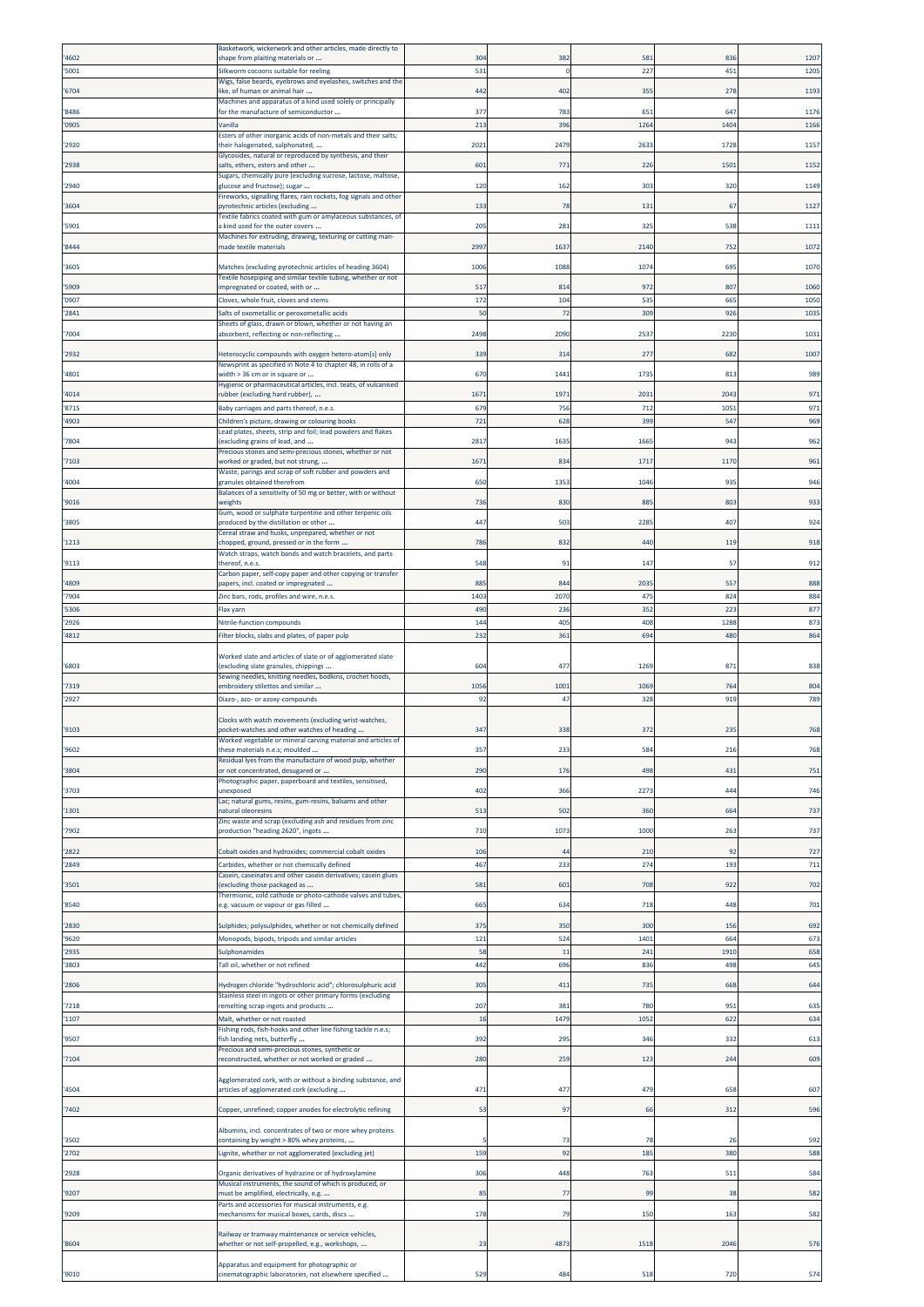|                | Cyclic alcohols and their halogenated, sulphonated, nitrated                                                             |              |            |                 |             |            |
|----------------|--------------------------------------------------------------------------------------------------------------------------|--------------|------------|-----------------|-------------|------------|
| '2906          | or nitrosated derivatives                                                                                                | 148          | 172        | 61              | 832         | 564        |
| '2613<br>'7905 | Molybdenum ores and concentrates<br>Zinc plates, sheets, strip and foil                                                  | 23457<br>434 | 7288<br>78 | 9829<br>261     | 2252<br>81  | 554<br>547 |
| '2824          | ead oxides; red lead and orange lead.                                                                                    | 306          | 541        | 120             | 267         | 546        |
|                | Newspapers, journals and periodicals, whether or not                                                                     |              |            |                 |             |            |
| '4902          | illustrated or containing advertising                                                                                    | 1866         | 1761       | 562             | 351         | 538        |
| '2003          | Mushrooms and truffles, prepared or preserved otherwise<br>than by vinegar or acetic acid                                | 418          | 331        | 552             | 481         | 531        |
| '8519          | Sound recording or sound reproducing apparatus                                                                           | 324          | 198        | 360             | 510         | 517        |
|                |                                                                                                                          |              |            |                 |             |            |
| '8112          | Beryllium, chromium, germanium, vanadium, gallium,<br>hafnium "celtium", indium, niobium "columbium",                    | 545          | 620        | 106             | 72.         | 513        |
| 2837           | Cyanides, cyanide oxides and complex cyanides                                                                            | 163          | 184        | 766             | 260         | 511        |
|                |                                                                                                                          |              |            |                 |             |            |
| '5502          | Artificial filament tow as specified in Note 1 to chapter 55<br>Electron microscopes, proton microscopes and diffraction | 733          | 762        | 2339            | 1107        | 506        |
| '9012          | apparatus                                                                                                                | 533          | 164        | 113             | 489         | 497        |
| '2808          | Nitric acid; sulphonitric acids                                                                                          | 402          | 661        | 337             | 341         | 483        |
| '1506          | Other animal fats and oils and their fractions, whether or not                                                           | 394          | 278        | 32 <sub>0</sub> | 170         | 481        |
| '2614          | refined, but not chemically<br>Titanium ores and concentrates                                                            | 84           | 41         | 143             | $\mathbf 0$ | 480        |
|                | Slate, whether or not roughly trimmed or merely cut, by                                                                  |              |            |                 |             |            |
| '2514          | awing or otherwise, into blocks or                                                                                       | 520          | 47C        | 302             | 276         | 480        |
| '7506          | Plates, sheets, strip and foil, of nickel (excluding expanded<br>plates, sheets or strip)                                | 25           | 49         | 108             | 639         | 480        |
|                | Flours and meals of oil seeds or oleaginous fruits (excluding                                                            |              |            |                 |             |            |
| '1208          | mustard)                                                                                                                 | 112          | 288        | 105             | 255         | 468        |
| '2820          | <b>Manganese oxides</b>                                                                                                  | 744          | 549        | 429             | 480         | 459        |
| '5501          | Synthetic filament tow as specified in Note 1 to chapter 55                                                              | 153          | 325        | 17 <sub>3</sub> | 98          | 452        |
| '2509          | Chalk                                                                                                                    | 479          | 1767       | 83              | 178         | 447        |
| '1214          | Swedes, mangolds, fodder roots, hay, alfalfa, clover, sainfoin,<br>forage kale, lupines, vetches                         | 585          | 2549       | 1437            | 5899        | 439        |
| '5905          | <b>Textile wallcoverings</b>                                                                                             | 222          | 179        | 347             | 388         | 439        |
|                | Meat and edible offal, salted, in brine, dried or smoked;                                                                |              |            |                 |             |            |
| '0210'         | edible flours and meals of meat or                                                                                       | 952          | 529        | 905             | 745         | 438        |
|                | Colour lakes (other than Chinese or Japanese lacquer and                                                                 |              |            |                 |             |            |
| '3205          | paints); preparations based on colour                                                                                    | 600          | 448        | 323             | 196         | 437        |
| '8801          | Balloons and dirigibles; gliders, hang gliders and other non-<br>powered aircraft                                        | 30           |            | 27              | 551         | 435        |
|                | Hat-forms, hat bodies and hoods of felt, neither blocked to                                                              |              |            |                 |             |            |
| '6501          | shape nor with made brims; plateaux<br>Artificial fur and articles thereof (excluding gloves made of                     | 328          | 406        | 447             | 273         | 423        |
| '4304          | leather and artificial fur, footware                                                                                     | 358          | 332        | 84              | 232         | 418        |
| '0408          | Birds' eggs, not in shell, and egg yolks, fresh, dried, cooked by<br>steaming or by boiling in                           | 45           | 82         | 105             | 67          | 418        |
|                |                                                                                                                          |              |            |                 |             |            |
|                | Cinematographic film, exposed and developed, whether or                                                                  |              |            |                 |             |            |
| '3706          | not incorporating soundtrack or consisting<br>Linoleum, whether or not cut to shape; floor coverings                     | 250          |            |                 |             | 408        |
| '5904          | consisting of a coating or covering                                                                                      | 1479         | 781        | 86              | 412         | 407        |
| '9106          | Time of day recording apparatus and apparatus for<br>measuring, recording or otherwise indicating                        | 75           | 368        | 18.             | 223         | 392        |
|                | Skins and other parts of birds, with their feathers or down,                                                             |              |            |                 |             |            |
| '0505          | feathers and parts of feathers,<br>Pulps of fibres derived from recovered "waste and scrap"                              | 86           | 131        | 31(             | 294         | 384        |
| '4706          | paper or paperboard or of other fibrous                                                                                  |              | 41         | 59              | 250         | 379        |
| '8304          | Filing cabinets, card-index cabinets, paper trays, paper rests,<br>pen trays, office-stamp stands                        | 619          | 393        | 805             | 398         | 371        |
|                | Artificial staple fibres, not carded, combed or otherwise                                                                |              |            |                 |             |            |
| '5504          | processed for spinning                                                                                                   | 916          | 509        | 1118            | 717         | 364        |
| '2615          | Niobium, tantalum, vanadium or zirconium ores and<br>concentrates                                                        | 23           |            |                 | 161         | 359        |
|                | Nuclear reactors; fuel elements "cartridges", non-irradiated,                                                            |              |            |                 |             |            |
| '8401          | for nuclear reactors; machinery<br>Wind musical instruments "e.g. clarinets, trumpets, bagpipes                          | 24           | 33         | 22              | 65          | 348        |
| '9205          | eyboard pipe organs, harmoniums                                                                                          | 29           | 56         | 84              | 39          | 348        |
| '2805          | Alkali or alkaline-earth metals; rare-earth metals, scandium<br>and yttrium, whether or not intermixed                   | 192          | 397        | 1006            | 341         | 346        |
|                | Vegetable waxes, beeswax, other insect waxes and                                                                         |              |            |                 |             |            |
| '1521          | spermaceti, whether or not refined or coloured                                                                           | 86           | 198        | 365             | 283         | 340        |
| '5803          | Gauze (excluding narrow woven fabrics of heading 5806)                                                                   | 85           | 29         | 208             | 272         | 338        |
|                | Tubes, pipes and tube or pipe fittings "e.g., couplings,                                                                 |              |            |                 |             |            |
| '7507          | elbows, sleeves", of nickel                                                                                              | 17           | 343        | 115             | 125         | 337        |
|                | Parachutes, incl. dirigible parachutes and paragliders, and                                                              |              |            |                 |             |            |
| '8804          | rotochutes; parts thereof and accessories                                                                                | 152          | 215        | 663             | 111         | 335        |
| '1502          | ats of bovine animals, sheep or goats (excluding oil and<br>pleostearin)                                                 |              | 13         | 323             | 76          | 334        |
|                | Bitumen and asphalt, natural; bituminous or oil-shale and tar                                                            |              |            |                 |             |            |
| '2714          | sands; asphaltites and asphaltic<br>Mica, whether or not rifted into sheets or splittings; mica                          | 55           | 3780       | 971             | 154         | 331        |
| '2525          | waste                                                                                                                    | 119          | 246        | 192             | 269         | 323        |
| '2942          | Separate chemically defined organic compounds, n.e.s.                                                                    | 298          | 322        | 377             | 303         | 321        |
| '9108          | Watch movements, complete and assembled                                                                                  | 14           | 217        | 149             |             | 320        |
|                | Raw hides and skins of bovine "incl. buffalo" or equine                                                                  |              |            |                 |             |            |
| '4101          | animals, fresh, or salted, dried, limed,<br>Instrument panel clocks and clocks of a similar type for                     | 581          | 444        | 420             | 311         | 317        |
| '9104          | vehicles, aircraft, vessels and other                                                                                    | 244          | 303        | 392             | 279         | 315        |
|                | Cider, perry, mead and other fermented beverages and                                                                     |              |            |                 |             |            |
| '2206          | mixtures of fermented beverages and non-alcoholic                                                                        | 566          | 656        | 441             | 384         | 308        |
| '1210          | Hop cones, fresh or dried, whether or not ground, powdered                                                               |              | $\Omega$   |                 | 253         | 303        |
| '2823          | or in the form of pellets; lupulin<br><b>Titanium oxides</b>                                                             | 144          | 897        | 136             | 142         | 303        |
|                |                                                                                                                          |              |            |                 |             |            |
| '2910          | Epoxides, epoxyalcohols, epoxyphenols and epoxyethers,<br>with a three-membered ring, and their                          | 244          | 198        | 344             | 235         | 302        |
|                | Reclaimed rubber in primary forms or in plates, sheets or                                                                |              |            |                 |             |            |
| '4003          | strip                                                                                                                    | 156          | 320        | 285             | 211         | 298        |
| '2937          | Hormones, prostaglandins, thromboxanes and leukotrienes,<br>natural or reproduced by synthesis;                          | 198          | 173        | 99              | 176         | 288        |
|                | Bars, rods, profiles and wire, of nickel (excluding electrically                                                         |              |            |                 |             |            |
| '7505          | nsulated products)<br>Chemical elements and compounds doped for use in                                                   | 1389         | 828        | 788             | 2718        | 268        |
| '3818          | electronics, in the form of discs, wafers,                                                                               | 179          | 586        | 30              | q           | 259        |
|                | Siliceous fossil meals, e.g. kieselguhr, tripolite and diatomite,<br>and similar siliceous earths,                       | 5536         | 2308       | 156             | 225         | 255        |
| '2512          |                                                                                                                          |              |            |                 |             |            |
| '1703          | Molasses resulting from the extraction or refining of sugar                                                              | 35           | 367        | 272             | 200         | 254        |
| '9201          | Pianos, incl. automatic; harpsichords and other keyboard<br>stringed instruments                                         | 74           | 69         | 66              | 519         | 249        |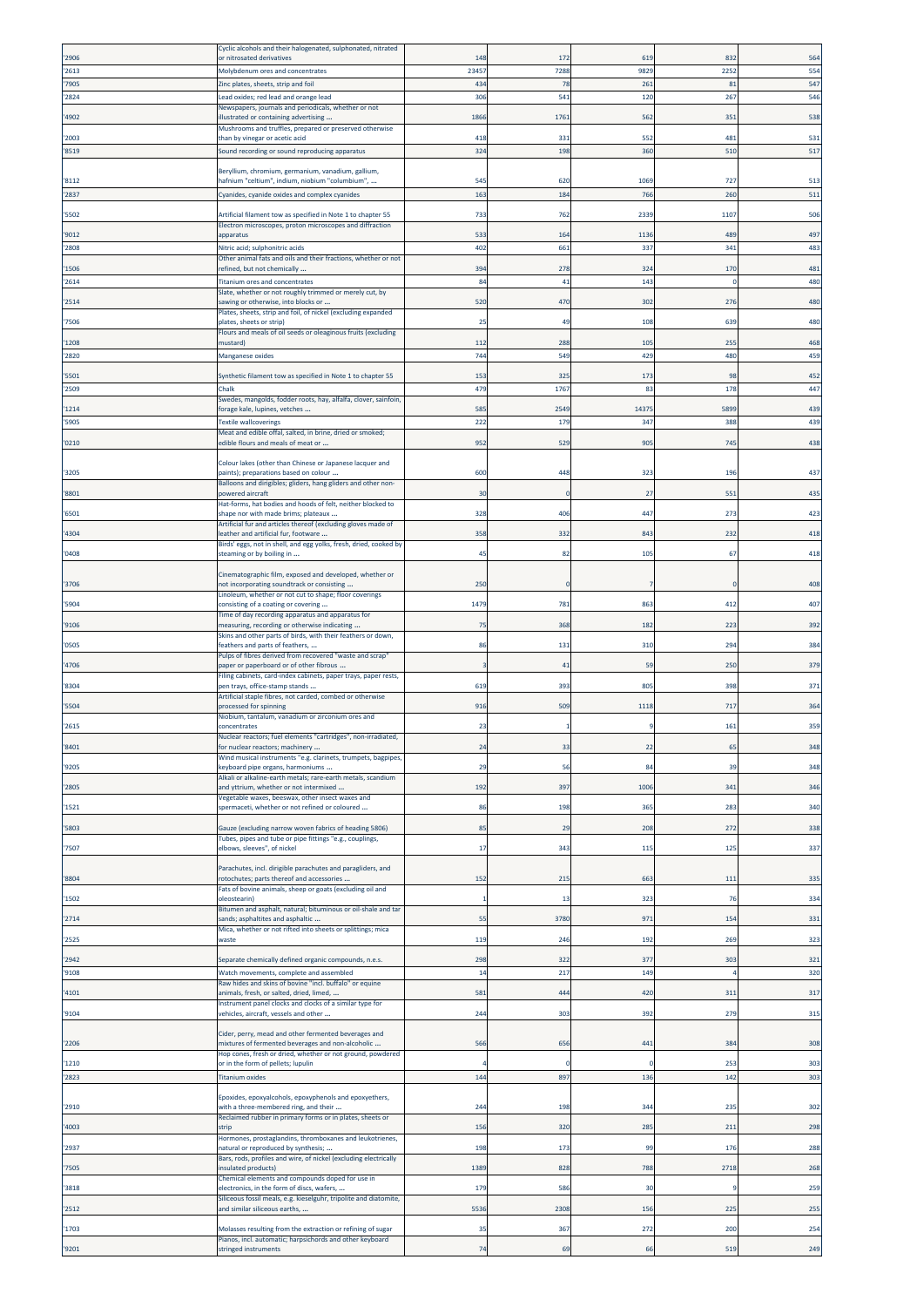| '6703 | Human hair, dressed, thinned, bleached or otherwise<br>worked; wool, other animal hair or other                      | 19             | 26   | 70   | 34  | 245 |
|-------|----------------------------------------------------------------------------------------------------------------------|----------------|------|------|-----|-----|
|       | Ceramic pipes, conduits, guttering and pipe fittings (excluding                                                      |                |      |      |     |     |
| '6906 | of siliceous fossil meals or<br>Jute and other textile bast fibres, raw or processed, but not                        | 130            | 32   | 75   | 66  | 243 |
| '5303 | spun; tow and waste of such fibres,                                                                                  | 93             | 85   | 28   | 748 | 243 |
| '9307 | Swords, cutlasses, bayonets, lances and similar arms and<br>parts thereof, and scabbards and sheaths                 | 12             | 13   | 20   | 225 | 243 |
|       | Hand-woven tapestries of the type Gobelin, Flanders,                                                                 |                |      |      |     |     |
| '5805 | Aubusson, Beauvais and the like, and needle-worked<br>Wool grease and fatty substances derived therefrom, incl.      | 19             |      | 17   | 16  | 240 |
| '1505 | anolin                                                                                                               |                | 58   | 146  | 384 | 231 |
| '2850 | Hydrides, nitrides, azides, silicides and borides, whether or<br>not chemically defined (excluding                   | 35             | 40   | 32   | 31  | 226 |
| '9604 | Hand sieves and hand riddles (excluding colanders)<br>Fabricated asbestos fibres; mixtures with a basis of asbestos  | 64             | 234  | 289  | 276 | 221 |
| '6812 | or with a basis of asbestos and<br>Turtles' eggs, birds' nests and other edible products of animal                   | 297            | 242  | 120  | 856 | 218 |
| '0410 | prigin, n.e.s.                                                                                                       | 134            | 425  | 469  | 118 | 214 |
| '0101 | Live horses, asses, mules and hinnies<br>Extracts and juices of meat, fish or crustaceans, molluscs and              | 230            | 85   | 246  | 179 | 209 |
| '1603 | other aquatic invertebrates                                                                                          | 341            | 169  | 205  | 194 | 208 |
| '3807 | Wood tar; wood tar oils; wood creosote; wood naphtha;<br>vegetable pitch; brewer's pitch and similar                 | 23             | 116  | 11(  | 243 | 203 |
|       | Tin waste and scrap (excluding ash and residues from the<br>manufacture of tin of heading 2620,                      | 299            |      |      | 259 | 199 |
| '8002 | Manganese and articles thereof, n.e.s.; manganese waste                                                              |                |      | 143  |     |     |
| '8111 | and scrap (excluding ash and residues<br>Glass in balls, rods or tubes, unworked (excluding glass                    | 59             |      | 57   | 204 | 196 |
| '7002 | microspheres <= 1 mm in diameter,<br>Hat-shapes, plaited or made by assembling strips of any                         | 93             | 1023 | 351  | 183 | 180 |
| '6502 | material (excluding blocked to shape,<br>Silk waste, incl. cocoons unsuitable for reeling, yarn waste                | 27             |      |      |     | 178 |
| '5003 | and garnetted stock<br>Iron and non-alloy steel in ingots or other primary forms                                     | 89             | 60   | 162  | 409 | 176 |
| '7206 | (excluding remelting scrap ingots,                                                                                   | 343            | 308  | 758  | 742 | 175 |
| '4404 | Hoopwood; split poles; piles, pickets and stakes of wood,<br>pointed but not sawn lengthwise;                        | 63             | 100  | 42   | 104 | 172 |
| '9705 | Collections and collector's pieces of zoological, botanical,<br>mineralogical, anatomical, historical,               | 310            | 204  | 1730 | 231 | 169 |
| '9208 | Musical boxes, fairground organs, mechanical street organs,<br>mechanical singing birds, musical                     | 28             | 76   | 97   | 98  | 169 |
| '9008 | Image projectors, and photographic enlargers and reducers<br>(excluding cinematographic)                             | 17             | 20   | 11   |     | 169 |
|       | Articles of natural cork (excluding cork in square or                                                                |                |      |      |     |     |
| '4503 | rectangular blocks, plates, sheets or<br>Cullet and other waste and scrap of glass; glass in the mass                | 132            | 118  | 11   | 95  | 168 |
| '7001 | excluding glass in the form of<br>Clock movements, complete and assembled (excluding watch                           | 308            | 362  | 141  | 74  | 155 |
| '9109 | movements)<br>Woven fabrics of jute or of other textile bast fibres of                                               | 36             | 11   | 126  | 73  | 154 |
| '5310 | heading 5303<br>Clock or watch glasses and similar glasses, glasses for non-                                         | 186            | 210  | 123  | 50  | 151 |
| '7015 | corrective or corrective spectacles,                                                                                 | 89             | 51   | 59   | 80  | 144 |
| '4906 | Plans and drawings for architectural, engineering, industrial,<br>commercial, topographical or                       | 638            | 400  | 521  | 134 | 139 |
| '7011 | Glass envelopes, incl. bulbs and tubes, open, and glass parts<br>thereof, without fittings, for                      | 149            | 79   | 72   | 125 | 138 |
| '4406 | Railway or tramway sleepers "cross-ties" of wood<br>Silk yarn and yarn spun from silk waste, put up for retail sale; | $\overline{z}$ | 142  | 42   | 198 | 138 |
| '5006 | silkworm gut<br>Other raw hides and skins, fresh, or salted, dried, limed,                                           | 72             | 375  | 71   | 103 | 134 |
| '4103 | pickled or otherwise preserved,                                                                                      | 20             | 5    | 29   | 142 | 131 |
| 2812  | Halides and halide oxides of non-metals<br>Binoculars, monoculars, astronomical and other optical                    | 17             | 51   | 72   | 11  | 131 |
| '9005 | telescopes, and mountings therefor;<br>Casks, barrels, vats, tubs and other coopers' products parts                  | 49951          | 7104 | 1688 | 320 | 130 |
| '4416 | thereof, of wood, incl. staves<br>Skins and other parts of birds with their feathers or down,                        | 100            | 120  | 108  | 92  | 123 |
| '6701 | feathers, parts of feathers, down                                                                                    | $\Omega$       | 12   | 21   | 53  | 121 |
| '6602 | Walking sticks, seat-sticks, whips, riding-crops and the like<br>(excluding measure walking sticks,                  | 51             | 95   | 94   | 89  | 115 |
| '2853 | Inorganic compounds, incl. distilled or conductivity water and<br>water of similar purity, n.e.s.;                   | 226            | 194  | 153  | 258 | 114 |
| '4905 | Maps and hydrographic or similar charts of all kinds, incl.<br>atlases, wall maps, topographical                     | 1084           | 29   | 176  | 299 | 113 |
|       | Roots and tubers of manioc, arrowroot, salep, Jerusalem                                                              |                |      |      |     |     |
| '0714 | artichokes, sweet potatoes and similar<br>Textile wicks, woven, plaited or knitted, for lamps, stoves,               | -11            | 16   | 14   | -13 | 109 |
| '5908 | lighters, candles or the like;                                                                                       | 508            | 262  | 88   | 58  | 106 |
| '9114 | Clock or watch parts, n.e.s.<br>Clock and watch cases and parts thereof, n.e.s. (excluding for                       | 239            | 50   | 96   | 120 | 105 |
|       |                                                                                                                      |                |      |      |     |     |
| '9112 | wrist-watches, pocket-watches<br>Cermets and articles thereof, n.e.s.; waste and scrap of                            |                |      |      |     | 102 |
| '8113 | cermets (excluding ash and residues<br>Zinc dust, powders and flakes (excluding grains of zinc, and                  |                | 23   | 132  | 89  | 101 |
| '7903 | spangles of heading 8308)                                                                                            | 408            | 240  | 187  | 40  | 94  |
|       | Molybdenum and articles thereof, n.e.s.; molybdenum waste                                                            |                |      |      |     |     |
| '8102 | and scrap (excluding ash and residues                                                                                | 50             | 264  | 27   | 26  | 92  |
| '2845 | Non-radioactive isotopes; inorganic or organic compounds of<br>such isotopes, whether or not chemically              | 36             | 17   | 175  | 95  | 85  |
| '8103 | Tantalum and articles thereof, n.e.s.; tantalum waste and<br>scrap (excluding ash and residues                       |                | 118  | 107  | 35  | 84  |
|       |                                                                                                                      |                |      |      |     |     |
| '7405 | Master alloys of copper (excluding phosphorus-copper<br>compounds "copper phosphide" containing                      | 14             |      | 12   | 44  | 81  |
| '7105 | Dust and powder of natural or synthetic precious or semi-<br>precious stones                                         | 77             |      |      | -57 | 80  |
| '5301 | Flax, raw or processed, but not spun; flax tow and waste, incl.<br>yarn waste and garnetted stock                    | 105            | 33   | 85   | 70  | 74  |
|       | Residual products of the chemical or allied industries, n.e.s.;                                                      |                |      |      |     |     |
| '3825 | municipal waste; sewage sludge;                                                                                      | 18             | 29   | 33   | 67  | 74  |
| '4704 | Chemical wood pulp, sulphite (excluding dissolving grades)                                                           | 10             | 41   | 26   | 136 | 73  |
| '8522 | Parts and accessories suitable for use solely or principally<br>with sound reproducing and recording                 | 325            | 92   | 124  | 52  | 72  |
| '2816 | Hydroxide and peroxide of magnesium; oxides, hydroxides<br>and peroxides, of strontium or barium                     | 21             | 117  | 49   | 18  | 71  |
| '4701 | Mechanical wood pulp, not chemically treated<br>Fluorides; fluorosilicates, fluoroaluminates and other               | 79             | 45   | 45   | 18  | 70  |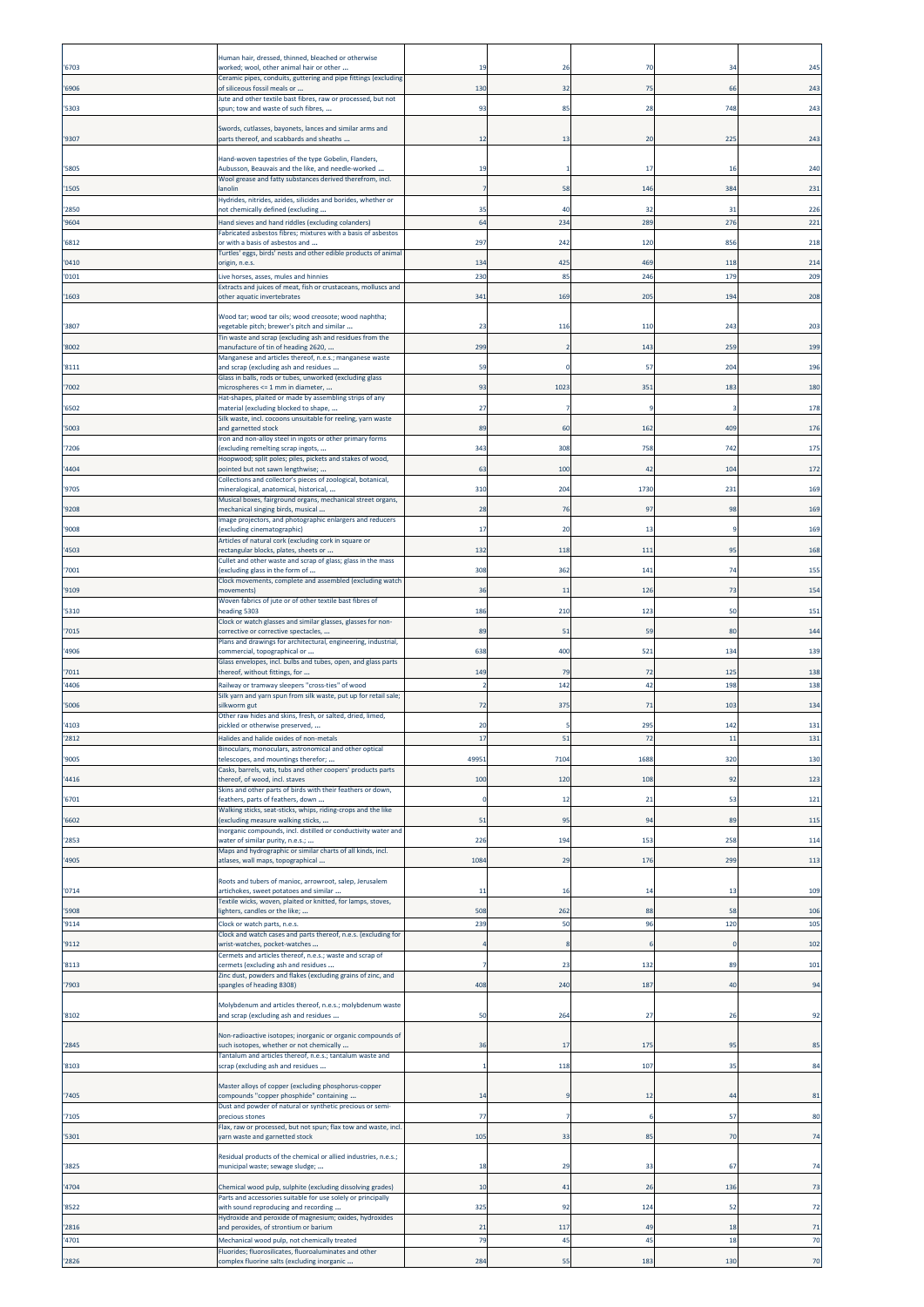|                | Silk yarn (excluding that spun from silk waste and that put up                                                                  |                |                  |           |          |          |
|----------------|---------------------------------------------------------------------------------------------------------------------------------|----------------|------------------|-----------|----------|----------|
| '5004          | for retail sale)<br>Pitch and pitch coke, obtained from coal tar or from other                                                  | 26             | 110              |           |          | 68       |
| '2708          | nineral tars                                                                                                                    |                | 10               | 13        |          | 63       |
| '5305          | Coconut, abaca "Manila hemp or Musa textilis Nee", ramie,<br>agave and other vegetable textile                                  | 37             | 21               | 39        | 28       |          |
|                | Degras; residues resulting from the treatment of fatty                                                                          |                |                  |           |          |          |
| '1522<br>'2307 | substances or animal or vegetable waxes                                                                                         | 304            | 124<br>12        | 13!<br>33 | 82<br>18 | 58<br>57 |
|                | Wine lees; argol<br>Cases for wrist-watches, pocket-watches and other watches,                                                  |                |                  |           |          |          |
| '9111          | ncl. stop-watches, of heading 9101                                                                                              |                |                  |           |          | 57       |
| '7401          | Copper mattes; cement copper "precipitated copper"                                                                              | 882            | 5157             | 380       | 3216     | 55       |
| '2819          | Chromium oxides and hydroxides                                                                                                  | 35             | 24               | 22        |          | 51       |
| '5809          | Woven fabrics of metal thread and woven fabrics of<br>metallised yarn of heading 5605, of a kind                                | 81             | 135              | 52        | 33       | 50       |
|                |                                                                                                                                 |                |                  |           |          |          |
| '3817          | Mixed alkylbenzenes and mixed alkylnaphthalenes produced<br>by the alkylation of benzene and naphthalene                        | 74             | 125              | 82        | 105      | 49       |
| '7107          | Base metals clad with silver, not further worked than semi-<br>manufactured                                                     | 141            | 437              | 39        |          |          |
| '8007          | Articles of tin, n.e.s.                                                                                                         | 76             |                  | 15        |          | 39       |
|                | Chlorates and perchlorates; bromates and perbromates;                                                                           |                |                  |           |          |          |
| '2829          | odates and periodates<br>Oilcake and other solid residues, whether or not ground or in                                          | 122            | 102              | 31        | 61       | 38       |
| '2305          | the form of pellets, resulting<br>True hemp "Cannabis sativa L.", raw or processed, but not                                     |                |                  |           |          | 38       |
| '5302          | spun; tow and waste of true hemp,                                                                                               |                |                  |           | 17       | 31       |
| '5103          | Waste of wool or of fine or coarse animal hair, incl. yarn<br>waste (excluding garnetted stock,                                 | 173            | 150              |           |          | 29       |
|                | Bars and rods of stainless steel, hot-rolled, in irregularly                                                                    |                |                  |           |          |          |
| '7221          | wound coils                                                                                                                     | 23             | 10<br>$\sqrt{ }$ |           | 44<br>67 | 29       |
| '2609<br>'2802 | Tin ores and concentrates<br>Sulphur, sublimed or precipitated; colloidal sulphur                                               | 2690           | 8068             | 158       | 661      | 28<br>27 |
|                | Human hair, unworked, whether or not washed or scoured;                                                                         |                |                  |           |          |          |
| '0501          | waste of human hair<br>Photographic plates, film, paper, paperboard and textiles,                                               | 10             | $\overline{0}$   |           |          | 27       |
| '3704          | exposed but not developed                                                                                                       | 108            | 142              | 11.       |          | 26       |
| '4405          | Wood wool; wood flour "wood powder able to pass through<br>a fine", 0,63 mm mesh, sieve with a                                  | $\sqrt{ }$     | -0               |           |          | 26       |
| '9601          | Worked ivory, bone, tortoiseshell, horn, antlers, coral,<br>mother-of-pearl and other animal carving                            | 49             | 53               | 4         | 15       |          |
|                |                                                                                                                                 |                |                  |           |          |          |
| '1105          | Flour, meal, powder, flakes, granules and pellets of potatoes<br>Base metals or silver, clad with gold, not further worked than | 1143           | 150              | 652       | 74       | 24       |
| '7109          | semi-manufactured                                                                                                               |                |                  |           |          | 24       |
| '4904          | Music, printed or in manuscript, whether or not bound or<br>illustrated                                                         |                |                  |           |          | 23       |
| '1004          | Oats                                                                                                                            | 35             | 23               | 14        | 16       | 21       |
| '4301          | Raw furskins, incl. heads, tails, paws and other pieces or<br>cuttings suitable for use in furriery                             | 44             | 21               | 379       | 117      | 21       |
| '9704          | Postage or revenue stamps, stamp-postmarks, first-day<br>covers, postal stationery, stamped paper                               |                |                  |           |          | 21       |
| '5002          | Raw silk "non-thrown"                                                                                                           |                | 310              |           |          | 20       |
| '8106          | Bismuth and articles thereof, n.e.s.; bismuth waste and scrap<br>excluding ash and residues containing                          | 37             |                  |           |          | 20       |
|                | Pearls, natural or cultured, whether or not worked or graded,                                                                   |                |                  |           |          |          |
| '7101          | but not strung, mounted or set,<br>Coal gas, water gas, producer gas, lean gas and similar gases                                | 10             |                  |           | 58       | 19       |
| '2705          | excluding petroleum gases and<br>Carded or combed yarn of fine animal hair (excluding that of                                   |                | 59               | 25        |          | 19       |
| '5108          | wool or that put up for retail                                                                                                  |                | 21               | 16        | 212      | 17       |
| '9702          | Original engravings, prints and lithographs                                                                                     | C              | 36               |           |          | 17       |
| '0903          | Mate                                                                                                                            | 245            | 16               | 53        | 157      | 16       |
| '4501          | Natural cork, raw or merely surface-worked or otherwise<br>cleaned; cork waste; crushed, powdered                               | 15             | 40               | 39        | 38       | 15       |
|                | Natural cork, debacked or roughly squared, or in square or                                                                      |                |                  |           |          |          |
| '4502          | ectangular blocks, plates, sheets<br>Natural calcium phosphates and natural aluminium calcium                                   | 16             |                  | 19        | 11       | 15       |
| '2510          | phosphates, natural and phosphatic                                                                                              |                | 74               | 13        |          | 14       |
| '1802          | Cocoa shells, husks, skins and other cocoa waste<br>Zirconium and articles thereof, n.e.s.; zirconium waste and                 | $\overline{0}$ | $\circ$          |           | 94       | 14       |
| '8109          | scrap (excluding ash and residues                                                                                               | 12             |                  |           |          | 14       |
| '4702          | Chemical wood pulp, dissolving grades<br>Acetals and hemiacetals, whether or not with other oxygen                              | p              |                  |           | q        | 13       |
| '2911          | function, and their halogenated,                                                                                                | 78             | 21               | 13        |          | 13       |
| '5110          | Yarn of coarse animal hair or of horsehair, incl. gimped<br>norsehair yarn, whether or not put                                  |                | 64               |           |          | 12       |
|                | Unused postage, revenue or similar stamps of current or new                                                                     |                |                  |           |          |          |
| '4907          | issue in the country in which they                                                                                              |                | 0                |           | n        | 12       |
| '2852          | Compounds, inorganic or organic, of mercury, whether or<br>not chemically defined (excluding amalgams)                          | 14             |                  |           |          | 10       |
| '2205          | Vermouth and other wine of fresh grapes, flavoured with<br>plants or aromatic substances                                        | 35             | 34               | 23        | 22       | 10       |
| '1007          | Grain sorghum                                                                                                                   | 23             | 44               | 71        |          | 10       |
|                |                                                                                                                                 |                |                  |           |          |          |
| '8107          | Cadmium and articles thereof, n.e.s.; cadmium waste and<br>scrap (excluding ash and residues containing                         | 17             |                  |           |          |          |
|                | Photographic plates and film, exposed and developed                                                                             |                |                  |           |          |          |
| '3705          | excluding products made of paper, paperboard                                                                                    | 14             | 35               | 47        |          |          |
| '2908          | Halogenated, sulphonated, nitrated or nitrosated derivatives<br>of phenols or phenol-alcohols                                   | 24             | 24               | 76        | 49       |          |
| '0506          | Bones and horn-cores and their powder and waste,<br>unworked, defatted, simply prepared, treated                                | 52             | 95               | 72        | 98       |          |
|                |                                                                                                                                 |                |                  |           |          |          |
| '9110          | Complete, unassembled or partly assembled watch or clock<br>movements or movement sets; incomplete                              | о              |                  | 57        |          |          |
| '7111          | Base metals, silver or gold, clad with platinum, not further<br>worked than semi-manufactured                                   | 19             | 74               | 15        |          |          |
|                | Groundnut oil and its fractions, whether or not refined, but                                                                    |                |                  |           |          |          |
| '1508<br>'9706 | not chemically modified<br>Antiques of > 100 years old                                                                          | $\sqrt{ }$     | 56               |           | $\Omega$ |          |
|                | Artificial monofilament of >= 67 decitex and with a cross                                                                       |                |                  |           |          |          |
| '5405          | sectional dimension of <= 1 mm; strip                                                                                           |                | 39               | 541       | 502      |          |
|                | Yarn spun from silk waste (excluding that put up for retail                                                                     |                |                  |           |          |          |
| '5005          | sale)                                                                                                                           | 43             | 11               | 32        |          |          |
| '1903          | Tapioca and substitutes therefor prepared from starch, in the<br>form of flakes, grains, pearls,                                |                | -2               |           |          |          |
| '4705          | Wood pulp obtained by a combination of mechanical and<br>chemical pulping processes                                             | C              | -0               |           | 48       |          |
| '1503          | Lard stearin, lard oil, oleostearin, oleo-oil and tallow oil<br>excluding emulsified, mixed or                                  | 121            | 25               |           |          |          |
| '1501          | Pig fat, incl. lard, and poultry fat, rendered or otherwise<br>extracted (excluding lard stearin                                | 64             | 1215             | 24        |          |          |